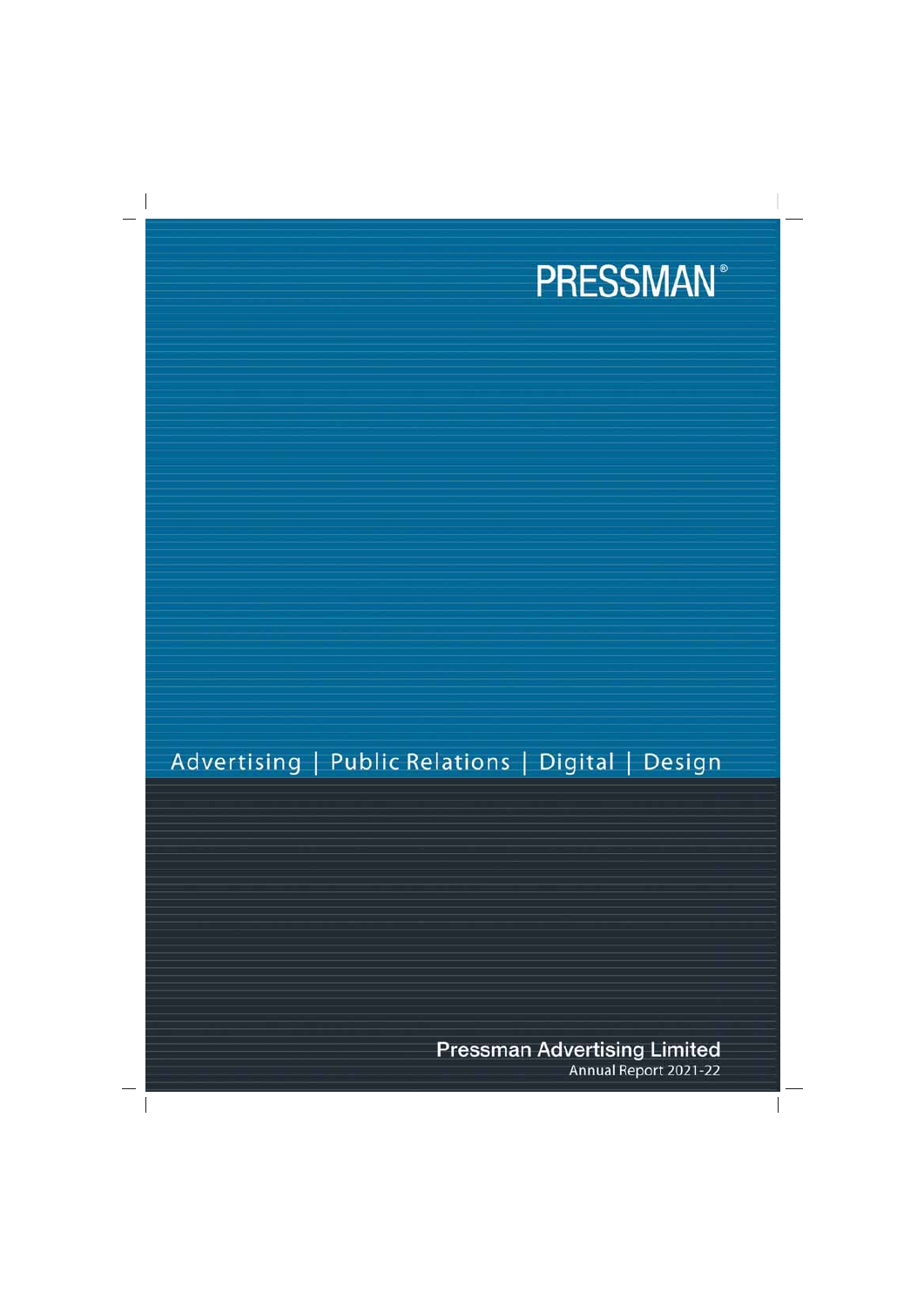## **Contents**

| Corporate Information                                     |           |
|-----------------------------------------------------------|-----------|
| Directors' Report                                         | $3 - 9$   |
| Management Discussions and Analysis Report                | $10 - 11$ |
| Secretarial Audit Report and Certificate                  | $11 - 13$ |
| Corporate Governance Report                               | $14 - 19$ |
| Independent Auditor's Certificate on Corporate Governance | 20        |
| Independent Auditor's Report                              | $21 - 27$ |
| <b>Balance Sheet</b>                                      | 28        |
| <b>Statement of Profit &amp; Loss</b>                     | 29        |
| <b>Cash Flow Statement</b>                                | 30        |
| Statement of Changes in Equity                            | 31        |
| Notes to the Financial Statements                         | $32 - 51$ |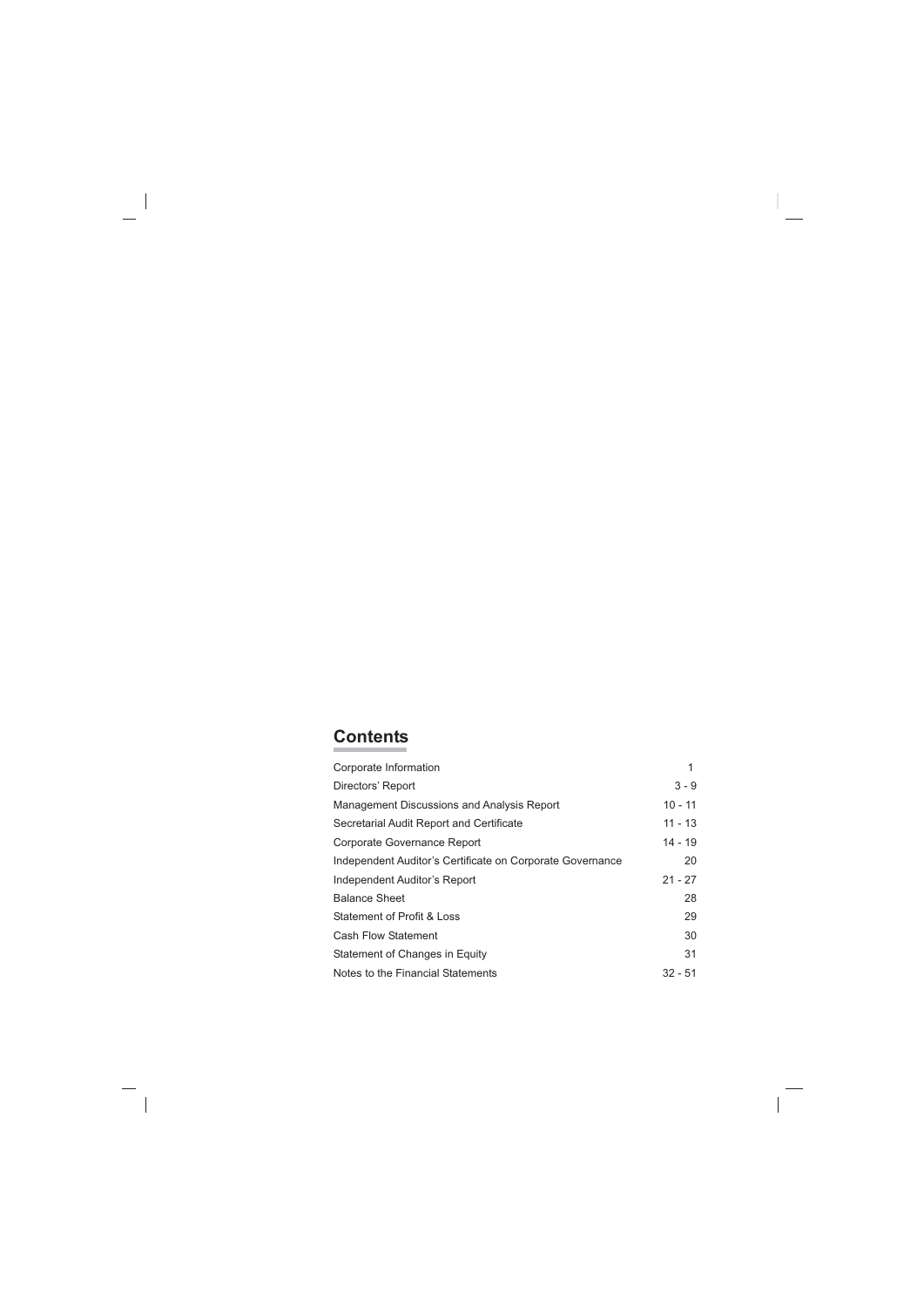## Corporate Information

#### **Board of Directors**

Dr Niren Suchanti, Chairman and Managing Director Mr Navin Suchanti Ms Sujata Suchanti Mr Ajit Khandelwal, Independent Director Mr Sushil Kumar Mor, Independent Director Mr Kalyan Bose, Independent Director

**Chief Financial Officer** CA B G Pasari

**Company Secretary** & Compliance Officer CS Paulami Mukherjee

#### **Auditors** Mookherjee Biswas & Pathak **Chartered Accountants** (Firm Registration No. 301138E)

5 & 6 Fancy Lane Kolkata 700 001

#### **Bankers**

Axis Bank Ltd Kotak Mahindra Bank Ltd Indian Bank (formerly Allahabad Bank) **HDFC Bank Ltd** 

#### **Registered Office**

Pressman House 10A Lee Boad Kolkata 700 020 Phone 9007540727/9007540730 Email: ir@pressmanindia.com CIN:L74140WB1983PLC036495

Effective 9th June, 2022 147 Block G, New Alipore Kolkata-700053

#### Registrar & Share Transfer Agent

Niche Technologies Private Limited 3A Auckland Place, 7th Floor Room No 7A & 7B **Kolkata 700 017** Phone: (033) 22806616/6617 Email: nichetechpl@nichetechpl.com

**Investor Information Website** www.pressmanadvertising.in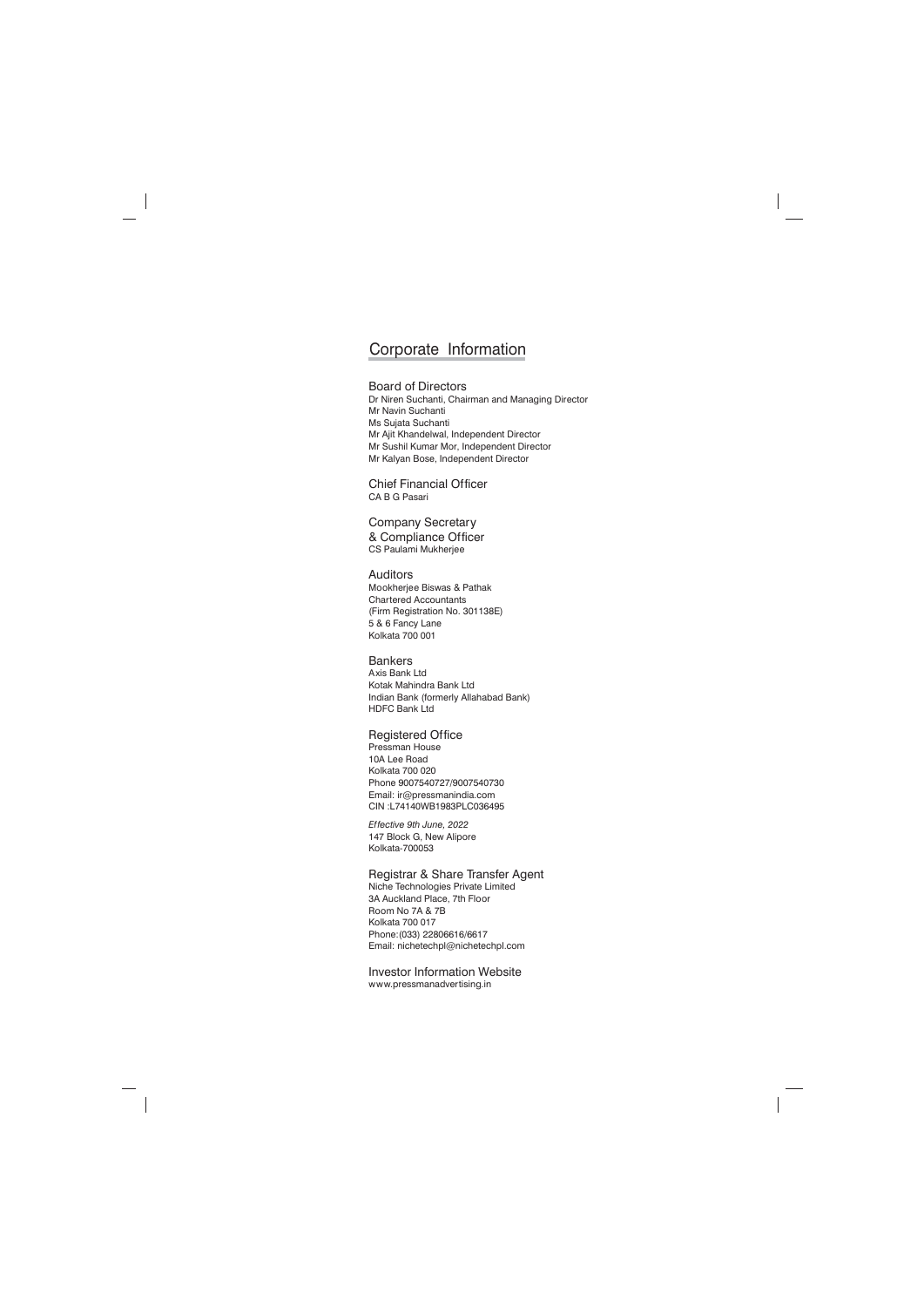## **Directors' Report**

Your Directors present their Thirty-eighth Annual Report together with the audited accounts for the year ended 31st March, 2022.

| <b>Financial Highlights</b>       |                | ₹ in lakh |
|-----------------------------------|----------------|-----------|
| <b>Particulars</b>                | <b>Current</b> | Previous  |
|                                   | Year           | Year      |
| Income from operations            | 1407.96        | 1699.69   |
| Other income                      | 228.80         | 334.11    |
|                                   | 1636.76        | 2033.80   |
| Profit before tax                 | 539.58         | 765.74    |
| <b>Tax Expense</b>                |                |           |
| <b>Current Tax</b>                | 120.50         | 140.00    |
| Deferred Tax                      | (31.67)        | 58.61     |
| Net Profit after tax              | 450.75         | 567.13    |
| Other Comprehensive Income/       |                |           |
| (Loss) for the year (net of tax)  | (0.04)         | 0.61      |
| <b>Total Comprehensive Income</b> | 450.71         | 567.74    |

#### Performance

The company posted a total income of  $\bar{\tau}$  1636.76 lakh as against ₹ 2033.80 lakh in the previous year. The profit after tax was ₹450.75 lakh against ₹567.13 lakh in the previous year. The steep fall in the total income was on account of Covid 19 pandemic and intermittent lockdowns during the year. Many companies were badly affected which resulted in huge reduction in advertising budgets. This has resulted in lower revenues as a result of which the profits after tax is lower during the year at ₹450.75 as compared to ₹567.13 lakh last vear

#### **Dividend**

The Board has recommended dividend of 50% i.e.₹1 per fully paid up equity share of ₹ 2 each of the Company for the year ended 31st March, 2022. The dividend, if approved by the members shall amount to ₹234.83 lakh.

#### Unclaimed Dividend Transfer to Investors Education and **Protection Fund (IEPF)**

Pursuant to the provisions of Section 124 of the Act, Investor Education and Protection Fund Authority (Accounting, Audit, Transfer and Refund) Rules, 2016 read with the relevant circulars and amendments thereto ('IEPF Rules'), the amount of dividend remaining unpaid or unclaimed for a period of seven years from the due date is required to be transferred to the Investor Education and Protection Fund (IEPF), constituted by the Central Government. The Company had, accordingly, transferred ₹ 14,94,108/- being the unpaid and unclaimed dividend amount pertaining to the Final Dividend for the Financial Year 2013-2014 on 6th October 2021.

Notices were sent to concerned Members having unpaid / unclaimed dividend before transfer of such dividend(s) to IEPF. Details of the unpaid / unclaimed dividend are uploaded under "Investor Information=> Unclaimed Dividend" section on the

#### Company's investor information website viz. www.pressmanadvertising.in

In terms of the provisions of Section 124(6) of the Companies Act. 2013 and Investor Education and Protection Fund Authority (Accounting, Audit, Transfer and Refund) Amendment Rules, 2017, the Company is required to transfer the shares in respect of which dividend remains unpaid and unclaimed for a period of seven consecutive vears to the Investor Education and Protection Fund (IEPF) Suspense Account. Accordingly, 71290 equity shares have been transferred to IEPF during the year on 10th November, 2021 after giving individual notices to concerned shareholders and advertisements in newspapers.

#### The Future - Proposed merger with Signpost India Ltd

As you may be aware, on 14th February 2022, your company and its promoters have entered into definitive Memorandum of Understanding with Signpost India Ltd (Signpost) and its promoters to join hands and pool the resources of two companies to create a larger entity which will be mutually beneficial to all the stakeholders.

It is proposed to merge the two companies to create a larger and stronger entity, subject to statutory approvals. This will help pool in the experience, expertise, resources and client base of two companies; offer a large bouquet of services in the area of advertising and promotion with focus on digital media and emerging technologies.

- A. The media spends are now rapidly shifting from traditional advertising to new platforms in digital space and therefore the combined entity with its innovative offerings shall be well placed to grow at a rapid pace.
- B. This alliance will enable rapid growth with a larger offering and the combined strength of the two entities and significantly enhance shareholders' value.
- C. Status of Merger:

The merger process has started and the company has appointed Registerd Valuer, Merchant Bankers and Legal Advisors. The Scheme and the swap ratio will be decided in terms of the report of the Registered Valuer. It is expected that barring unforeseen circumstances the merger process will be completed by the end of the current financial year

#### **Change in the nature of Business**

During the year under review, there was no change in the nature of the business of the Company.

#### **Directors' Responsibility Statement**

As stipulated in Section 134(5) of the Companies Act, 2013, your Directors subscribe to the Directors' Responsibility Statement and confirm as under:

- that in the preparation of the annual accounts, the applicable i. accounting standards have been followed.
- that the Directors have selected such accounting policies ii. and applied them consistently and made judgements and estimates that are reasonable and prudent so as to give a true and fair view of the state of affairs of the company and of the profit for the year ended 31st March, 2022.
- iii. that the Directors have taken proper and sufficient care of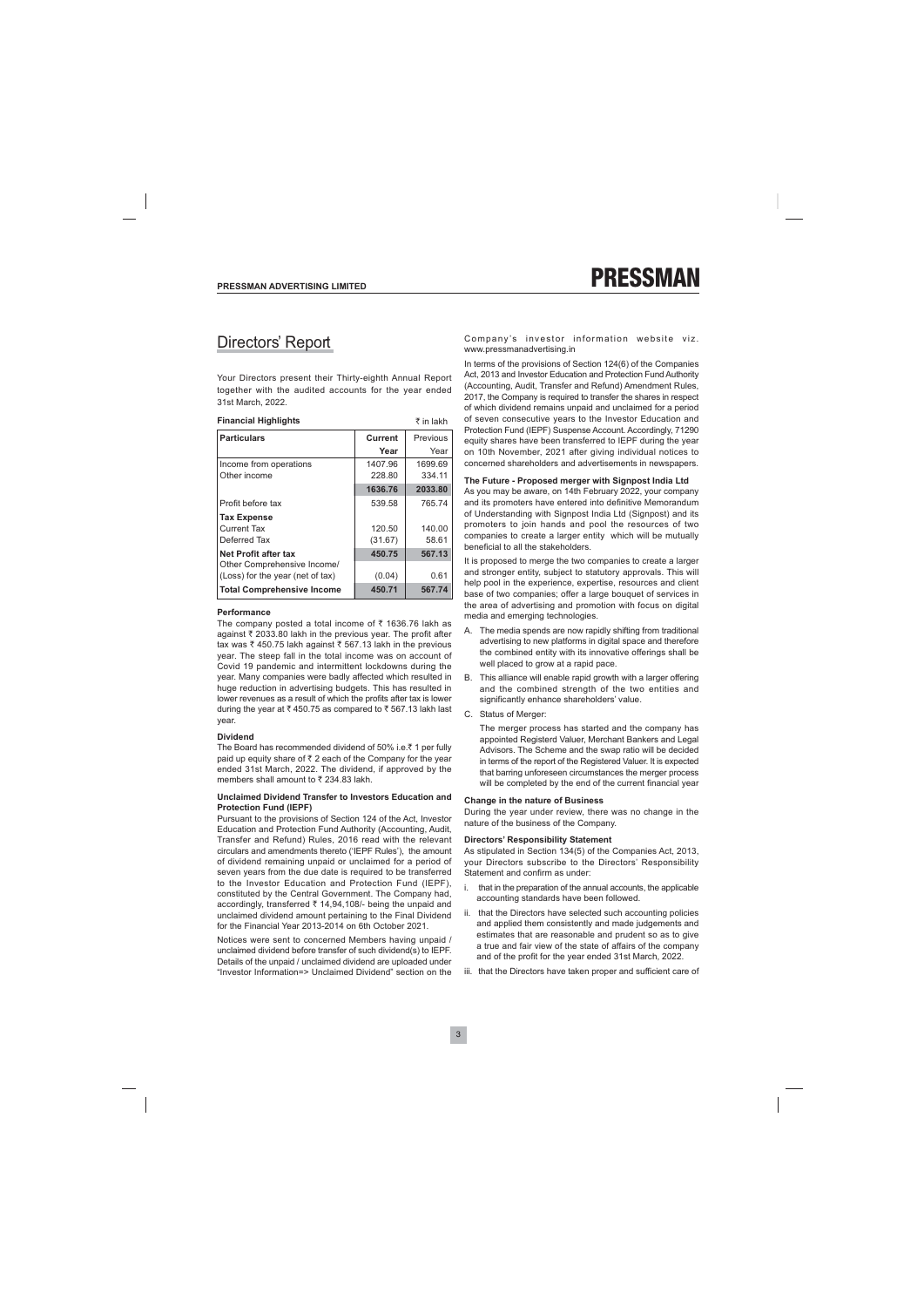maintenance of adequate accounting records in accordance with provisions of the Companies Act for safeguarding the assets of the company and for preventing and detecting fraud and other irregularities;

- iv. that the Directors have prepared the annual accounts on a going concern basis.
- v. that internal financial control has been laid down by the Company and such internal financial control are adequate and were operating effectively.
- vi. that directors have devised proper system to ensure compliance with the provisions of all applicable laws and that such systems were adequate and operating effectively.

#### **Share Capital**

Your Company's paid up Equity Share Capital as on 31st March, 2022 stood at Rs 234.83 lakh. During the year under review, the Company has not issued shares with differential voting rights nor granted stock options nor sweat equity.

#### **Public Deposits**

The Company has not accepted or renewed any deposit from the public during the year.

#### **Directors**

The applicable laws and regulations and Articles of Association of the Company govern the composition of the Board. The Board consists of persons of professional expertise and experience in technical, financial and operational segments and provides leadership and guidance to the management.

Ms Sujata Suchanti (DIN: 00273832) retires by rotation pursuant to the provisions of Section 152 of the Act at the forthcoming AGM and being eligible offers herself for re-appointment.

Pursuant to the recommendation of the Nomination and Remuneration Committee, the Board of Directors proposed the renewal of the term of appointment of Dr Niren Suchanti (DIN: 00909388), as Chairman and Managing Director of the Company without remuneration for a further period of one year with effect from 5th July, 2022 subject to the provisions of Section 196 and 203 of the Companies Act, 2013.

#### **Declaration by Independent Directors**

A declaration by Independent Directors that they meet the criteria of independence as provided in sub-Section (6) of Section 149 of the Companies Act, 2013 has been received from all the Independent Directors.

#### **Conservation of Energy, Technology Absorption, Foreign Exchange Earning and Outgo**

The operations of your company do not require energy consumption of any significant level. The Company does not use any imported technology. Therefore, information regarding conservation of energy and technology absorption under Section 134(3) (m) of the Companies Act, 2013 read with Rule 8 of the Companies (Accounts) Rules, 2014 is not annexed.

Foreign Exchange Earnings  $\pm$  NII

Foreign Exchange Outgo  $:$  NII

#### Listina

The shares of the company are listed on Bombay Stock Exchange (BSE), National Stock Exchange (NSE) and Calcutta Stock Exchange (CSE). Listing fees for the year 2021 -2022 have been paid to all the Stock Exchanges.

#### Number of Board meetings held

The Board of Directors met four times during the financial year from 1st April, 2021 to 31st March, 2022 as follows:

3rd June 2021, 10th August 2021, 10th November 2021, 3rd February 2022 and 14th February 2022.

#### **Statutory Auditor**

Pursuant to the provisions of Section 139 of the Companies Act. 2013 and rules made thereunder, the term of M/s Mookherjee, Biswas & Pathak (Firm Registration No. 301138E), Chartered Accountants as the Statutory Auditors of the Company will conclude at the close of ensuing Annual General Meeting of the Company.

Subject to the approval of the Members and based on the recommendation of the Audit Committee of the Company, the Board of Directors of the Company has recommended the reappointment of M/s Mookherjee, Biswas & Pathak (Firm Registration No. 301138E), Chartered Accountants as the Statutory Auditors of the Company to hold office for a further period of 5 (five) years from the conclusion of the forthcoming Annual General Meeting.

The total fee for all services paid by the Company to the Statutory Auditor for the year 2021-2022 is ₹ 3 lakh.

#### **Board Evaluation**

As per the provisions of the Companies Act, 2013 and Listing Regulations, a Board Evaluation Policy has been put in place. The process of review of Non-Independent Directors and the Board as a whole and also its committees were undertaken in a separate meeting of Independent Directors without the attendance of Non-Independent Directors and members of the management. At the meeting, the performance of the Chairman was reviewed taking into account the views of the Non-Executive Directors and Independent Directors. The meeting also assessed the quality, quantity and timeliness of the flow of information required for the Board to perform its duties properly.

The Board of Directors separately evaluated the performance of each of the Independent Directors. The concerned Independent Director did not participate in the meeting.

The Directors have expressed their satisfaction with the evaluation process.

Based on the findings from the evaluation process, the Board will continue to review its procedures and effectiveness in the financial year ahead with a view to practicing the highest standards of corporate governance.

#### Material Changes and Commitments if any, affecting the financial position of the Company

It is heartening to see that things are now slowly getting into normalcy, after three successive waves of COVID 19 pandemic.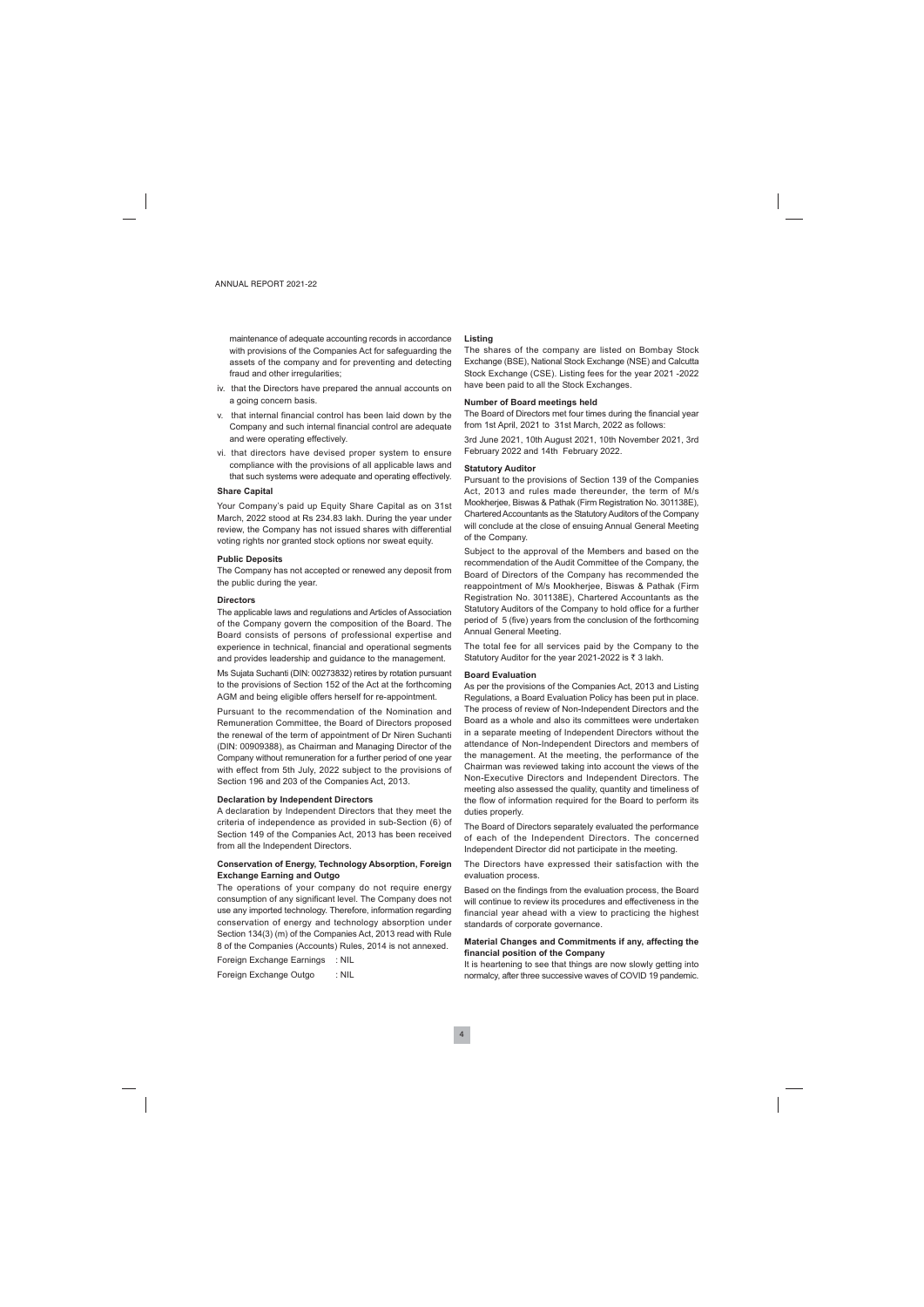There are no material changes and commitments affecting the financial position of the Company occurred between the end of the financial year to which these Financial Statements relate and the date of this report. The disruption in the economy caused by the pandemic resulted in substantial fall in both revenues and profits.

#### **Secretarial Auditor and Secretarial Standards**

As per requirements of Section 204 of the Companies Act, 2013, the company has appointed Mr Arup Kumar Roy, Practicing Company Secretary to undertake the secretarial audit of the company. The Secretarial Audit Report for the year ended 31st March 2022 is annexed and forms part of this annual report.

The Secretarial Audit Report does not contain any qualification, reservation, adverse mark or disclaimer. During the year under review, the Secretarial Auditor has not reported any matter under section 143(12) of the Act, therefore no details is required to be disclosed under section 134(3)(ca) of the Act. During the Financial vear, your company has complied with applicable Secretarial Standards respectively.

#### **Directors' Qualification Certificate**

In terms of SEBI (LODR) Regulations 2015, a certificate from Mr Arup Kumar Rov. Practicing Company Secretary has been received stating that none of the Directors on the board of the company have been debarred or disqualified from being appointed or continuing as directors of company by Ministry of Corporate Affairs or any such statutory authority, and the same is annexed to this report.

#### Disclosure of transactions of the listed entity with any person or entity belonging to the promoter/promoter group which hold(s) 10% or more shareholding in the listed entity

During the financial year 2021-2022, transactions took place with any person or entity belonging to the promoter/promoter groups which hold(s) 10% or more shareholding in the listed entity.

| <b>SI</b><br>No. | Name of Promoters | No. of Shares | Type of<br><b>Transaction</b> | Mode of<br><b>Transaction</b> | Date of<br><b>Transaction</b> |
|------------------|-------------------|---------------|-------------------------------|-------------------------------|-------------------------------|
|                  | Dr Niren Suchanti | 450000        | Sale                          | Market                        | 17.02.2022                    |
| $\Omega$<br>۷.   | Mr Navin Suchanti | 511784        | Sale                          | Market                        | 17.02.2022                    |

#### **Corporate Social Responsibility**

Subject to the provisions of Section 135 of the Companies Act, 2013 read with the Companies (Corporate Social Responsibility Policy) Rules, 2015, the Company as a part of its CSR initiatives has made contributions in accordance with the formulated CSR Policy. The report of the CSR activities is given as Annexure forming part of the Annual Report.

A certificate from Mr B G Pasari, Chief Financial Officer has been placed before the Board which certifies that the funds of CSR have been utilized for the purpose and in the manner approved by the Board in terms of the Companies (Corporate Social Responsibility Policy) Amendment Rules, 2021. The projects approved by the Board are uploaded in the website of the company at www.pressmanadvertising.in, in terms of the Companies (Corporate Social Responsibility Policy) Amendment Rules, 2021.

#### **Corporate Governance**

The Company has complied with all the corporate governance requirements under SEBI (Listing Obligations and Disclosure Requirements) Regulations, 2015. A separate report on the corporate governance together with company's Auditors Certificate confirming compliance is annexed to this report.

#### **Policies**

We seek to promote and follow the highest level of ethical standards in all our business transactions. The SEBI (Listing Obligations and Disclosure Requirements), Regulations, 2015 mandated the formulation of certain policies for all listed companies. All our corporate governance policies are available on our website www.pressmanadvertising.in. The policies are reviewed periodically by the Board and updated based on need and new compliance requirements.

In additions to its Code of Conduct and Ethics, key policies that have been adopted by the Company are as follows:

| <b>Name of Policy</b>                              | <b>Brief description</b>                                                                                                                                                                                                                                                                                          | Web link                                                                                |
|----------------------------------------------------|-------------------------------------------------------------------------------------------------------------------------------------------------------------------------------------------------------------------------------------------------------------------------------------------------------------------|-----------------------------------------------------------------------------------------|
| Vigil Mechanism                                    | The Company has adopted the vigil mechanism for<br>directors and employees to report concerns about<br>unethical behavior, actual or suspected fraud, or violation<br>of the Company's code of conduct and ethics. There has<br>been no change to the said policy adopted by the<br>Company during the year 2017. | http://www.pressmanadvertising.<br>in/download/Vigil Mechanism.pdf                      |
| Corporate Social<br>Responsibility<br>Policy (CSR) | The Company has formulated CSR policy in accordance<br>with Section 135 and Schedule VII the Companies Act,<br>2013.                                                                                                                                                                                              | http://www.pressmanadvertising.in/downl<br>oad/Policy-CSR.pdf                           |
| Related Party<br><b>Transaction Policy</b>         | This policy regulates all transactions between the<br>Company and its related parties                                                                                                                                                                                                                             | http://www.pressmanadvertising.<br>in/download/Policy-related-party-<br>transations.pdf |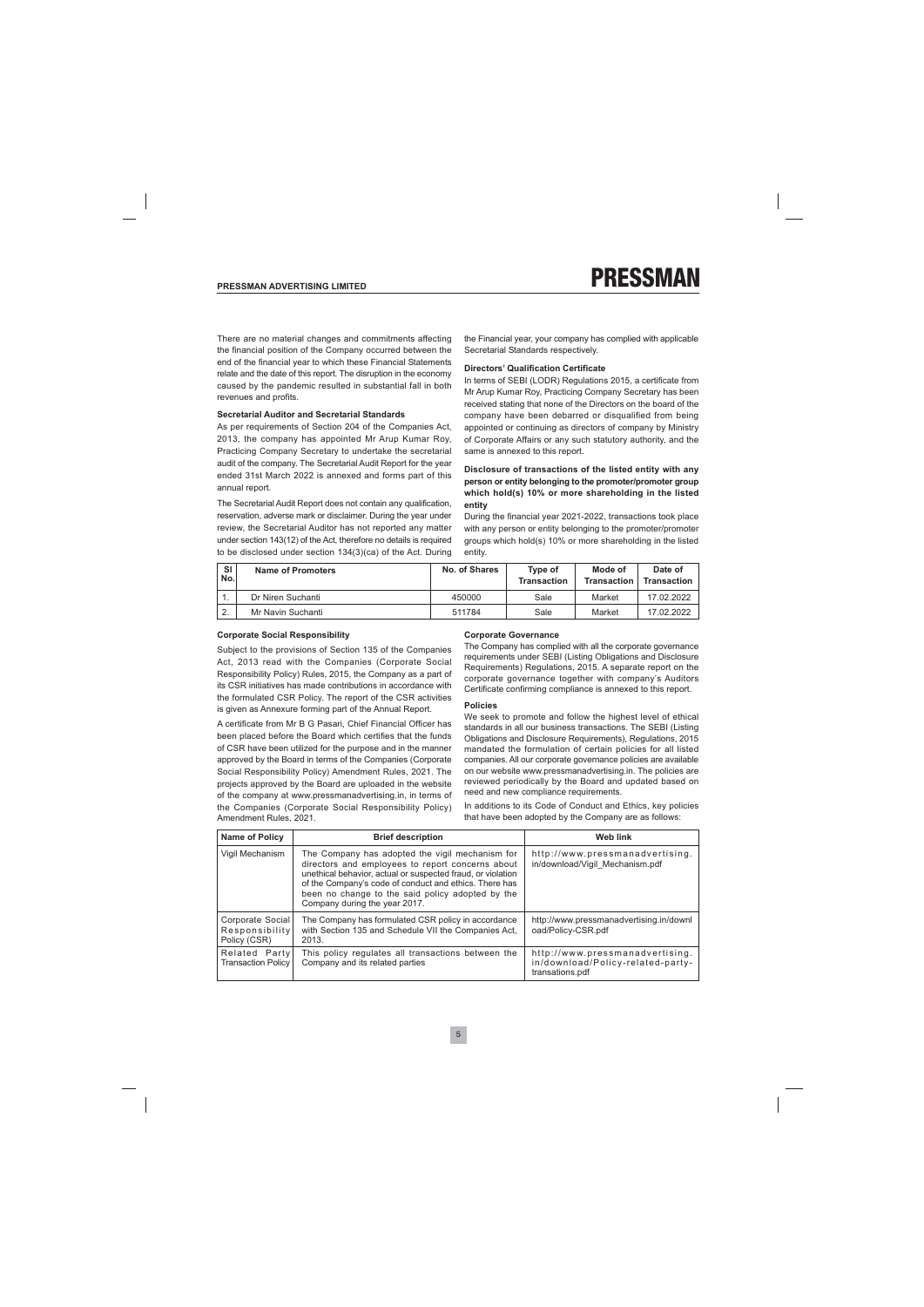| <b>Name of Policy</b>                                                      | <b>Brief description</b>                                                                                                                                                                                                                                                                 | <b>Web link</b>                                                                                                    |
|----------------------------------------------------------------------------|------------------------------------------------------------------------------------------------------------------------------------------------------------------------------------------------------------------------------------------------------------------------------------------|--------------------------------------------------------------------------------------------------------------------|
| Insider Trading<br>Policy                                                  | This policy provides the framework in dealing with<br>securities of the Company in terms of SEBI(Prohibition<br>of Insider Trading) Regulations, 2015.                                                                                                                                   | http://www.pressmanadvertising.<br>in/download/code-of-conduct-for-<br>prohibition-of-insider-trading-pressman.pdf |
| Prevention of<br>Sexual<br><b>Harassment Policy</b>                        | This Policy creates and maintains a secure work<br>environment where its employees will work and pursue<br>business together in an atmosphere free of harassment.                                                                                                                        | http://www.pressmanadvertising.<br>in/download/Policy-SEXUAL-<br>HARASSMENT.pdf                                    |
| Directors, Sr.<br>Management-<br>Appointment and<br>Remuneration<br>Policy | This Policy is to provide a framework and set standards<br>for the appointment of directors with requisite experience<br>and skills who have the capacity and ability to lead the<br>Company. It also defines the role of the Nomination and<br>Remuneration Committee.                  | https://www.pressmanadvertising.in/dow<br>nload/PAL-Directors-KMP-Policy.pdf                                       |
| Criteria for making<br>payments to Non-<br>executive<br><b>Directors</b>   | This Policy provides a framework that overall remuneration<br>should be reflective of the size of the Company, complexity<br>of the sector/industry/company's operations and the<br>company's capacity to pay the remuneration.                                                          | https://www.pressmanadvertising.in/dow<br>nload/Criteria-for-making-payments-to-Non-<br>executive-Directors.pdf    |
| Appointment of<br>Independent<br><b>Directors</b>                          | This Policy shares a framework for terms and conditions<br>of appointment of independent directors.                                                                                                                                                                                      | https://www.pressmanadvertising.in/dow<br>nload/Terms-and-Appointment-of-<br>Independent-Directors-converted.pdf   |
| Familiarisation<br>programme for<br>Independent<br><b>Directors</b>        | This Policy introduces the process of familiarising the<br>independent directors with the company, their roles, rights,<br>responsibilities in the company, nature of the industry in<br>which the company operates, business model of the<br>company, etc., through various programmes. | https://www.pressmanadvertising.in/dow<br>nload/Familiarization-programm-for-<br>Independent-Directors.pdf         |
| Policy for<br>determining<br>Materiality of<br>Events                      | This Policy has been formulated for determination of<br>Materiality of events or information that warrant disclosure<br>to investors.                                                                                                                                                    | https://www.pressmanadvertising.in/dow<br>nload/Policy-on-criteria-for-determing-<br>Materiality-of-Events.pdf     |
| Policy for<br>determining<br>Material<br>Subsidiaries                      | This Policy will be used to determine the material<br>subsidiaries and material unlisted Indian subsidiaries of<br>the Company and to provide the governance framework<br>for such subsidiaries.                                                                                         | https://www.pressmanadvertising.in/dow<br>nload/Policy-for-determining-material-<br>subsidiary-converted.pdf       |
| Policy on Dividend<br><b>Distribution</b>                                  | This Policy has been published to define the dividend<br>distribution Scheme.                                                                                                                                                                                                            | https://www.pressmanadvertising.in/dow<br>nload/Dividend-Distribution-Policy.pdf                                   |

Familiarization programme for independent directors The details of training and familiarization program is available in Company's website link http://www.pressmanadvertising.in/ download/Policy-Familiarisation-programme.

#### Policy on Directors' and Key Managerial Personnel's **Appointment and Remuneration**

In accordance with section 178 read with SEBI (LODR) Regulations 2015, the Nomination & Remuneration Committee has laid down a policy for appointment and remuneration of Directors' and Key Managerial Personnel. The policy defines the criteria to evaluate, positive attributes, independence of a Director and recommend to the Board their appointment and remuneration.

Pursuant to Section 197(12) read with Rule 5(1) of the Companies (Appointment and Remuneration of Managerial Personnel) Amendment Rules, 2016 in respect of employees of the Company, there are no employees who are in receipt of remuneration in excess of the limit specified under Section

134(3) (q) read with Rule 5 (2) and 5 (3) of the Companies (Appointment and Remuneration of Managerial Personnel) Amendment Rules, 2016.

#### Particulars of Employees pursuant to Section 134(3)(q) of the Companies (Amendment) Act, 2017 read with Rule 5(1) of the Companies (Appointment and Remuneration of Managerial Personnel) Amendment Rules, 2016

The information required in terms of Section134(3) of the Companies (Amendment) Act, 2017 read with Rule 5(1) of the Companies (Appointment and Remuneration of Managerial Personnel) Amendment Rules, 2016 is furnished hereunder:

- i) The ratio of the remuneration of Director to the median remuneration of the employees of the Company: Not Applicable
- ii) The percentage increase in remuneration of CFO, CS during the financial year:
- iii) The percentage increase in the median remuneration of employees in the financial year is 2.32.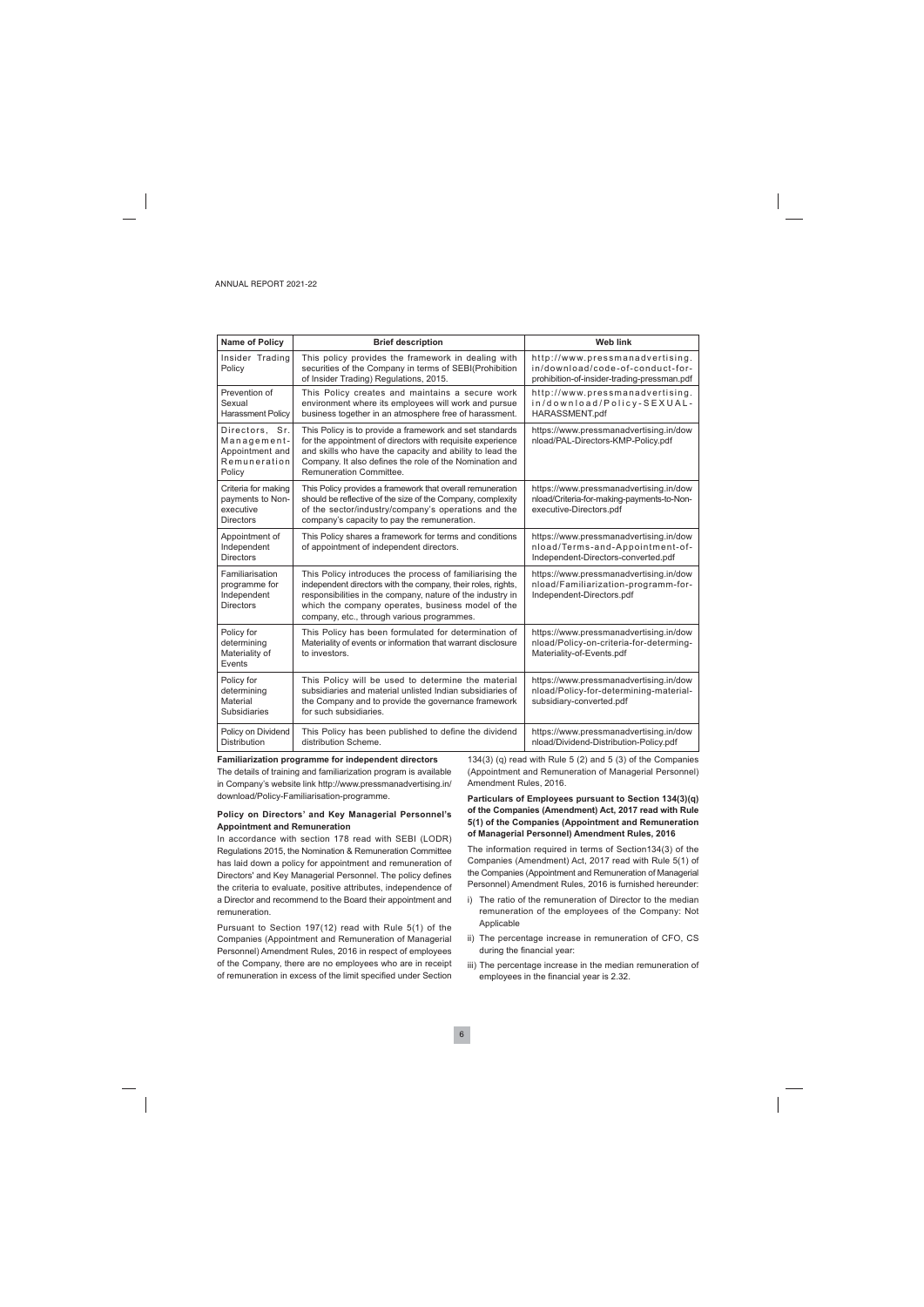v) It is hereby affirmed that the remuneration of KMP's are in accordance with the Remuneration Policy.

| SI<br>No. | <b>Name</b>             | <b>Designation</b>               | <b>Remuneration paid</b><br>FY 2021-22<br>$($ ₹ in lakh) | <b>Remuneration paid</b><br>FY 2020-21<br>$(3\bar{5})$ in lakh) | Percentage increase<br>in remuneration |
|-----------|-------------------------|----------------------------------|----------------------------------------------------------|-----------------------------------------------------------------|----------------------------------------|
|           | Mr B G Pasari           | <b>Chief Financial Officer I</b> | 22.95                                                    | 16.44                                                           | 39.60                                  |
|           | Ms Paulami<br>Mukherjee | Company Secretary                | 4.32                                                     | 3.37                                                            | 28.19                                  |

#### **Management's Discussion and Analysis Report**

Management's Discussion and Analysis Report for the year under review, as per the provisions of Regulation 34 of SEBI (Listing Obligation and Disclosure Requirements) Regulations, 2015 is presented separately, which forms part of the Annual Report.

#### **Disclosure of Annual Return**

Pursuant to Section 92(3) read with Section 134(3) (a) of the Act, the Annual Return as on 31st March, 2021 is available in the website of the Company at the link : https://www.pressman advertising.in /investorrelations/CorporateGovernance.pdf

#### **Reporting of Fraud by Auditors**

As required under Section 143(12) of the Companies Act, 2013, the Auditors have not reported any frauds in the financial year under review to the Audit Committee or the Board of Directors. Hence the Board has nothing to report under Section 134(3) (ca) of the Companies Act, 2013.

#### **Related Party transactions**

Related party transactions that were entered during the financial year were at arm's length basis and were in the ordinary course of business. There were no materially significant related party transactions with the Promoters, Directors, Management or their relatives, which could have had a potential conflict with the interests of the Company. Transactions with related parties entered by the Company in the ordinary course of business are periodically placed before the Audit Committee for its approval. The particulars of contracts entered into during the year as per Form AOC-2 are enclosed as Annexure to this report.

#### **Key Managerial Personnel**

During the year, there was no change in the Key Managerial Personnel of the Company.

#### Particulars of Loans, Guarantees or Investments

There are no loans, guarantees, or investments made by the Company covered under the provision of Section 186 of the Companies Act, 2013.

#### Qualification, Reservation or Adverse Remarks in the **Audit Reports**

There is no qualification, reservation or adverse remark made by the Statutory or Cost or Secretarial Auditors in their Audit Reports issued by them.

#### Details of significant and material orders passed by the **Regulators, Courts and Tribunals:**

No significant and material orders have been passed by the Regulators, Courts and Tribunals impacting the going concern status and the company's operations in future.

#### **Business Responsibility and Sustainability Reporting**

The Business Responsibility and Sustainability Report is not applicable to the Company during the period under review.

#### **Internal Financial Control**

Your Company has adequate internal control system, which is commensurate with the size, scale and complexity of its operations. Your Company has designed and implemented a process driven framework for Internal Financial Controls ("IFC") within the meaning of the explanation of Section 134(5) of the Act, SEBI Regulations, 2015 and othe relevant statutes applicable to your Company.

Your Company has a process in place to continuously monitor existing controls and identify gaps and implement new and / or improved controls wherever the effect of such gaps would have a material effect on your Company's operation.

#### **Human Resources**

A detailed report on human resources is a part of the Management Discussion and Analysis Report, which forms a part of the Board's Report.

#### **Key Financial Ratios:**

Key Financial Ratios for the financial year ended 31st March, 2022 are provided in the Management Discussion and Analysis Report which is annexed hereto and forms a part of the Notes to the Financial Statements for the Financial Year 2021-2022.

#### Development and Implementation of a Risk Management **Policy**

The policy on risk management is not applicable to the Company.

#### Acknowledgement

The Directors thank the shareholders for their continued confidence and trust reposed in the management and the employees for their dedicated services.

For and on behalf of the Board

Pressman House 10A Lee Road Kolkata 700 020 May 5, 2022

Dr Niren Suchanti Chairman & Managing Director DIN: 00909388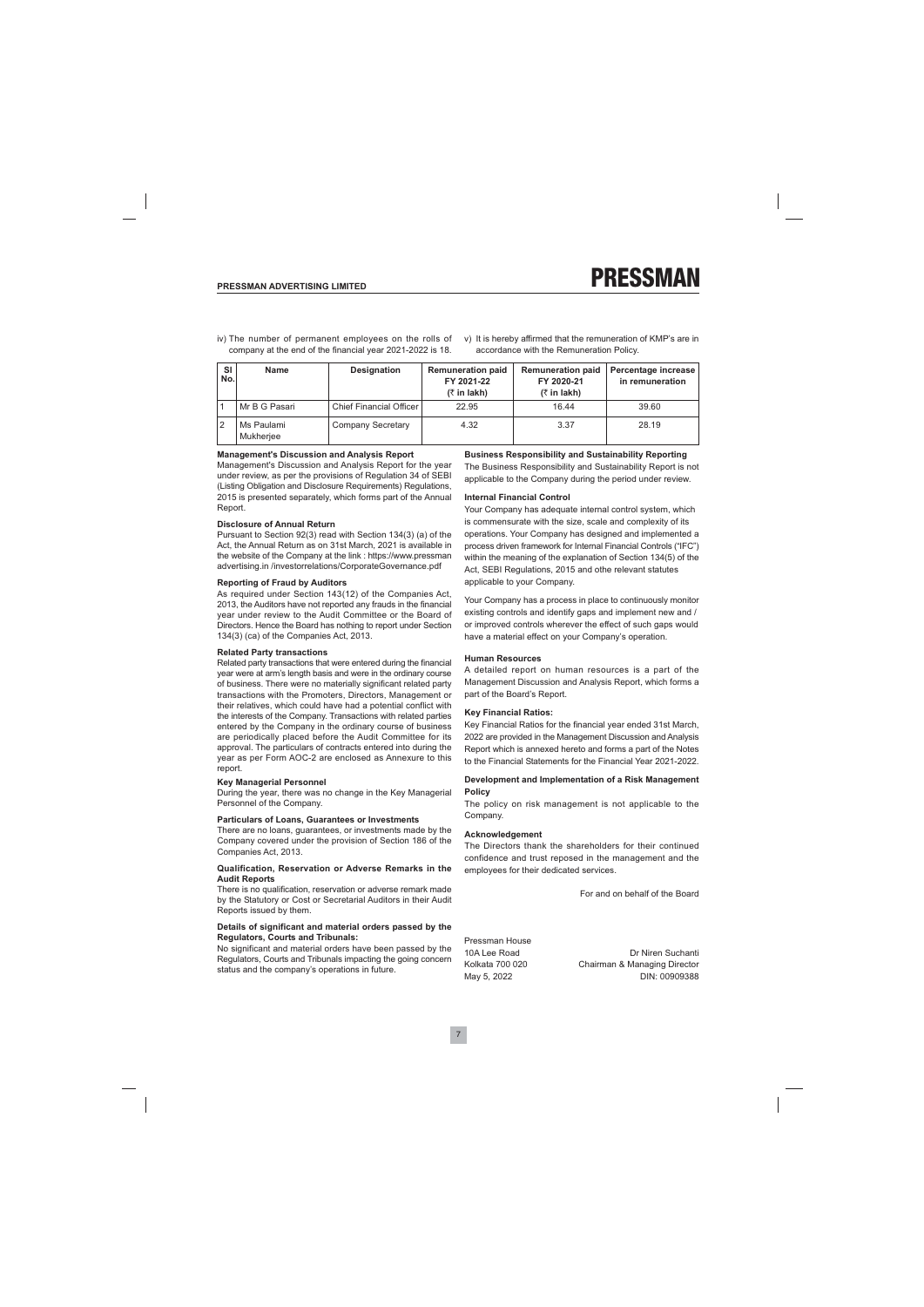#### **Report of Corporate Social Responsibility (CSR)** Annexure to the Directors' Report for the year ended 31st March 2022

[Pursuant to clause (O) of sub-section (3) of section 134 of the Act and Rule 9 of the Companies (Corporate Social Responsibility) Rules, 2014]

1. Brief outline of the company's CSR policy, including overview of projects or programs proposed to be undertaken and a reference to the web-link to the CSR policy and projects or programs.

The Company is committed to on-going contribution to the Society through a comprehensive CSR framework. The Company perceives Corporate Social Responsibility (CSR) as an opportunity to contribute towards uplifting the society at large, empowering individuals, making them self-reliant.

The CSR Policy envisages health promotion, education and skill development, social and economic welfare and such other activities included in Schedule VII of the Companies Act, 2013. The policy is available on the web link http://www.pressmanadvertising.in/download/Policy-CSR.

In terms of the new guidelines inserted by the Companies (Amendment) Act, 2020 notification dated 28th September, 2020 the CSR policy in monitored and implemented by the Board.

3. Average net profit of the company for the last three financial years:

₹ 771 19 lakh

4. Prescribed CSR expenditure (2% of the average net profit):

₹ 15.42 lakh

- 5. Details of CSR spent during the year:
- a) Total amount to be spent during the financial year: ₹15.42 lakh
- b) Amount unspent, if any: Nil
- c) Amount Actually spent on CSR: ₹ 15.51 lakh
- d) Manner in which the amount spent during the financial year is detailed below:

| SI. | CSR project            | Sector in  | Projects or programs    | Amount outlay    | Amount | Cumulative  | <b>Amount Spent:</b> |
|-----|------------------------|------------|-------------------------|------------------|--------|-------------|----------------------|
| No. | or activity            | which the  | (1) Local area or other | (budget) project | Spent  | Expenditure | Direct or            |
|     | identified             | Project is | (2) Specify the State   | or               |        | upto the    | through              |
|     |                        | covered    | and district where      | programme        |        | reporting   | Implementing         |
|     |                        |            | projects or programs    | wise             |        | period      | Agency               |
|     |                        |            | was undertaken          | (₹)              | (₹)    | (₹)         |                      |
|     | Promoting              | Health     |                         |                  |        |             |                      |
|     | health care and   Care |            | Harsha Chand            | 15.51            | 15.51  | 15.51       | Through              |
|     | education              |            | Padmabati Suchanti      |                  |        |             | Implementing         |
|     |                        |            | Charitable Trust,       |                  |        |             | Agency               |
|     |                        |            | Kolkata                 |                  |        |             |                      |
|     |                        |            |                         |                  |        |             |                      |

#### 6. A responsibility statement of the CSR Committee that the implementation and monitoring of CSR Policy is in compliance with CSR objectives and the Policy of the Company:

The CSR Committee confirms that the implementation and monitoring of CSR policy is in line with the CSR Objectives and Policy of the Company.

Kolkata May 5, 2022

Dr Niren Suchanti Chairman of CSR Committee DIN: 00909388

₹ in lakh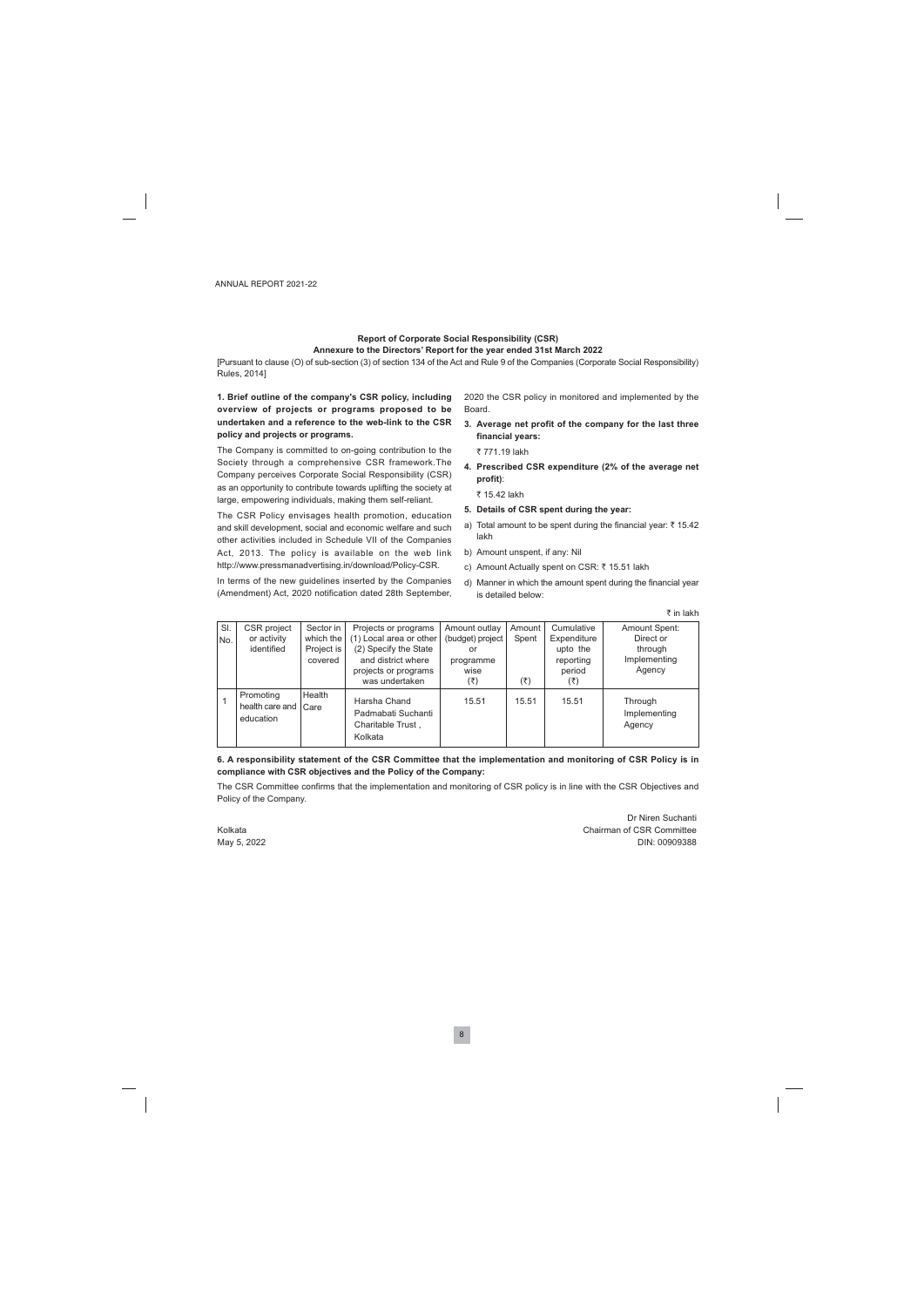

#### Form No AOC-2

(Pursuant to clause(h) of sub-section(3) of Section 134 of the Act and Rule 8(2) of the Companies (Accounts) Rules, 2014) Disclosure of particulars of contracts/arrangements entered into by the company with related parties referred to in sub-section (1) of Section 188 of the Companies Act, 2013 including certain arms length transactions under third proviso thereto

#### 1. Details of contracts or arrangements or transaction not at arm's length basis

There are no contracts or arrangements or transaction not at arm's length basis.

#### 2. Details of material contracts or arrangement or transactions at arm's length basis

| a. Name of the related party and<br>nature of relationship                             | b. Nature of contracts<br>or arrangement or<br>transactions at arm's<br>length basis                                                 | c. Duration of<br>the contracts /<br>arrangements/<br>transaction | d. Salient terms of the<br>contracts or arrangements<br>or transactions including<br>the value, if any | e. Date of<br>approval by<br>the Board,<br>if any | f. Amount paid<br>as advances,<br>if any |
|----------------------------------------------------------------------------------------|--------------------------------------------------------------------------------------------------------------------------------------|-------------------------------------------------------------------|--------------------------------------------------------------------------------------------------------|---------------------------------------------------|------------------------------------------|
| Pressman Properties Private<br>Limited (formerly Pressman<br><b>Properties Limited</b> | Rent paid for office<br>space<br>Cost of Advertising                                                                                 | Perpetual                                                         | ₹6 lakh p.a<br>As per publication rate                                                                 | 01.04.2012                                        | Nil                                      |
| Pressman Realty Private Limited<br>(formerly Pressman Realty)<br>Limited               | Rent paid for office<br>space<br>Cost of Advertising                                                                                 | Perpetual                                                         | ₹9 lakh<br>As per publication rate                                                                     | 01.04.2012                                        | Nil                                      |
| Sinclairs Hotels Ltd                                                                   | Press release/<br>notifications in news<br>papers, magazines,<br>digital advertising and<br>other advertising and<br>design services | As per<br>requirement                                             | As per publication rate                                                                                | 01.04.2012                                        | Nil                                      |
| Harsha Chand Padmabati<br>Suchanti Charitable Trust                                    | Corporate Social<br>Responsibility<br>Expenditure                                                                                    | As per<br>Appeal                                                  | ₹ 15.51 lakh                                                                                           | 03.02.2022                                        | Nil                                      |
| Mr Navin Suchanti<br>Director                                                          | Sitting Fee (Board<br>and Committee<br>meetings)                                                                                     |                                                                   | ₹ 0.23 lakh p.a                                                                                        | 14.08.2013                                        | Nil                                      |
| Mrs Sujata Suchanti<br><b>Director</b>                                                 | Sitting Fee (Board<br>meetings)                                                                                                      |                                                                   | ₹ 0.13 lakh p.a                                                                                        | 26.03.2015                                        | Nil                                      |
| Mr B G Pasari<br><b>Chief Financial Officer</b>                                        | Salary                                                                                                                               | Professional                                                      | ₹ 22.95 lakh p.a                                                                                       | 01.03.2019                                        | Nil                                      |
| Ms Paulami Mukherjee<br><b>Company Secretary</b>                                       | Salary                                                                                                                               | Professional                                                      | ₹4.32 lakh p.a                                                                                         | 22.05.2019                                        | Nil                                      |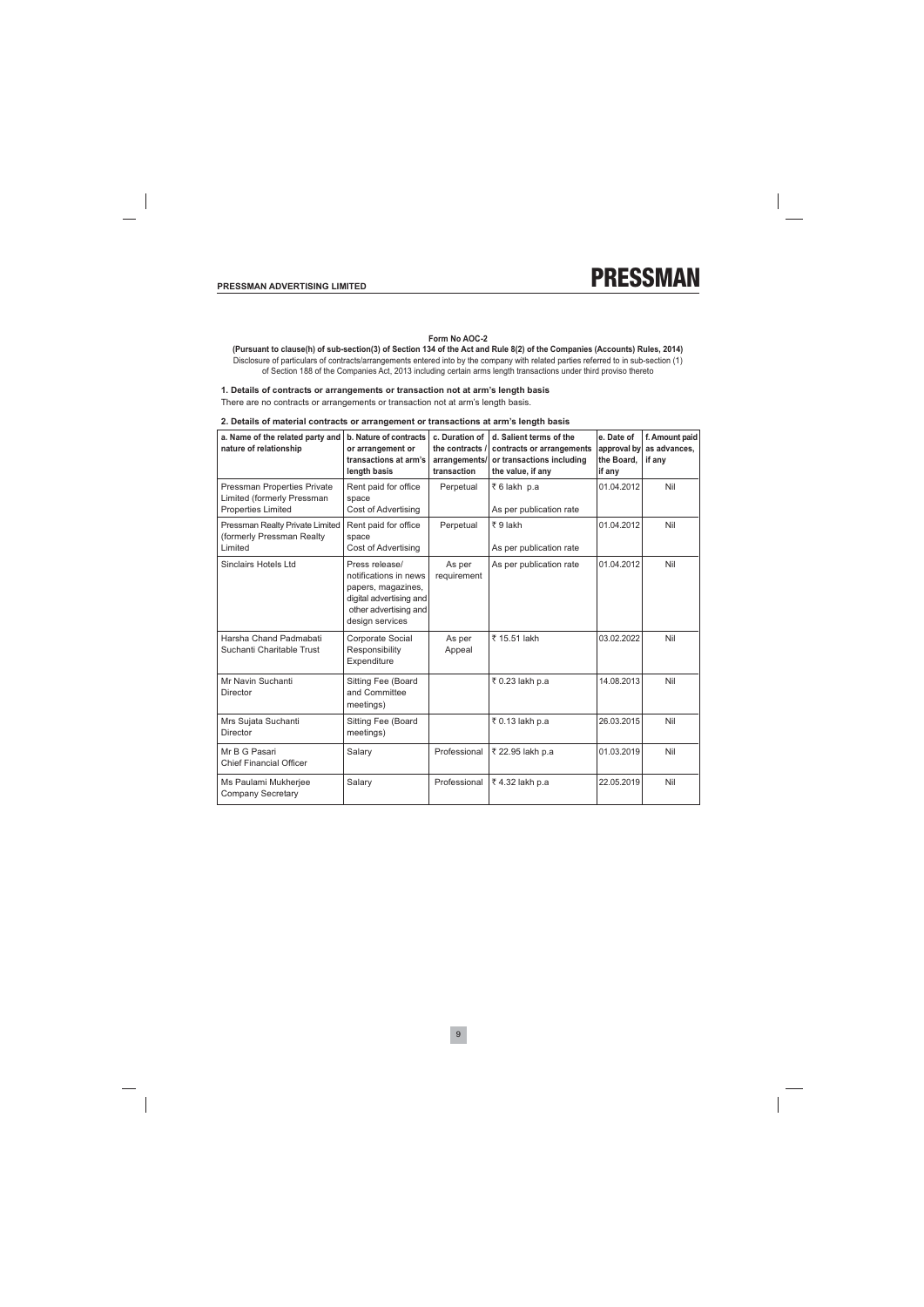## **Management Discussion and Analysis Report**

#### Industry Structure and Development, Opportunities and **Threats**

The economic impact of Covid 19 has been harsh on the service sector. The advertising industry too saw a sharp decline in revenue owing to the pandemic. As is well known, India's GDP contraction has been one of the highest in the world. Advertising spends are directly linked to GDP and the pandemic resulted in steep shrinkage in advertising spends.

With Covid pandemic receding, the demand is coming back;some geographies and businesses are beginning to see a steady recovery but there is no denying the fact that advertising revenues have been severely impacted by the pandemic. We hope that we do not see fresh waves of the pandemic and the business soon returns to normal and takes a growth path thereafter.

In the changed situation, the digital economy and e-commerce categories have seen strong tailwinds. The pandemic has changed customer behaviour very dramatically. For example, it has underscored the need for personal mobility which in turn has triggered a strong demand in the automotive industry.

The advertising industry will, very quickly, need to understand the impact of this change and realise the opportunities that the new era will usher in. Many traditional touch points have vanished and new ones have emerged. Reinventing communication planning across this new customer path will be one of the biggest challenges and agencies who adopt the same will succeed in the years to come.

Clients have aggressively shifted their spends to digital, tech, data, e-com and OOH media. It was therefore imperative for your company to seriously look at expanding its bouquet of services. These will ensure developing new sources of revenue in the areas of digital, tech, data and product innovations. The pandemic has underscored the need for a transition, and as an industry, this transition will decide the course of our growth path. The challenge is to adopt change rapidly.

Another big learning is that the pandemic has reminded us the need to re-look at our cost structures. We need to build flexibility and rationalise our cost structures. It is not easy since a major part of our costs are manpower related expenses. So, there is a need to figure out new ways of working and different organisation structures. 'Work from home'has shown us the power of technology which leads to making geography redundant, increasing productivity and being more efficient. All of this will need to be analysed and quickly implemented to more efficient organisation structures, which till now were built largely around the geograhical spread. We cannot remain in a situation where on one side, our costs are committed for the long term, and on the other, our revenues remain unpredictable.

While it is crucial that we make up for the loss in revenue, it is also important to ensure that we are prepared for the realities of the "new normal". Innovation and agility will be the key in keeping pace with the changes.

#### **The Future Outlook**

In keeping with the challenges of change, your Company was looking at ways to take advantage of the emerging situation. In this context, the Company's decision to merge with Signpost India Private Limited could not have come at a better time. This will not only ensure that your company is on a fast-track growth path, but also add tremendous value to your investment in the Company.

#### **Business Overview**

The company's business has four major segments - Advertising, Public Relations, Design and Digital. The business is carried out through its offices located in Kolkata, Mumbai, Delhi and Bangalore.

As you are aware, Pressman Advertising Ltd (Pressman) along with its Promoters have signed a definitive Memorandum of Understanding with Signpost India Ltd (Signpost) and its Promoters to join hands and pool their resources to create a larger entity which will be mutually beneficial to all the stakeholders.

Signpost and Pressman propose to merge the two companies to create a larger and stronger entity, subject to statutory, regulatory and other approvals including relevant third-party consents. This will help pool in the experience, expertise, resources and client base of the two companies: offer a larger bouquet of services in the areas of advertising and promotion with focus on digital media and emerging technologies. It will result in streamlining of operations and cost efficiency and the new additions to the existing revenue segments are expected to result in accelerated business growth.

The merger of the two companies, which are both in advertising is a perfect fit and is a win-win situation for shareholders of both the companies. It is proposed that the effective date of merger shall be 1st April. 2022.

#### **Performance Overview**

The Company posted revenue of ₹ 1636.76 lakh and Profit before tax of ₹ 539.58 lakh during the year. Business revenues are derived from a mix of advertising, public relations, design and digital services. Going forward, once the integration of vour company with Signpost India Limited is completed on receiving the various statutory approvals, there is likely to be exponential increase in the revenues and profits of the company.

| Details of significant changes in key financial ratios: |  |  |
|---------------------------------------------------------|--|--|
|                                                         |  |  |

| <b>Particulars</b>             | 2021-22 | 2020-21 |
|--------------------------------|---------|---------|
| <b>Debtors Turnover</b>        | 5.94    | 3.12    |
| <b>Inventory Turnover</b>      |         |         |
| <b>Current Ratio</b>           | 11.54   | 9.60    |
| Net Profit Ratio (%)           | 32.18   | 33.57   |
| Return on Capital Employed (%) | 11.15   | 17.68   |

Debt-Equity ratio is not applicable since there is no Borrowings The details of key financial ratios with explanation is provided in note no. 41 of financial statement.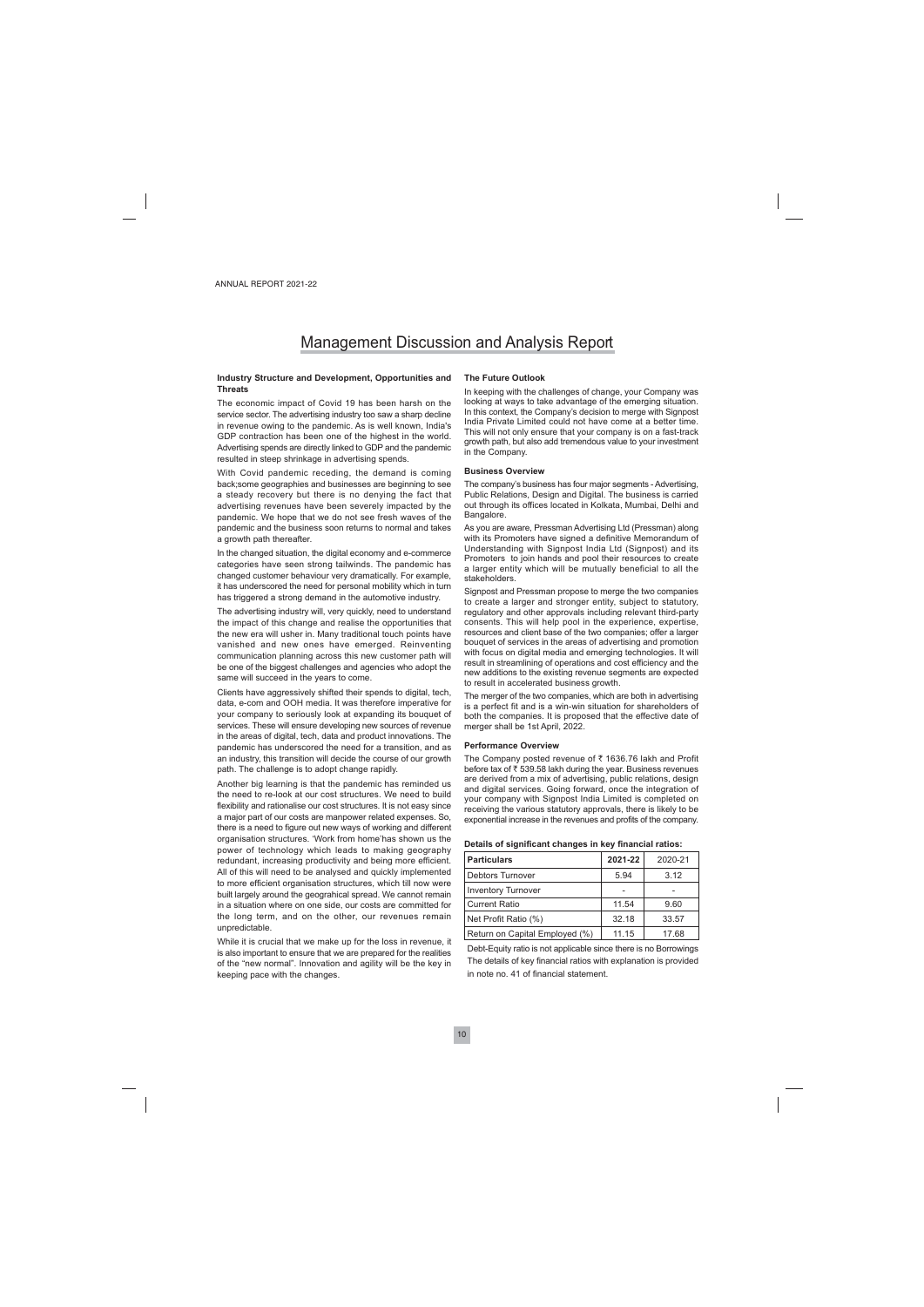#### PRESSMAN ADVERTISING LIMITED



#### **Adequacy of internal controls**

The Company, through internal controls, aims at achieving operational efficiency and optimum resource utilization. The Company ensures strict compliance with all the applicable laws and regulations. A qualified and independent Audit Committee of the Board, comprising non-executive directors, reviews the compliance process and adequacy of internal controls

#### **Human Resources**

The Company has a team of experienced professionals who manage the company efficiently. The total number of permanent employees as on 31st March 2022 is 18.

#### **Disclaimer**

Certain statements made in this report relating to the Company's objectives, projections, outlook, estimates, etc. may constitute 'forward looking statements' within the meaning of applicable

#### **ARUP KUMAR ROY**

**Practicing Company Secretary** 

laws and regulations. Actual results may differ from such estimates or projections etc., whether expressed or implied. Several factors including but not limited to economic conditions affecting demand and supply, government regulations and taxation, input prices, exchange rate fluctuation, etc., over which the Company does not have any direct control, could make a significant difference to the Company operations. The MD&A should be read in conjunction with the Company's financial statements included herein and the notes thereto.

For and on behalf of the Board

Pressman House 10A Lee Road Kolkata 700 020 May 5, 2022

Dr Niren Suchanti Chairman & Managing Director DIN: 00909388

201 Sarat Bose Road Kolkata 700 029 Phone: 033-4004 0045 M: 9831687785 arupkroy@rediffmail.com

#### SECRETARIAL AUDIT REPORT FOR THE FINANCIAL YEAR ENDED 31st MARCH, 2022 [Pursuant to section 204(1) of the Companies Act, 2013 and rule No. 9 of the Companies (Appointment and Remuneration Personnel) Rules, 2014]

 $T_0$ The Members. Pressman Advertising Limited Pressman House, 10A Lee Road Kolkata- 700020

I have conducted the secretarial audit of the compliance of applicable statutory provisions and the adherence to good corporate practices by Pressman Advertising LimitedCIN-L74140WB1983PLC036495 (hereinafter called the Company). Secretarial Audit was conducted in a manner that provided me a reasonable basis for evaluating the corporate conducts/statutory compliances and expressing my opinion thereon

Based on my verification of the books, papers, minute books, forms and returns filed and other records maintained by the company and also the information provided by the Company, its officers, agents and authorized representatives during the conduct of secretarial audit, I hereby report that in my opinion, the company has, during the audit period covering the financial year ended on 31st March, 2022 complied with the statutory provisions listed hereunder and also that the Company has proper Board-processes and compliance-mechanism in place to the extent, in the manner and subject to the reporting made hereinafter: I have examined the books, papers, minute books, forms and returns filed and other records maintained by the Company for the financial year ended on 31st March, 2022 according to the provisions of:

- (i) The Companies Act, 2013 (the Act) and the rules made thereunder;
- (ii) The Securities Contracts (Regulation) Act, 1956 ('SCRA') and the rules made thereunder;
- (iii) The Depositories Act, 1996 and the Regulations and Bye-laws framed thereunder;
- (iv) Foreign Exchange Management Act, 1999 (FEMA) and the rules and regulations made there under to the extent of Foreign Direct

Investment (FDI), Overseas Direct Investment (ODI) and External Commercial Borrowings(ECBs);-Not Applicable to the company during the Audit Period.

- The following Regulations and Guidelines prescribed under the  $(v)$ Securities and Exchange Board of India Act, 1992 ('SEBI Act') to the extent applicable to the Company:
- The Securities and Exchange Board of India (Substantial Acquisition  $(a)$ of Shares and Takeovers) Regulations, 2011; - All the necessary disclosures for the transactions were made as per The Securities and Exchange Board of India (Substantial Acquisition of Shares and Takeovers) Regulations, 2011
- (b) The Securities and Exchange Board of India (Prohibition of Insider Trading) Regulations, 2015; All the necessary disclosures for the transactions were made as per The Securities and Exchange Board of India (Prohibition of Insider Trading) Regulations, 2015
- The Securities and Exchange Board of India (Issue of Capital and  $(c)$ Disclosure Requirements) Regulations, 2018; -Not Applicable to the company during the Audit Period.
- $(d)$ The Securities and Exchange Board of India (Employee Stock Option Scheme and Employee Stock Purchase Scheme) Guidelines, 1999-Not Applicable to the company during the Audit Period.
- (e) The Securities and Exchange Board of India (Issue and Listing of Debt Securities) Regulations, 2008 - Not Applicable to the company during the Audit Period.
- (f) The Securities and Exchange Board of India (Registrars to an Issue and Share Transfer Agents) Regulations, 1993 regarding the Companies Act and dealing with client;
- The Securities and Exchange Board of India (Delisting of Equity  $(g)$ Shares) Regulations, 2009; - Not Applicable to the company during the Audit Period
- (h) The Securities and Exchange Board of India (Buyback of Securities)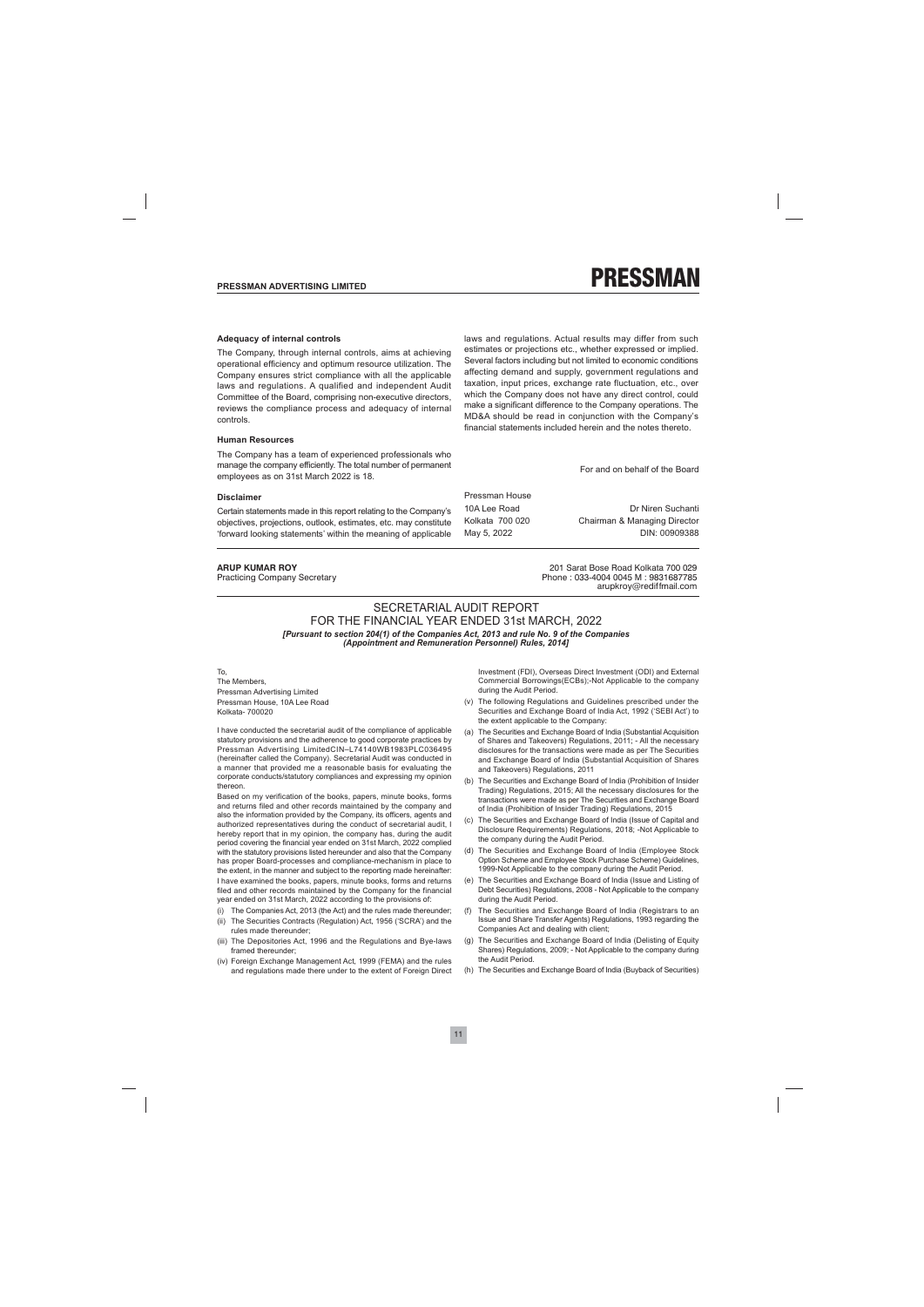Regulations, 2018- Not Applicable to the company during the Audit Period.

- (i) The Securities and Exchange Board of India (Listing Obligations and Disclosure Requirements) Regulations, 2015.
- Following other laws are applicable to the Company:
- (i) Advertisement Standards Council of India (ASCI) 1985
- (ii) State Emblem of India(Prohibition of Improper Use) Act, 2005
- I have also examined compliance with the applicable clauses of the following:
- (i) Secretarial Standards issued by The Institute of Company Secretaries of India
- (ii) The Listing Agreements entered into by the Company with National Stock Exchange of India Limited (NSE Ltd.), Bombay Stock Exchange Limited (BSE Ltd.) and The Calcutta Stock Exchange Limited (CSE Ltd.).

During the period under review, the Company has complied with the provisions of Act. Rules. Regulations. Guidelines and Standards etc. mentioned above subject to the following observations:

- During the year the Company had spent ₹ 15.51 lakh towards Corporate Social Responsibility complying with the statutory provisions of Section 135 of the Companies Act, 2013.
- The Company had timely paid dividend  $@$  50% ( $\bar{t}$  1 per equity share of  $\bar{\tau}$  2 each) on 23,482,843 equity shares amounting to ₹ 234.83 lakh.
- Based on the Statutory Auditors Report on the Annual Financial Statements for the Financial Year ended 31st March 2022, I report that the Company is compliant with the financial and tax laws relating to Income tax, GST, Professional Taxes and other State, local and municipal taxes, duties and cesses as are applicable to the Company.

I further report that

- The Board of Directors of the Company is duly constituted with proper balance of Executive Director, Non-Executive Non-Independent Directors and Non-Executive Independent Directors.
- Adequate notice is given to all directors to schedule the Board Meetings, agenda and detailed notes on agenda were sent at least seven days in advance, and a system exists for seeking and obtaining further information and clarifications on the agenda items before the meeting for meaningful participation at the meeting.
- On 14th February, 2022, the company and its promoters signed a definitive MOU with Signpost India Limited and its promoters to join hands and pool the resources of two companies.
- Majority decision is carried through while the dissenting members' views are noted and recorded as part of the minutes.
- The Company has complied Secretarial Standard, SS-1 and SS-2 as applicable to it with respect to Board Meetings, General Meetings and meetings of the Committee of the Board.

I further report that based on the information received and records maintained there are adequate systems and processes in the Company commensurate with the size and operations of the Company to monitor and ensure compliance with applicable laws, rules, regulations and quidelines.

This Report is to be read with our letter which is annexed herewith as Annexure A forming an integral part of this Report.

Place: Kolkata Date: May 5, 2022

ARUP KUMAR ROY ACS No.: 6784 C P No.: 9597 UDIN: A006784D000271873

#### **Annexure A**

To. The Members Pressman Advertising Limited Pressman House, 10A Lee Road Kolkata- 700020

Our Secretarial Audit Report for the financial year ended 31st March, 2022 of even date is to be read along with this letter.

1. Maintenance of secretarial record is the responsibility of the management of the Company. Our responsibility is limited to expressing an opinion on existence of adequate board process and compliance management system, commensurate to the size of the Company, based on the secretarial records as shown to us during the said audit and also based on the information furnished to us by the officers and agents of the Company during the said audit.

2. We have followed the audit practices and processes as were appropriate, to the best of our understanding, to obtain reasonable assurance about the correctness of the contents of the secretarial records. The verification was done on test basis to check as to whether correct facts are reflected in secretarial records. We believe that the processes and practices, we followed, provide a reasonable basis for our opinion. The said audit has been conducted through information technology medium in the best possible manner.

3. We have not verified the correctness and appropriateness of financial records and books of accounts of the Company.

4. Where ever required, we have obtained the management representation about the compliance of laws, rules and regulations and happening of events etc. and we have relied on such representation, in forming our opinion.

5. The compliance of the provisions of corporate and other applicable laws, rules, regulations, standards is the responsibility of management. Our examination was limited to the verification of compliance procedures on test basis. We would not be liable for any business decision or any consequences arising thereof, made on the basis of our report.

6. The Secretarial Audit Report is neither an assurance as to the future viability of the Company nor of the efficacy or effectiveness or accuracy with which the management has conducted the affairs of the Company.

Place: Kolkata Date: May 5, 2022

ARUP KUMAR ROY ACS No.: 6784 C P No.: 9597 UDIN: A006784D000271873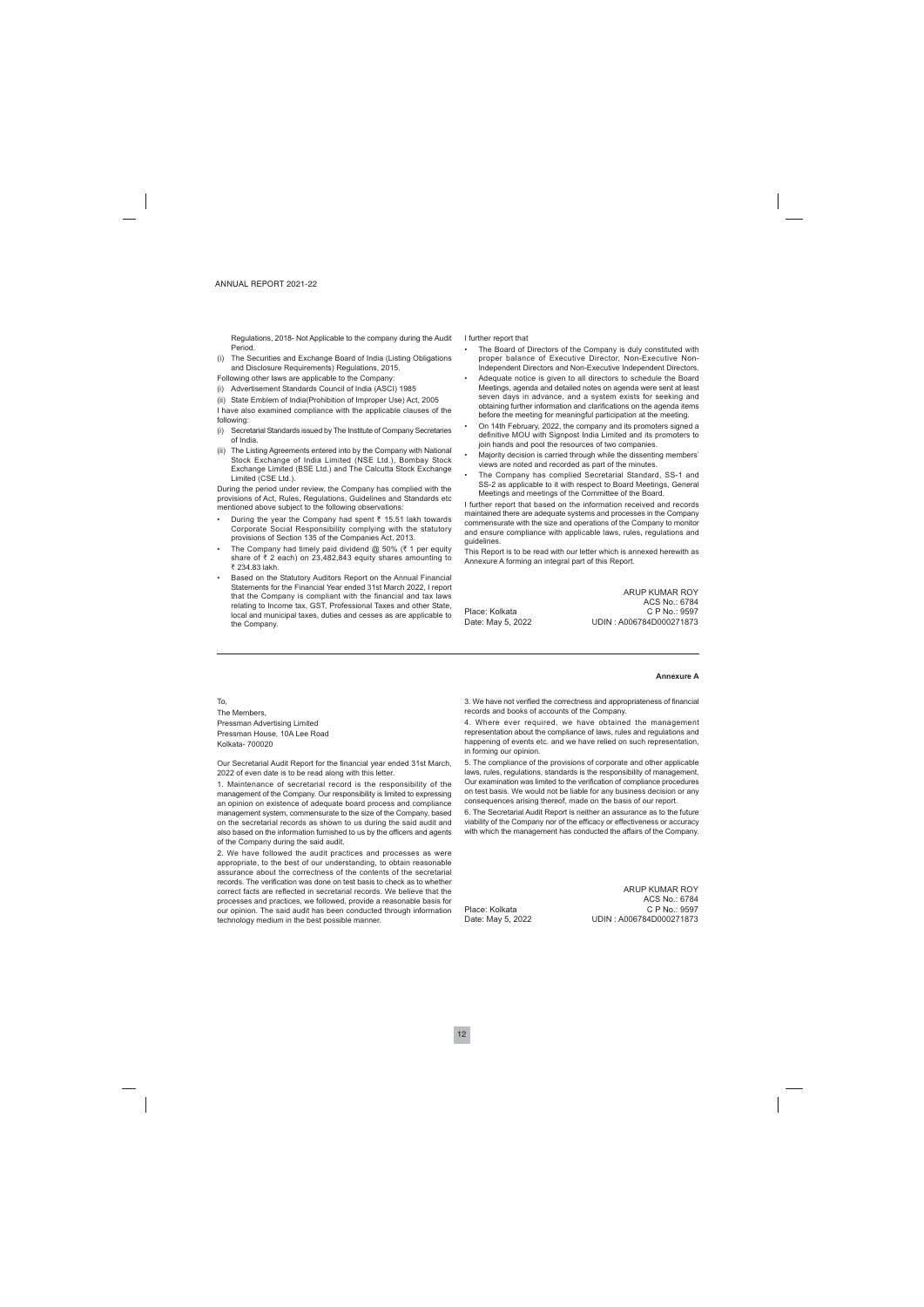

**ARUP KUMAR ROY Practicing Company Secretary** 

201 Sarat Bose Road Kolkata 700 029 Phone: 033-4004 0045 M : 9831687785 arupkroy@rediffmail.com

### CERTIFICATE OF NON-DISOUALIFICATION OF DIRECTORS FOR THE FINANCIAL YEAR ENDED 31ST MARCH, 2022

[Pursuant to Regulation 34(3) and Schedule V Para C clause (10) (i) of the SEBI (Listing Obligations and Disclosure Requirements) Regulations, 2015]

 $T_0$ 

The Members, Pressman Advertising Limited Pressman House, 10A Lee Road Kolkata 700020

Dear Sir.

I have examined the relevant registers, records, forms, returns and disclosures received from the Directors of Pressman Advertising Limited having CIN L74140WB1983PLC036495 and having registered office at Pressman House, 10A Lee Road, Kolkata 700 020 (hereinafter referred to as 'the Company'), produced before me by the Company for the purpose of issuing this Certificate, in accordance with the Regulation 34(3) read with Schedule V Para-C Sub clause 10(i) of the Securities Exchange Board of India (Listing Obligations and Disclosure Requirements) Regulations, 2015.

In my opinion and to the best of my information and according to the verifications (including Directors Identification Number (DIN) status at the portal www.mca.gov.in) as considered necessary and explanations furnished to me by the Company and its officers, I hereby certify that none of the Directors on the Board of the Company as stated below for the Financial Year ending on 31st March, 2022 have been debarred or disqualified from being appointed or continuing as Directors of companies by the Securities and Exchange Board of India, Ministry of Corporate Affairs or any such other Statutory Authority.

| SI<br>No | Name of Director    | <b>DIN</b> | Date of appointment<br>in Company |
|----------|---------------------|------------|-----------------------------------|
|          | Dr Niren Suchanti   | 00909388   | 05.07.2013                        |
| 2        | Mrs Sujata Suchanti | 00273832   | 26.03.2015                        |
| 3        | Mr Navin Suchanti   | 00273663   | 05.07.2013                        |
| 4        | Mr Ajit Khandelwal  | 00416445   | 21.02.2007                        |
| 5        | Mr Sushil Kumar Mor | 00274066   | 31.07.2008                        |
| 6        | Mr Kalyan Bose      | 07562266   | 12.07.2016                        |

Ensuring the eligibility of for the appointment / continuity of every Director on the Board is the responsibility of the management of the Company. Our responsibility is to express an opinion on these based on our verification. This certificate is neither an assurance as to the future viability of the Company nor of the efficiency or effectiveness with which the management has conducted the affairs of the Company.

Place: Kolkata Date: May 5, 2022

ARUP KUMAR ROY ACS No.: 6784 C P No.: 9597 UDIN: A006784D000271939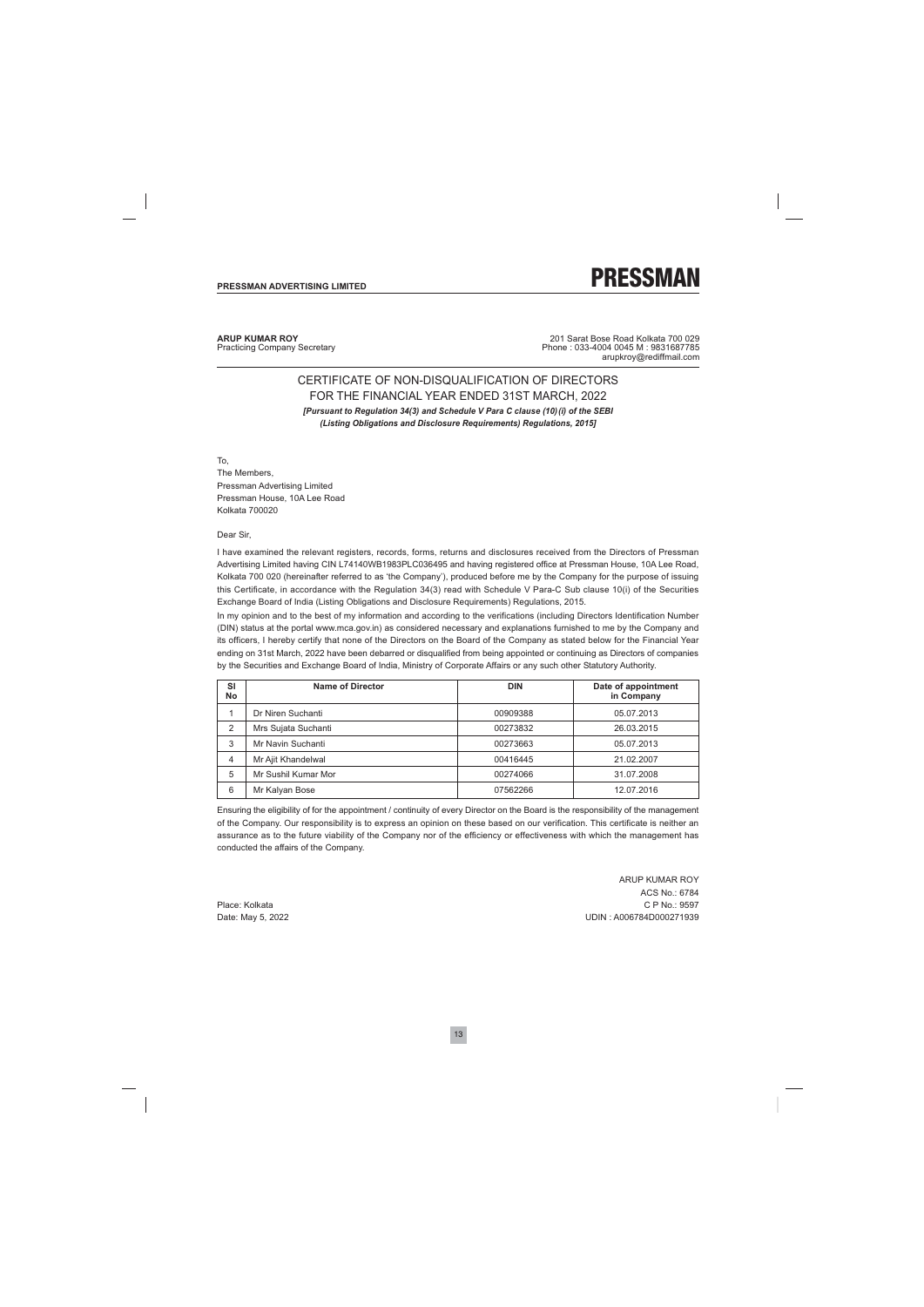## **Report on Corporate Governance**

#### I. Company's philosophy on Code of Governance

The Company is committed to ensure compliance with the code of Corporate Governance to enhance and protect the interest of all shareholders.

The Company always strives to achieve optimum performance at all levels by adhering to corporate governance practices, such as:

- Fair and transparent business practices
- Effective management control by Board
- Adequate representation of promoter, executive and independent directors on the Board
- Accountability for performance
- Monitoring of executive performance by the Board
- Compliance of laws and regulations
- Transparent and timely disclosure of financial and management information.

#### **Il Board of Directors**

As on 31st March, 2022, the Board consists of a minimum of Executive as well as Non-Executive Directors with a woman director present on its Board. It comprises of Executive Chairman, three non-executive Independent Directors and two non-executive Non-Independent Directors.

The Board met five times during the financial year on 3rd June, 2021, 10th August, 2021, 10th November, 2021, 3rd February, 2022 and 14th February, 2022.

#### Details and other particulars of Directors are given below:

| <b>Name</b>         | <b>Designation</b>                     | Category                               | <b>Equity shareholding</b><br>in the Company |
|---------------------|----------------------------------------|----------------------------------------|----------------------------------------------|
| Dr Niren Suchanti   | Chairman &<br><b>Managing Director</b> | <b>Executive Director</b>              | 4791154                                      |
| Ms Sujata Suchanti  | <b>Director</b>                        | Non-Executive Non Independent Director | 800000                                       |
| Mr Navin Suchanti   | Director                               | Non-Executive Non Independent Director | 3938216                                      |
| Mr Ajit Khandelwal  | <b>Director</b>                        | Non-Executive Independent Director     | Nil                                          |
| Mr Sushil Kumar Mor | <b>Director</b>                        | Non-Executive Independent Director     | Nil                                          |
| Mr Kalyan Bose      | <b>Director</b>                        | Non-Executive Independent Director     | 250                                          |

Details of attendance of Directors at board meetings during the financial year and at the Company's Thirty-seventh Annual General Meeting together with the number of other directorships and committee memberships held by them are as follows:

#### Details of Directors' attendance and other particulars are given below :

| <b>Director</b>     | No of Board<br><b>Meetings</b><br>held | No of Board<br><b>Meeting</b><br>attended | <b>Last AGM</b><br><b>Attendance</b><br>(Yes/No) | No of memberships<br><b>Companies (Listed)</b> | <b>No of Committee</b><br>in Board of other Public membership/in other Public<br><b>Companies (Listed)***</b> |
|---------------------|----------------------------------------|-------------------------------------------|--------------------------------------------------|------------------------------------------------|---------------------------------------------------------------------------------------------------------------|
|                     |                                        |                                           |                                                  |                                                |                                                                                                               |
| Dr Niren Suchanti   | 5                                      | 5                                         | Yes                                              |                                                | Nil                                                                                                           |
| Mr Navin Suchanti   | 5                                      | 5                                         | Yes                                              |                                                |                                                                                                               |
| Ms Sujata Suchanti  | 5                                      | 5                                         | Yes                                              | Nil                                            | Nil                                                                                                           |
| Mr Ajit Khandelwal  | 5                                      | 5                                         | Yes                                              | Nil                                            | Nil                                                                                                           |
| Mr Sushil Kumar Mor | 5                                      | 5                                         | Yes                                              | Nil                                            | Nil                                                                                                           |
| Mr Kalyan Bose      | 5                                      | 5                                         | Yes                                              | Nil                                            | Nil                                                                                                           |

\*\*\* Chairmanship/Membership Audit Committee and Stakeholders Relationship Committee in Listed Public Companies.

#### Disclosure of relationships between directors inter-set

Dr Niren Suchanti, Chairman & Managing Director is the brother of Mr Navin Suchanti and husband of Ms Sujata Suchanti

List of core skills/expertise/competencies identified by the board of directors as required in the context of its business(es) and sector(s) for it to function effectively and those actually available with the board:

• Knowledge of advertising, public relations, media planning

For an advertising agency, the core skills required are:

- Financial and accounting management
- Reporting requirement and compliance of financial, accounting, taxation and related laws/regulations.

The Company's directors have wide experience and expertise in these areas and as such are well positioned to oversee the business operations effectively.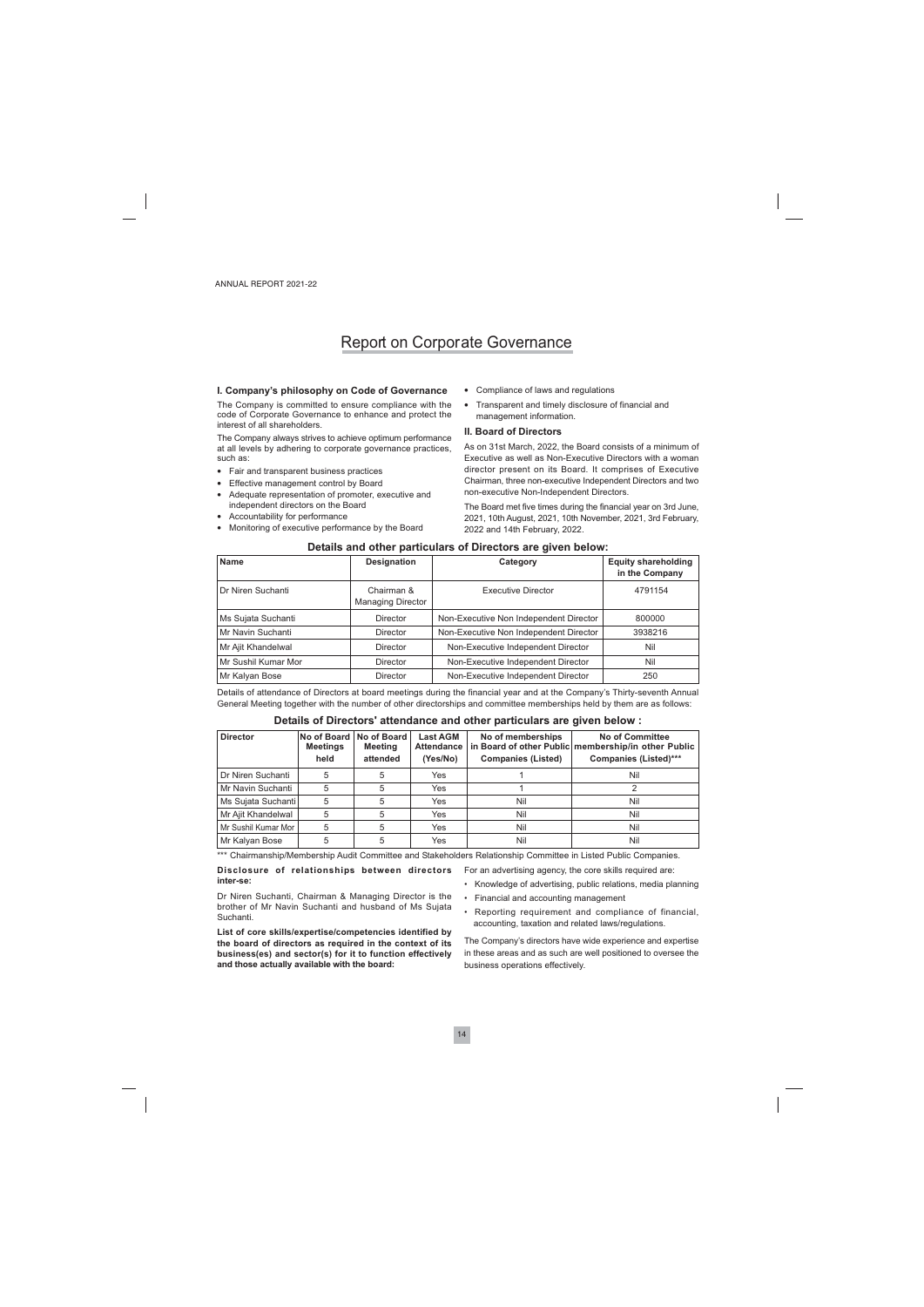#### **Expertise / Skills of Directors:**

|   | Name of Director Expertise / Skill   |                                                                       |
|---|--------------------------------------|-----------------------------------------------------------------------|
|   | Dr Niren Suchanti                    | Advertising, Public Relations and<br><b>Investor Relations</b>        |
| 2 | Mrs Sujata Suchanti   Administration |                                                                       |
| 3 | Mr Navin Suchanti                    | Advertising, Public Relations,<br>Financial and Accounting Management |
| 4 | Mr Ajit Khandelwal                   | Public Relation and Financial Management                              |
| 5 |                                      | Mr Sushil Kumar Mor   Financial and accounting management             |
| 6 | Mr Kalyan Bose                       | <b>Public Relations</b>                                               |

#### **III. Audit Committee**

#### **Terms of Reference**

The terms of reference of the audit committee are in accordance with those specified in Part C of Schedule II of Regulation 18 of the listing obligations and disclosure requirements and Section 177 of the Companies Act, 2013.

#### **Composition:**

The Audit Committee consists of one non-executive nonindependent director and two non-executive independent directors.

| 1. Mr Ajit Khandelwal | Chairman (Non-executive                      |
|-----------------------|----------------------------------------------|
|                       | Independent Director)                        |
|                       | 2. Mr Sushil Kumar Mor Member (Non-executive |
|                       | Independent Director)                        |
| 3. Mr Navin Suchanti  | Member (Non-executive                        |
|                       | Non-independent Director)                    |

#### **Meetings and attendance:**

During the financial year 2021 -2022, four (4) meetings of the committee were held on 3rd June, 2021, 10th August, 2021, 10th November, 2021 and 3rd February, 2022. The time gap between two meetings was less than four months.

| <b>Members</b>       | Meetings held Meetings attended |
|----------------------|---------------------------------|
| Mr Ajit Khandelwal   |                                 |
| Mr Navin Suchanti    |                                 |
| Mr Sushil Kumar Morl |                                 |

Chief Financial Officer and Company Secretary are invitees to the meeting of Audit Committee.

#### **Subsidiary Companies**

The Company has no subsidiary.

#### IV. Nomination and Remuneration Committee (NRC) **Terms of Reference**

The terms of reference of the NRC are in accordance with those specified in Part D of Schedule II of Regulation 19 of the listing obligations and disclosure requirements and Section 178 of the Companies Act, 2013

#### Composition:

The Nomination and Remuneration Committee consists of one non-executive non-independent director and two nonexecutive independent directors.

| 1. Mr Ajit Khandelwal | Chairman (Non-executive                                               |
|-----------------------|-----------------------------------------------------------------------|
|                       | Independent Director)                                                 |
|                       | 2. Mr Sushil Kumar Mor Member (Non-executive<br>Independent Director) |
| 3. Mr Navin Suchanti  | Member (Non-executive<br>Non-independent Director)                    |

#### **Meetings and attendance:**

During the financial year 2021 -2022, one (1) meeting of the committee was held on 3rd June, 2021.

| <b>Members</b>         | Meetings held Meetings attended |
|------------------------|---------------------------------|
| l Mr Ajit Khandelwal   |                                 |
| Mr Navin Suchanti      |                                 |
| l Mr Sushil Kumar Morl |                                 |

#### V. Remuneration to Non-Executive Directors

The non-executive Directors are remunerated Rs. 2500 by way of fees for attending each Board and Committee Meetings.

#### **VI. Independent Directors**

The Independent Directors play an important role in deliberation and decision making at the Board Meeting and bring to the company wide experiences in their respective fields. They also contribute in significant measure to Board Committees. The independent role vis-à-vis the Company means they have a special contribution to make in situations where they add broader perspective by ensuring that the interests of all stakeholders are kept in acceptable balance and in providing an object view in instances where potential conflicts may arise between shareholders.

All independent Directors make annual disclosure of their independence to the Company. None of the Independent Directors has any pecuniary relationship or transactions with the Company apart from receiving sitting fee as an Independent Director

During the year under review a meeting was held, inter-alia, to discuss:

- Evaluation of performance of Non-Independent Directors i. and the Board of Directors as a whole;
- ii. Evaluation of performance of the Chairman, taking into account the views of the Executive and Non-Executive Directors:
- iii. Evaluation of the quality, content and timelines of flow of information between the Management and the Board that is necessary for the Board to effectively and reasonably perform its duties;

#### Meeting and attendance during the year

During the financial year 2021-2022, one meeting of the committee was held on 3rd February, 2022.

| <b>IMembers</b>      | Meetings held Meetings attended |
|----------------------|---------------------------------|
| Mr Ajit Khandelwal   |                                 |
| Mr Sushil Kumar Morl |                                 |
| Mr Kalyan Bose       |                                 |

#### **VIII. Stakeholders Relationship Committee Terms of Reference**

The Committee monitors the Company's response to investor complaints and grievances. It has also been authorised to approve the issue of duplicate share certificates in lieu of those lost or destroved.

In accordance with the provisions of Part D (B) of Schedule II of Regulation 20 of the listing obligations and disclosure requirements, the power to approve transfer, transmissions, etc., of shares in the physical form and to resolve the grievances of the Shareholder has been delegated to a committee of executives.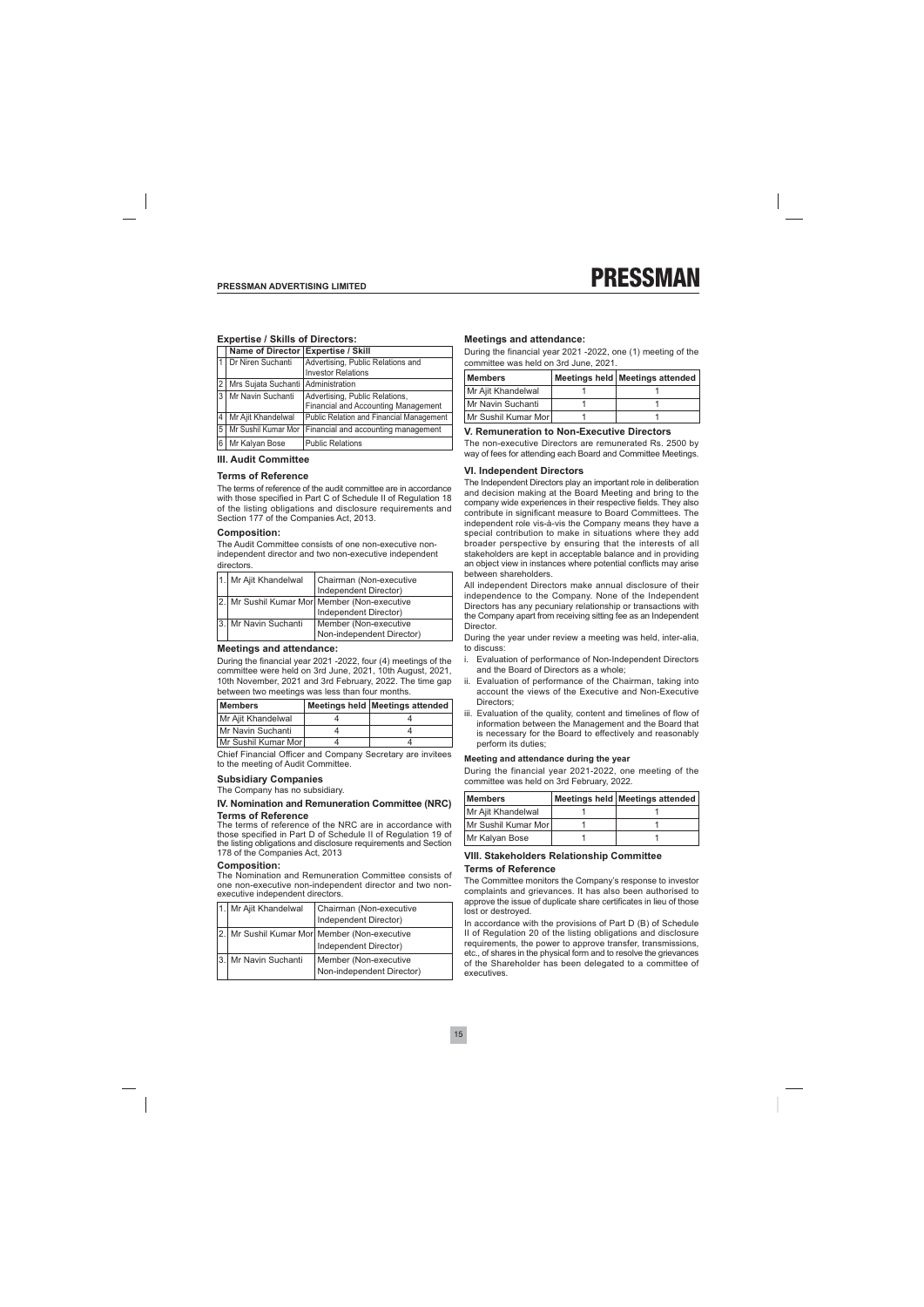| Shareholders' complaint received and redressed during the |  |  |  |
|-----------------------------------------------------------|--|--|--|
| year ended March 31, 2022 are as under:                   |  |  |  |

| Pending as on<br>31.03.2021 | <b>Received</b><br>during<br>the year | <b>Redressed</b><br>during<br>the year | Pending as on<br>31.03.2022 |
|-----------------------------|---------------------------------------|----------------------------------------|-----------------------------|
| Nil                         | 08                                    | 08                                     | Nil                         |

#### **Composition, Meetings and Attendance**

During the financial year 2021-2022, two meetings of the committee were held on 10th November, 2021 and 3rd February, 2022.

| <b>IMembers</b>      | Meetings held Meetings attended |
|----------------------|---------------------------------|
| Mr Ajit Khandelwal   |                                 |
| Mr Navin Suchanti    |                                 |
| Mr Sushil Kumar Morl |                                 |

Company Secretary is an invitee to the Committee.

#### IX. Shareholders' Meeting

#### Details of last three Annual General Meeting:

| Year      | Date       | Venue                                                                                                                                | <b>Time</b> |
|-----------|------------|--------------------------------------------------------------------------------------------------------------------------------------|-------------|
| 2018-2019 | 27.08.2020 | Gyan Manch,<br>11 Pretoria Street,<br>Kolkata 700 071                                                                                | 12 Noon     |
| 2019-2020 | 26.08.2020 | Deemed Venue:<br>Pressman House<br>10A Lee Road<br>Kolkata 700 020<br><b>Through Audio</b><br>Visual Mode on<br><b>NSDL Platform</b> | 11 am       |
| 2020-2021 | 26.07.2021 | Deemed Venue:<br>Pressman House<br>10A Lee Road<br>Kolkata 700 020<br>Through Audio<br>Visual Mode on<br><b>NSDL Platform</b>        | 11 am       |

The details of special resolutions passed during the last three years are given below:

| Sr. No.        | Date       | <b>AGM</b> | <b>Particulars</b>                                                                      |
|----------------|------------|------------|-----------------------------------------------------------------------------------------|
|                | 27.08.2019 | <b>AGM</b> | Review and re-appointment of Dr<br>Niren Suchanti as Chairman and<br>Managing Director. |
|                | 27.08.2019 | <b>AGM</b> | Review the appointment of<br>Mr Kalyan Bose as an<br>Independent Director.              |
| $\mathfrak{p}$ | 26.08.2020 | <b>AGM</b> | Review and re-appointment of Dr<br>Niren Suchanti as Chairman and<br>Managing Director. |
|                | 26.08.2020 | <b>AGM</b> | Re-appointment of Mr Sushil<br>Kumar Mor as an Independent<br>Director                  |

| Sr. No. | Date       | <b>AGM</b> | <b>Particulars</b>                                                            |
|---------|------------|------------|-------------------------------------------------------------------------------|
| 3       | 26.07.2021 | AGM        | Re-appointment of Mr Ajit<br>Khandelwal as an Independent<br>Director         |
|         | 26.07.2021 | AGM        | Review and Re-appointment of<br>Mr Kalyan Bose as an<br>Independent Director. |

#### X. General Disclosure

- There were no material and significant related party transactions, with its promoters, directors or management or their relatives, etc, that may have potential conflict with the interests of the Company at large. Transactions with the related parties have been disclosed in the Notes to the Financial Statements in the Annual Report.
- ii. No penalties or strictures have been imposed on the Company by Stock Exchanges or SEBI or any statutory authority on any matter related to capital markets during the last three years. There were no instances of noncompliance by the Company.
- iii. The Company has an established Whistle Blower Policy.
- iv. The Company has complied with the mandatory requirement of Regulation 27 of the Listing Regulations.
- v. In terms of Regulation 40(9) of the Listing Regulations, certificate, on half-yearly basis, have been issued by a Company Secretary in Practice with respect to due compliance of share and security transfer formalities by the Company.
- vi. Annual Secretarial Compliance Report

The Company has undertaken an Annual Secretarial Compliance Audit for the financial year 2021-2022 for all applicable compliances as per SEBI Regulations and Circulars/Guidelines issued thereunder.

Accordingly, the Annual Secretarial Compliance Report for the financial year ended 31st March, 2022 will be submitted to the stock Exchanges within the prescribed timeline.

#### **Non-mandatory Requirements**

The Board reviews adoption of non-mandatory requirements of Regulation 27 of the Listing Obligations and Disclosure Requirements as reviewed by the Board from time to time.

#### **XI. Means of Communication**

- 1. The quarterly results were published during the year in accordance with SEBI guidelines in the newspapers Business Standard and Arthik Lipi. The quarterly results are also displayed on www.pressmanadvertising.in and on the website of BSE / NSE.
- 2. Press Release

Whenever the Company issues any press release, it is immediately sent to the stock exchanges as well as posted on the Company's website.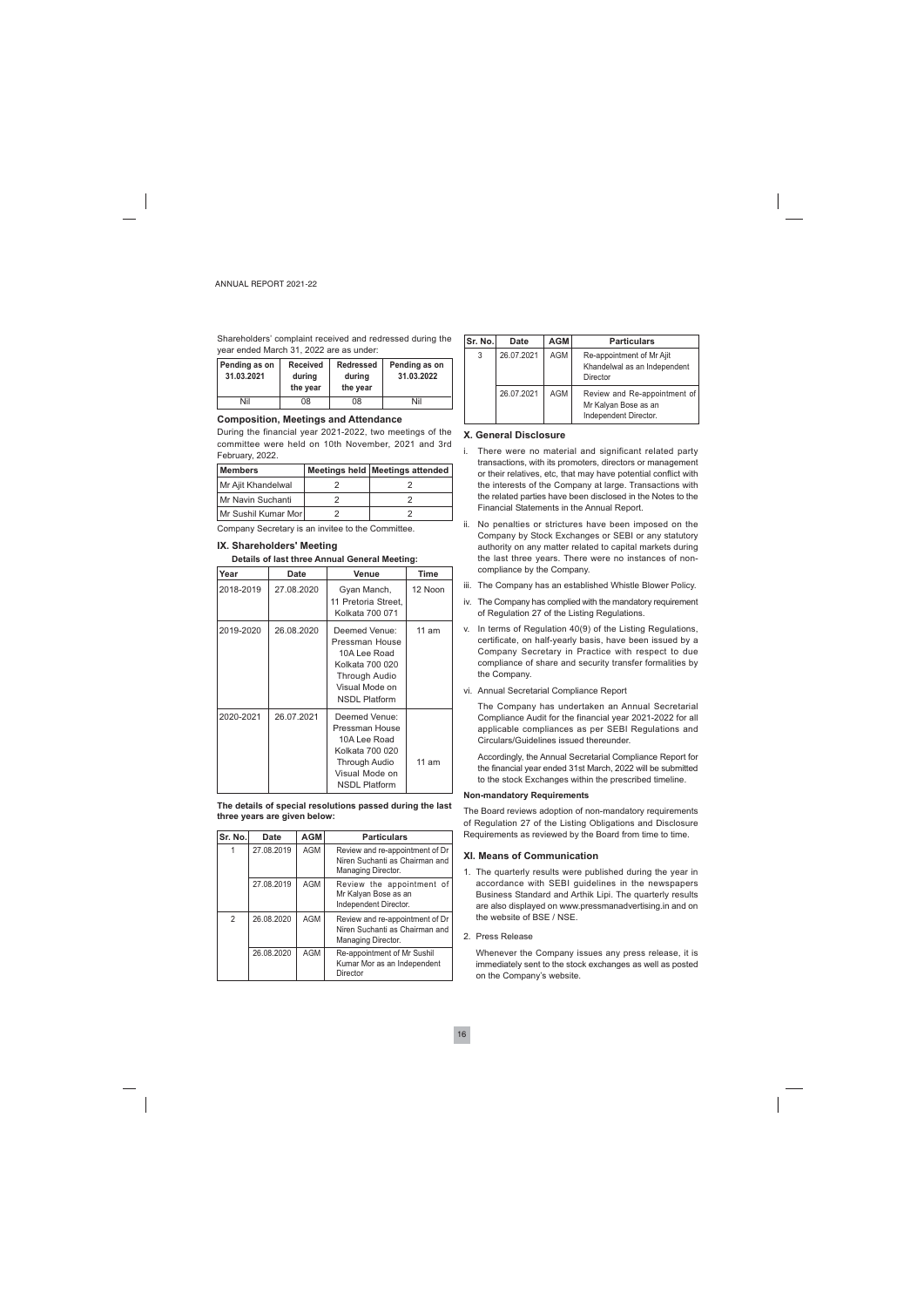The financial results of the Company were officially released in accordance with the following schedule:

| SI.<br>No.     | <b>Nature of Communication</b>                                                         | <b>Media used for Publication</b>                                     | Dates of<br><b>Publication</b> | Forwarded<br>to Stock Exchange on |
|----------------|----------------------------------------------------------------------------------------|-----------------------------------------------------------------------|--------------------------------|-----------------------------------|
|                | <b>Quarterly Unaudited</b><br><b>Financial Statements</b><br>(First Quarter 2021-2022) | <b>Business Standard</b><br>Arthik Lipi<br>www.pressmanadvertising.in | 11.08.2021                     | 10.08.2021                        |
| $\overline{2}$ | Half-yearly Unaudited<br><b>Financial Statements</b><br>(Second Quarter 2021-2022)     | <b>Business Standard</b><br>Arthik Lipi<br>www.pressmanadvertising.in | 11.11.2021                     | 10.11.2021                        |
| 3              | <b>Quarterly Unaudited</b><br><b>Financial Statements</b><br>(Third Quarter 2021-2022) | <b>Business Standard</b><br>Arthik Lipi<br>www.pressmanadvertising.in | 04.02.2022                     | 03.02.2022                        |
| $\overline{4}$ | <b>Annual Audited Financial</b><br>Statements (for the year<br>2021-2022)              | <b>Business Standard</b><br>Arthik Lipi<br>www.pressmanadvertising.in | 06.05.2022                     | 05.05.2022                        |

The Management Discussion and Analysis Report in respect of the Financial Year forms part of the Directors' Report.

#### XII. General Shareholder Information, Report

#### a. Annual General Meeting:

The Thirty-eighth Annual General Meeting will be held on Monday, 18th July, 2022 through video conferencing and the deemed venue is the 147 Block G, New Alipore, Kolkata 700 053.

#### The Company follows financial year from 1st April to 31st March. Indicative events of the company for the year 2022-23 (April - March) are as under:-

| Results for quarter ending 30th June, 2022           | Within 14th August, 2022   |
|------------------------------------------------------|----------------------------|
| Results for quarter ending 30th September, 2022      | Within 14th November, 2022 |
| Results for quarter ending 31st December, 2022       | Within 14th February, 2022 |
| Results for quarter and year ending 31st March, 2023 | Within 30th May, 2023      |
| AGM for the year ending March 31, 2023               | By end of September, 2023  |

#### b. Register of Shareholders

The Register of Shareholders will remain closed from Tuesday, 12th July, 2022 to Monday, 18th July, 2022 both days inclusive.

#### c. Payment of Dividend

Dividend warrants in respect of dividend for the financial year 2021-2022, if approved by the Company at the Thirty-eighth Annual General Meeting, will be dispatched by Wednesday, 17th August 2022 to those shareholders, whose names will appear on the register of shareholders of the Company as at the close of business on Monday, 11th July 2022.

d. Listing of Shares on Stock Exchanges

The Stock Exchanges with their respective stock codes are as follows:

| Name of the Stock Exchange                                                             | <b>Stock Code</b> |
|----------------------------------------------------------------------------------------|-------------------|
| <b>BSE Ltd</b>                                                                         | 509077            |
| National Stock Exchange of India Ltd                                                   | <b>PRESSMN</b>    |
| The Calcutta Stock Exchange Ltd                                                        | 26445             |
| The ISIN number of the Company's shares in the dematerialised<br>mode is INE980A01023. |                   |

There are no arrears of Listing Fees.

#### e. Market price data:

Monthly high/low (₹ per share) during 2021-2022<br>Market data at BSE Ltd and National Stock Exchange of India Ltd (NSE)

|       |       |                            |          | <b>Share Prices at NSE</b> |       | Nifty 50 |          |
|-------|-------|----------------------------|----------|----------------------------|-------|----------|----------|
| High  | Low   | High                       | Low      | High                       | Low   | High     | Low      |
| 25.45 | 20.55 | 50375.77                   | 47204.50 | 25.00                      | 20.40 | 15044.35 | 14151.40 |
| 29.25 | 23.50 | 52013.22                   | 48028.07 | 29.20                      | 22.60 | 15606.35 | 14416.25 |
| 32.00 | 25.60 | 53126.73                   | 51450.58 | 32.15                      | 25.45 | 15915.65 | 15450.90 |
| 36.70 | 28.35 | 53290.81                   | 51802.73 | 36.85                      | 28.50 | 15962.25 | 15513.45 |
| 39.30 | 25.70 | 57625.26                   | 52804.08 | 39.60                      | 25.30 | 17153.50 | 15834.65 |
| 32.35 | 26.55 | 60412.32                   | 57263.90 | 29.70                      | 26.60 | 17947.65 | 17055.05 |
| 32.90 | 27.00 | 62245.43                   | 58551.14 | 33.00                      | 26.80 | 18604.45 | 17452.90 |
| 31.30 | 26.25 | 61036.56                   | 56382.93 | 31.50                      | 26.20 | 18210.15 | 16782.40 |
| 34.10 | 26.45 | 59203.37                   | 55132.68 | 34.20                      | 26.20 | 17639.50 | 16410.20 |
| 53.50 | 32.50 | 61475.15                   | 56409.63 | 53.20                      | 32.20 | 18350.95 | 16836.80 |
| 45.90 | 32.50 | 59618.51                   | 54383.20 | 45.90                      | 32.55 | 17794.60 | 16203.25 |
| 49.15 | 39.50 | 58890.92                   | 52260.82 | 48.95                      | 38.25 | 17559.80 | 15671.45 |
|       |       | <b>Share Prices at BSE</b> |          | <b>BSE Sensex</b>          |       |          |          |

Contd...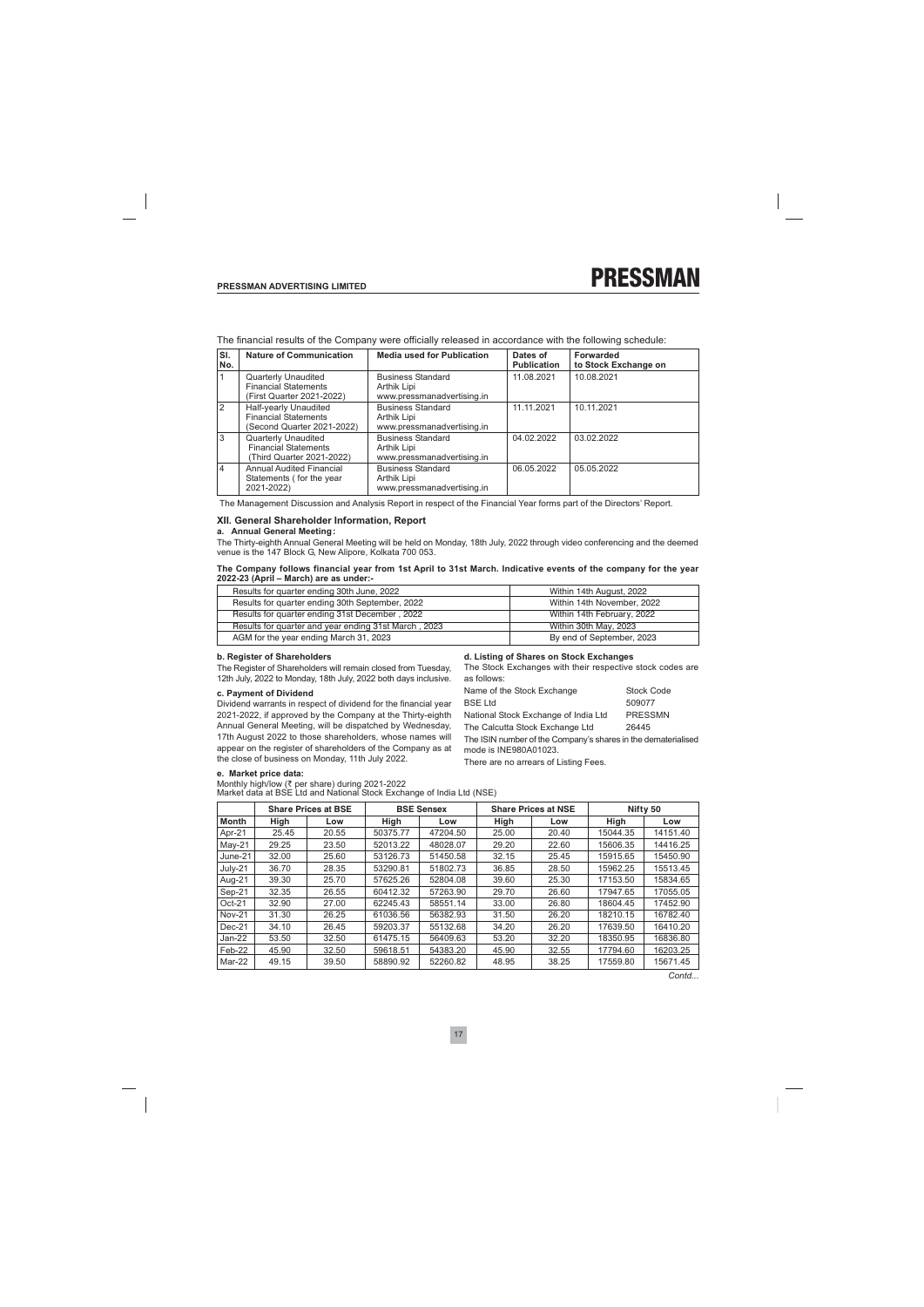#### f. Registrar and Transfer Agent:

Niche Technologies Pvt Ltd 3A Auckland Place, 7th Floor Room No 7A & 7B, Kolkata 700 017 Phone: (033) 2280 6616/6617 Email: nichetechpl@nichetechpl.com

#### g. Share Transfer System

In accordance with listing requirements, Niche Technologies Pvt Ltd, a SEBI registered Registrar & Transfer Agent (RTA) is entrusted with the work of share transfers. The shares received for transfer in physical form are sent to them for processing. After transfer, these are dispatched to the concerned holder. In case of demat shares, the depository participants send the request to the Registrar and these are processed accordingly.

|  |  | h. Distribution of Shareholding as on 31st March, 2022 |  |  |  |  |
|--|--|--------------------------------------------------------|--|--|--|--|
|--|--|--------------------------------------------------------|--|--|--|--|

| No of Shares                                                 | <b>Shareholders</b> |   |                    | <b>Total No. of Shares</b> |               |  |
|--------------------------------------------------------------|---------------------|---|--------------------|----------------------------|---------------|--|
|                                                              | No.                 | % |                    | Nο.                        | %             |  |
| 1-500                                                        | 22173               |   | 88.80              | 27,92,476                  | 11.89         |  |
| 501-1000                                                     | 1411                |   | 5.65               | 11,54,197                  | 4.92          |  |
| 1001-5000                                                    | 1116                |   | 4.47               | 24,98,275                  | 10.64         |  |
| 5001-10000                                                   | 142                 |   | 0.57               | 10,91,898                  | 4.65          |  |
| 10001-50000                                                  | 103                 |   | 0.41               | 19,59,269                  | 8.34          |  |
| 50001-100000                                                 | 12                  |   | 0.05               | 7,89,692                   | 3.36          |  |
| 100001-Above                                                 | 13                  |   | 0.05               | 1,31,97,036                | 56.20         |  |
| <b>Total</b>                                                 | 24970               |   | 100<br>2,34,82,843 |                            | 100           |  |
| Category                                                     |                     |   | No. of Shares      |                            | $\frac{0}{0}$ |  |
| Promoters                                                    |                     |   | 10118797           |                            | 43.09         |  |
| Banks, Fls, Insurance Cos, Govt.<br>& Non-Govt. Institutions |                     |   | 1366               |                            | 0.01          |  |
| Private Corporate Bodies                                     |                     |   | 1454484            |                            | 6.19          |  |
| Public (Indian)                                              |                     |   | 10654389           |                            | 45.37         |  |
| <b>NRIs</b>                                                  |                     |   | 219016             |                            | 0.93          |  |
| Trust                                                        |                     |   | 1431               |                            | 0.01          |  |
| <b>Clearing Member</b>                                       |                     |   | 31281              |                            | 0.13          |  |
| <b>IEPF Authority</b>                                        |                     |   |                    | 1002079                    | 4.27          |  |
| <b>Total</b>                                                 |                     |   |                    | 23482843                   | 100           |  |

#### i. Dematerialisation of shares and liquidity:

Out of total paid up capital comprising of 2,34,82,843 equity shares as on 31st March, 2022, the shares held in dematerialised form in NSDL and CDSL is 2,21,59,560 (94.36%) equity shares and 70,01,219 (29.81%) equity shares respectively.

j. Outstanding GDRs/ ADRs/ Warrants or any convertible instruments, conversion date and likely impact on equity As on the date of this report, there are no outstanding GDRs/ADRs/Warrants or any other convertible instruments.

#### k. Disclosure in relation to the Sexual Harassment of Women at Workplace (Prevention, Prohibition and Redressal) Act. 2013

During the financial year, no sexual harassment complaints were filed with Company.

#### I. Plant Location: Not applicable

#### m. Address for Correspondence:

The Company's Registered Office at Pressman House, 10A Lee Road, Kolkata 700 020.

Correspondence from shareholders on all matters should be addressed to:

Paulami Mukherjee

Company Secretary & Compliance Officer

Pressman Advertising Limited

Pressman House, 10A Lee Road, Kolkata 700 020 Phone: 9007540730

Email: ir@pressmanindia.com

#### n. Compliance with Regulation 6(2)(d) of the Listing **Regulations**

In compliance with Regulation 6(2)(d) of the Listing Regulations. a separate e-mail id: ir@pressmanindia.com operates as a dedicated ID solely for the purposes of registering investor complaints/grievances.

#### o. Information as per Regulation 27 of the Listing **Regulations**

Information pursuant to Regulation 27 of the Listing Regulations pertaining to particulars of Directors to be reappointed at the forthcoming Annual General Meeting is enclosed as an annexure to the notice convening the Annual General Meeting.

#### p. Compliance Certificate of the Auditors

The Certificate from the Statutory Auditors regarding compliance of conditions of Corporate Governance as stipulated in Regulation 27 of the Listing Regulations is annexed.

#### q. Certificate from Chairman and Managing Director and the Chief Financial Officer

Certificate from Dr Niren Suchanti, Chairman and Managing Director and Mr B G Pasari, Chief Financial Officer, in terms of Regulation 17(8) of the SEBI Listing Regulations for the financial year ended 31st March, 2022 was placed before the Board its meeting in its meeting held on May 5, 2022 and is annexed to this Report.

#### r. Consolidated Fees paid to Statutory Auditors

During the financial year 2021-22, the total fees for all services paid by the Company, on a consolidated basis, to Mukherjee, Biswas & Pathak, Chartered Accountants, Statutory Auditors of the Company is as under:

| Particulars                    | Amount ( $\bar{\tau}$ in Lakh) |
|--------------------------------|--------------------------------|
| Services as Statutory Auditors | 3.00                           |
| Taxation matters and audit     |                                |
| <b>Other Services</b>          |                                |
| Out of Pocket expenses         |                                |
| <b>Total</b>                   | 3.00                           |

For and on behalf of the Board

Kolkata May 5, 2022

Dr Niren Suchanti Chairman & Managing Director DIN: 00909388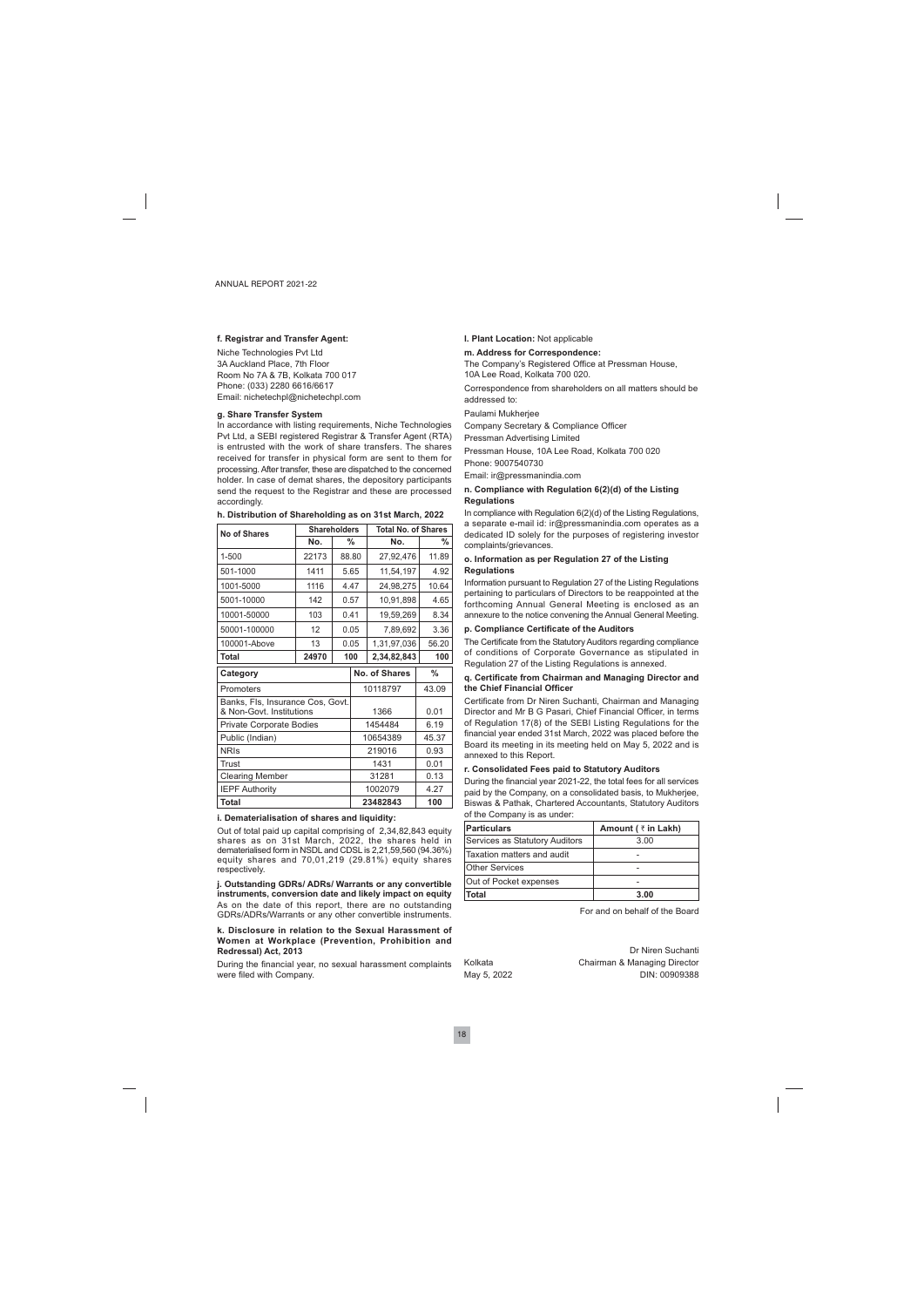### Certification

The Board of Directors Pressman Advertising Ltd Pressman House 10A Lee Road Kolkata 700 020

Dear Sirs,

We, Dr Niren Suchanti, Chairman & Managing Director and B G Pasari, Chief Financial Officer hereby certify that:

- a. We have reviewed financial statements and the cash flow statements for the year ended 31st March, 2022 and to the best of our knowledge and belief:
	- i) these statements do not contain any materially untrue statement or omitted any material fact or contain statements that might be misleading.
	- ii) these statements together present a true and fair view of the Company's affairs and are in compliance with existing accounting standards, applicable laws and regulations.
- b. These are, to the best of our knowledge and belief, no transaction entered into by the company during the year which is fraudulent, illegal or violative of Company's code of conduct.
- c. We accept responsibility for establishing and maintaining internal financial controls and have evaluated the effectiveness of the internal control systems of the company pertaining to financial reporting and we have disclosed to the auditors and the audit committee, deficiencies in the design or operation of such internal controls, if any, of which we are aware and the steps we have taken or propose to take to rectify these deficiencies.
- d. We have indicated to the auditors and the audit committee:
	- i) significant changes in internal controls over financial reporting during the year;
	- ii) significant changes in accounting policies during the year and that the same have been disclosed in the notes to the financial statements: and
	- iii) that there is no instance of any significant fraud involving the management or an employee having a significant role in the company's internal control over financial reporting.

Kolkata May 5, 2022 Dr Niren Suchanti Chairman & Managing Director **B G Pasari Chief Financial Officer** 

#### **DECLARATION**

(As required under Regulation 26(3) and 34(3) read with Schedule V(D) of the Listing Regulations in relation to Code of Conduct)

I, Dr Niren Suchanti, Chairman & Managing Director, Pressman Advertising Limited, hereby declare that to the best of my knowledge and belief, all Board members and senior management personnel have affirmed compliance with the Company's code of conduct for the year ended 31st March, 2022.

For and on behalf of the Board

Kolkata May 5, 2022

Dr Niren Suchanti Chairman & Managing Director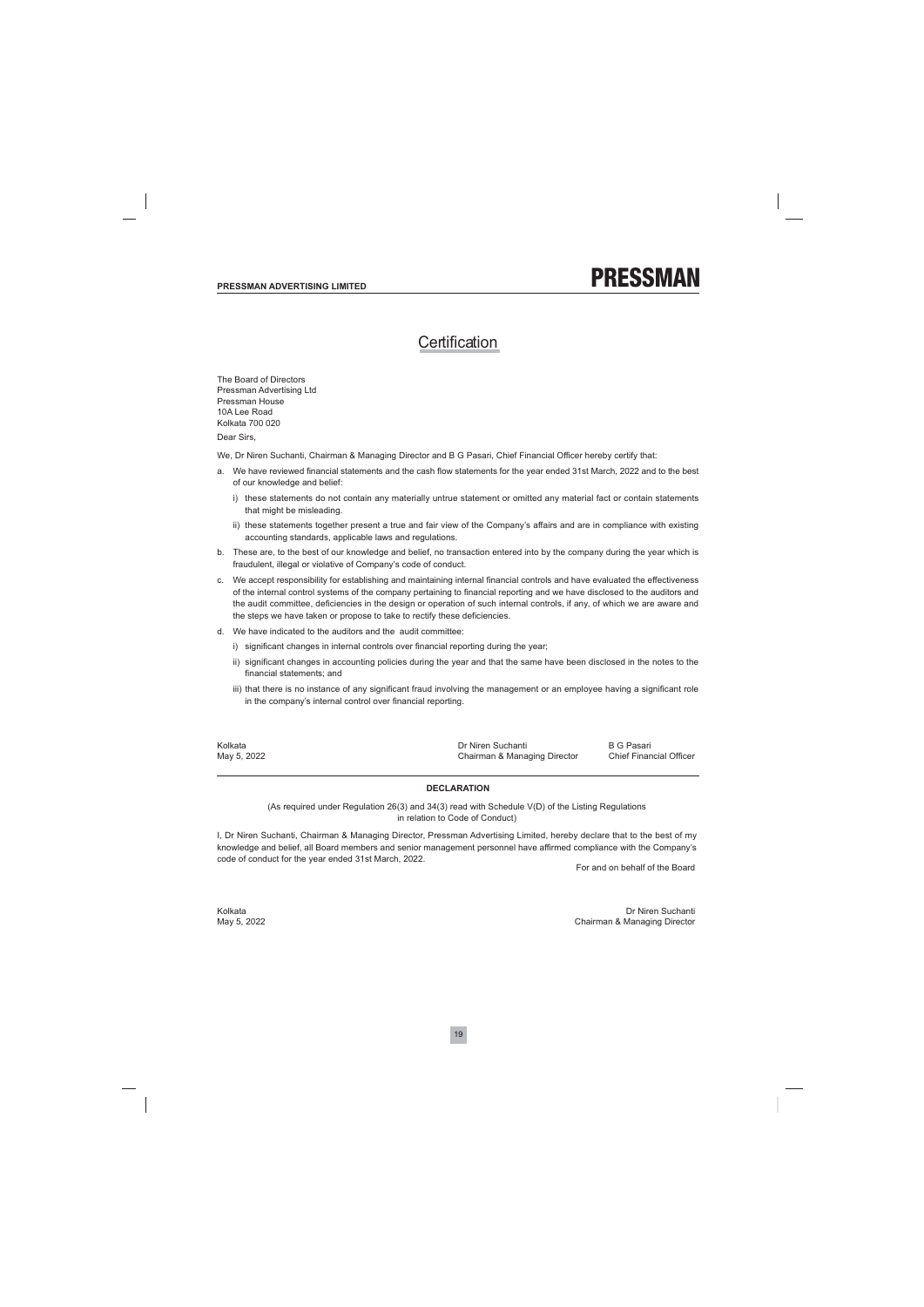## Independent Auditor's Certificate on Corporate Governance

#### To The Members of Pressman Advertising Limited

1. We, Mookherjee Biswas & Pathak, Chartered Accountants, the Statutory Auditors of Pressman Advertising Limited ("the Company"), have examined the compliance of conditions of Corporate Governance by the Company, for the year ended on 31st March 2022, as stipulated in regulations 17 to 27 and clauses (b) to (i) of regulation 46(2) and para C and D of Schedule V of the SEBI (Listing Obligations and Disclosure Requirements) Regulations, 2015 ("SEBI Listing Regulations") as amended.

#### **Management's Responsibility**

2. The compliance of conditions of Corporate Governance is the responsibility of the Management. This responsibility includes the design, implementation and maintenance of internal control and procedures to ensure the compliance with the conditions of the Corporate Governance stipulated in the SEBI Listing Regulations.

#### **Auditor's Responsibility**

- 3. Our responsibility is limited to examining the procedures and implementation thereof, adopted by the Company for ensuring the compliance of the conditions of the Corporate Governance. It is neither an audit nor an expression of opinion on the financial statements of the Company.
- 4. We have examined the books of account and other relevant records and documents maintained by the Company for the purpose of providing reasonable assurance on the compliance with Corporate Governance requirements by the Company
- 5. We have carried out an examination of the relevant records of the Company in accordance with the Guidance Note on Certification of Corporate Governance issued by the Institute of Chartered Accountants of India ("the ICAI"), the Standards on Auditing specified under Section 143(10)

of the Companies Act, 2013, in so far as applicable for the purpose of this certificate and as per the Guidance Note on Reports or Certificates for Special Purposes issued by the ICAI which requires that we comply with the ethical requirements of the Code of Ethics issued by the ICAI.

6. We have complied with the relevant applicable requirements of the Standard on Quality Control (SQC) 1, Quality Control for Firms that Perform Audits and Reviews of Historical Financial Information, and Other Assurance and Related Services Engagements.

#### Opinion

- 7. Based on our examination of the relevant records and according to the information and explanations provided to us and the representations provided by the Management, we certify that the Company has complied with the conditions of Corporate Governance as stipulated in regulations 17 to 27 and clauses (b) to (i) of regulation 46(2) and para C and D of Schedule V of the SEBI Listing Regulations during the year ended 31st March 2022.
- 8. We state that such compliances is neither an assurance as to the future viability of the Company nor the efficiency or effectiveness with which the Management has conducted the affairs of the Company.

For Mookherjee Biswas & Pathak Chartered Accountants (Firm's Registration No 301138E)

Kolkata May 5, 2022

Sudersan Mukheriee Partner Membership No.059159 UDIN: 22059159AIKVTI9203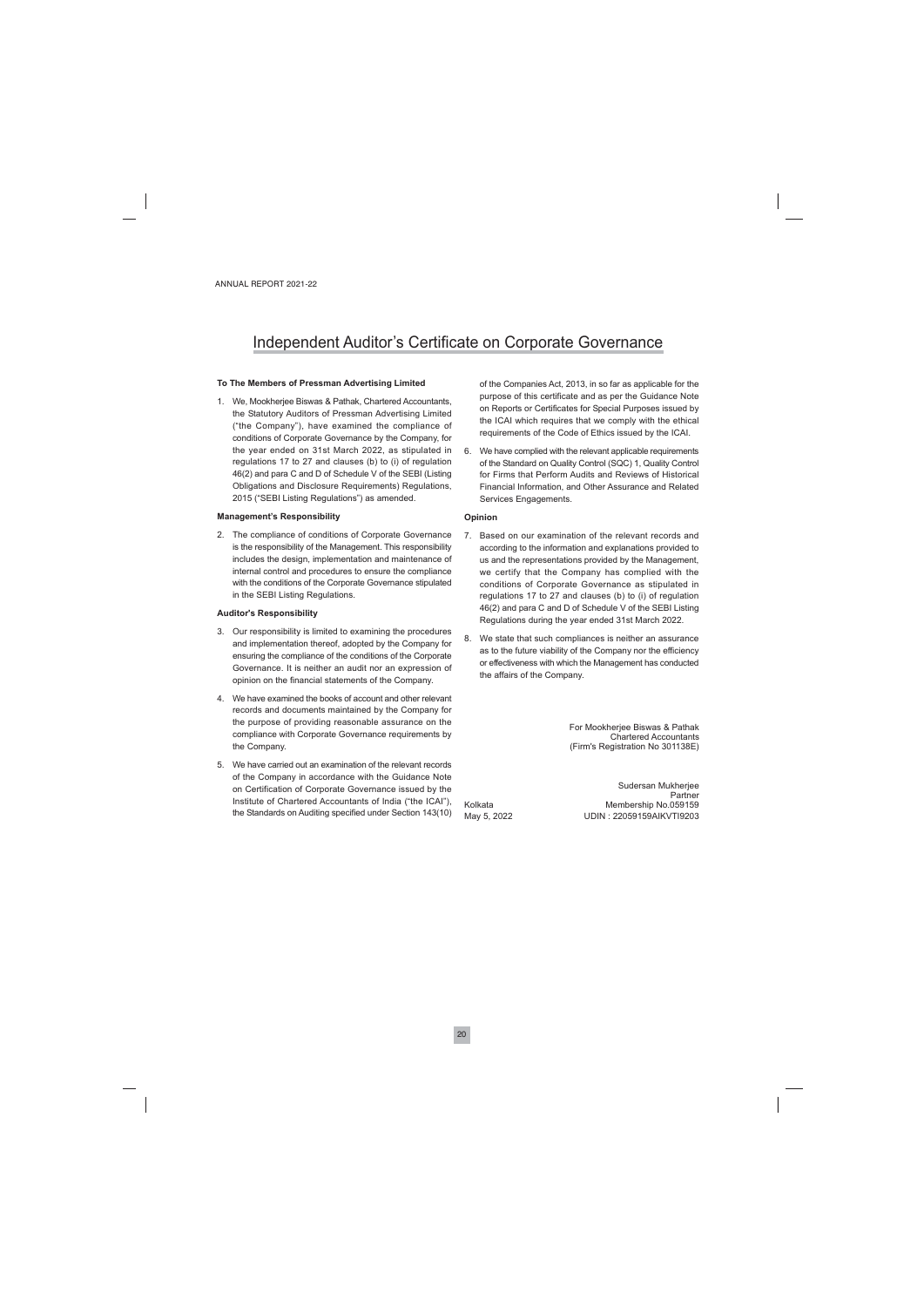## **Independent Auditor's Report**

#### To The Members of Pressman Advertising Limited

#### **Report on Audit of financial statements**

#### Opinion

We have audited the accompanying financial statements of Pressman Advertising Limited ("the Company"), which comprise the Balance Sheet as at 31st March 2022, the Statement of Profit and Loss (including other comprehensive income), the Statement of Cash Flows and the Statement of Changes in Equity for the year ended on that date and a summary of the significant accounting policies and other explanatory information (herein after referred to as "financial statements").

In our opinion and to the best of our information and according to the explanations given to us, the aforesaid financial statements give the information required by the Companies Act, 2013 ("the Act") in the manner so required and give a true and fair view in conformity with the Indian Accounting Standards prescribed under section 133 of Act read with Companies (Indian Accounting Standards) Rules, 2015, as amended ("Ind AS") and other accounting principles generally accepted in India, of the state of affairs of the Company as at 31st March, 2022, the profit and total comprehensive income, its cash flows and the changes in equity for the year ended on that date.

#### **Basis for Opinion**

We conducted our audit of the financial statements in accordance with the Standards on Auditing (SAs) specified under section 143(10) of the Act. Our responsibilities under those Standards are further described in the Auditor's Responsibilities for the Audit of the financial statements section of our report. We are independent of the Company in accordance with the Code of Ethics issued by the Institute of Chartered Accountants of India (ICAI) together with the independence requirements that are relevant to our audit of the financial statements under the provisions of the Act and the Rules made thereunder, and we have fulfilled our other ethical responsibilities in accordance with these requirements and the ICAI's Code of Ethics. We believe that the audit evidence we have obtained is sufficient and appropriate to provide a basis for our audit opinion on the financial statements.

#### **Key Audit Matters**

Key audit matters are those matters that, in our professional judgment, were of most significance in our audit of the financial statements of the current period. These matters were addressed in the context of our audit of the financial statements as a whole, and in forming our opinion thereon, and we do not provide a separate opinion on these matters. We have determined the matter described below to be the key audit matter to be communicated in our report.

| <b>Key Audit Matters</b>                                                                                                                                                                                                                                                                                                                                                                                                                                                                                                                                                | <b>Auditor's Response</b>                                                                                                                                                                                                                                                                                                                                                                                                                                                                                                                                                                                                                                                                                                                                                                                                     |
|-------------------------------------------------------------------------------------------------------------------------------------------------------------------------------------------------------------------------------------------------------------------------------------------------------------------------------------------------------------------------------------------------------------------------------------------------------------------------------------------------------------------------------------------------------------------------|-------------------------------------------------------------------------------------------------------------------------------------------------------------------------------------------------------------------------------------------------------------------------------------------------------------------------------------------------------------------------------------------------------------------------------------------------------------------------------------------------------------------------------------------------------------------------------------------------------------------------------------------------------------------------------------------------------------------------------------------------------------------------------------------------------------------------------|
| <b>Impact of COVID-19</b><br>pandemic on Going<br>Concern<br>The Company has<br>assessed the impact of<br>COVID-19 on its revenue<br>and cash flow aspects.<br>Management's<br>assessment of the<br>Company's ability of having<br>sufficient funds available<br>for its operations are<br>important considerations<br>for the going concern<br>assumption. As such,<br>these are significant<br>aspects of our audit and<br>we determined this is a key<br>audit matter.<br>Refer Note no 2.1(e)<br>"Estimation related to<br>COVID-19" of the financial<br>statements | We have evaluated<br>management's assessment of<br>the Company's ability to<br>continue as a going concern,<br>relying on the sources of<br>liquidity and funding available<br>to the Company. We have<br>discussed with management to<br>obtain an understanding on the<br>business plans and financing<br>requirements and obtained<br>written representations from<br>management and those<br>charged with governance,<br>regarding their plans for future<br>actions and the feasibility of<br>these plans.<br>We have obtained and<br>evaluated the forecasts<br>prepared by management for<br>the next 12 months from the<br>date of the financial statements<br>and assessed the<br>reasonableness of the key<br>assumptions used by checking<br>against the Company's<br>business plan and historical<br>performance. |
| Revenue<br>Revenue from sale of<br>services is recognised to<br>the extent that it is probable<br>that the economic benefits<br>will flow to the Company<br>and the revenue can be<br>reliably measured,<br>regardless of when the<br>payment is being made.<br>Revenue is measured at<br>fair value of the<br>consideration received or<br>receivable.                                                                                                                                                                                                                 | Our audit procedures<br>included:<br>Assessment of the<br>appropriateness of the revenue<br>recognition accounting policies<br>by comparing with applicable<br>accounting standards.<br>Testing the design,<br>implementation and operating<br>effectiveness of management's<br>general and key application<br>controls which govern revenue<br>recognition, interfaces between<br>different systems to assess the<br>completeness of the revenue<br>entries being recorded in the<br>general ledger accounting<br>system.<br>Inspection, on a sample<br>basis, key customer contracts<br>to identify terms and conditions<br>relating to services rendered<br>and rebates and assessing the<br>Company's revenue recognition<br>policies with reference to the<br>requirements of the applicable<br>accounting standards.    |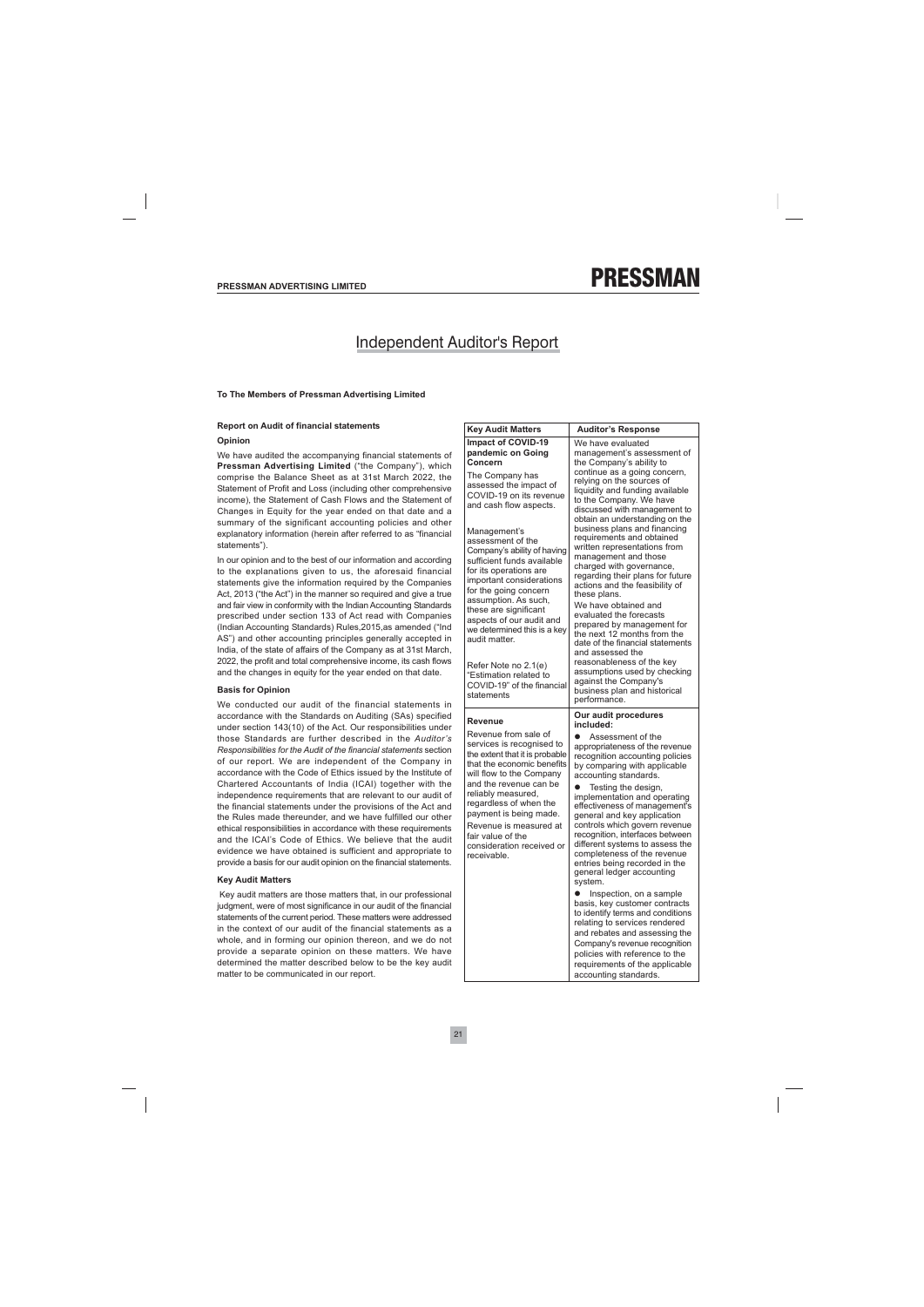| <b>Key Audit Matters</b> | <b>Auditor's Response</b>                                                                                                                                                                                                                                           |
|--------------------------|---------------------------------------------------------------------------------------------------------------------------------------------------------------------------------------------------------------------------------------------------------------------|
|                          | • Performing cut-off testing for<br>samples of revenue transactions<br>recorded before and after the<br>financial year end date by<br>comparing with relevant<br>underlying documentation to<br>assess whether the revenue was<br>recognized in the correct period. |

#### Information Other than the Financial Statements and **Auditor's Report Thereon**

The Company's Board of Directors is responsible for the preparation of the other information. The other information comprises the information included in the Management Discussion and Analysis, Board's Report including Annexures to Board's Report, Business Responsibility Report, Corporate Governance and Shareholder's Information, but does not include the financial statements and our auditor's report thereon.

Our opinion on the financial statements does not cover the other information and we do not express any form of assurance conclusion thereon.

In connection with our audit of the financial statements, our responsibility is to read the other information and, in doing so, consider whether the other information is materially inconsistent with the financial statements or our knowledge obtained during the course of our audit or otherwise appears to be materially misstated

If, based on the work we have performed, we conclude that there is a material misstatement of this other information, we are required to report that fact. We have nothing to report in this regard.

#### Management's Responsibility for the Financial Statements

The Company's Board of Directors is responsible for the matters stated in section 134(5) of the Act with respect to the preparation of these financial statements that give a true and fair view of the financial position, financial performance, total comprehensive income, changes in equity and cash flows of the Company in accordance with the accounting principles generally accepted in India including the Ind AS specified under section 133 of the Act. This responsibility also includes maintenance of adequate accounting records in accordance with the provisions of the Act for safeguarding the assets of the Company and for preventing and detecting frauds and other irregularities; selection and application of appropriate accounting policies; making judgments and estimates that are reasonable and prudent; and design, implementation and maintenance of adequate internal financial controls, that were operating effectively for ensuring the accuracy and completeness of the accounting records, relevant to the preparation and presentation of the financial statements that give a true and fair view and are free from material misstatement, whether due to fraud or error.

In preparing the financial statements, management is responsible for assessing the Company's ability to continue as a going concern, disclosing, as applicable, matters related to going concern and using the going concern basis of accounting unless management either intends to liquidate the Company or to cease operations, or has no realistic alternative but to do so.

The Board of Directors are responsible for overseeing the Company's financial reporting process.

#### Auditor's Responsibility for the Audit of the Financial **Statements**

Our objectives are to obtain reasonable assurance about whether the financial statements as a whole are free from material misstatement, whether due to fraud or error, and to issue an auditor's report that includes our opinion. Reasonable assurance is a high level of assurance, but is not a guarantee that an audit conducted in accordance with SAs will always detect a material misstatement when it exists. Misstatements can arise from fraud or error and are considered material if, individually or in the aggregate, they could reasonably be expected to influence the economic decisions of users taken on the basis of these financial statements.

As part of an audit in accordance with SAs, we exercise professional judgment and maintain professional skepticism throughout the audit. We also:

- · Identify and assess the risks of material misstatement of the financial statements, whether due to fraud or error, design and perform audit procedures responsive to those risks, and obtain audit evidence that is sufficient and appropriate to provide a basis for our opinion. The risk of not detecting a material misstatement resulting from fraud is higher than for one resulting from error, as fraud may involve collusion, forgery, intentional omissions, misrepresentations, or the override of internal control.
- Obtain an understanding of internal financial controls relevant to the audit in order to design audit procedures that are appropriate in the circumstances. Under section 143(3)(i) of the Act, we are also responsible for expressing our opinion on whether the Company has adequate internal financial controls system in place and the operating effectiveness of such controls.
- Evaluate the appropriateness of accounting policies used and the reasonableness of accounting estimates and related disclosures made by management.
- Conclude on the appropriateness of management's use of the going concern basis of accounting and, based on the audit evidence obtained, whether a material uncertainty exists related to events or conditions that may cast significant doubt on the Company's ability to continue as a going concern. If we conclude that a material uncertainty exists, we are required to draw attention in our auditor's report to the related disclosures in the financial statements or, if such disclosures are inadequate, to modify our opinion. Our conclusions are based on the audit evidence obtained up to the date of our auditor's report. However, future events or conditions may cause the Company to cease to continue as a going concern.
- Evaluate the overall presentation, structure and content of the financial statements, including the disclosures, and whether the financial statements represent the underlying transactions and events in a manner that achieves fair presentation.

Materiality is the magnitude of misstatements in the financial statements that, individually or in aggregate, makes it probable that the economic decisions of a reasonably knowledgeable user of the financial statements may be influenced. We consider quantitative materiality and qualitative factors in (i) planning the scope of our audit work and in evaluating the results of our work; and (ii) to evaluate the effect of any identified misstatements in the financial statements

We communicate with those charged with governance regarding, among other matters, the planned scope and timing of the audit and significant audit findings, including any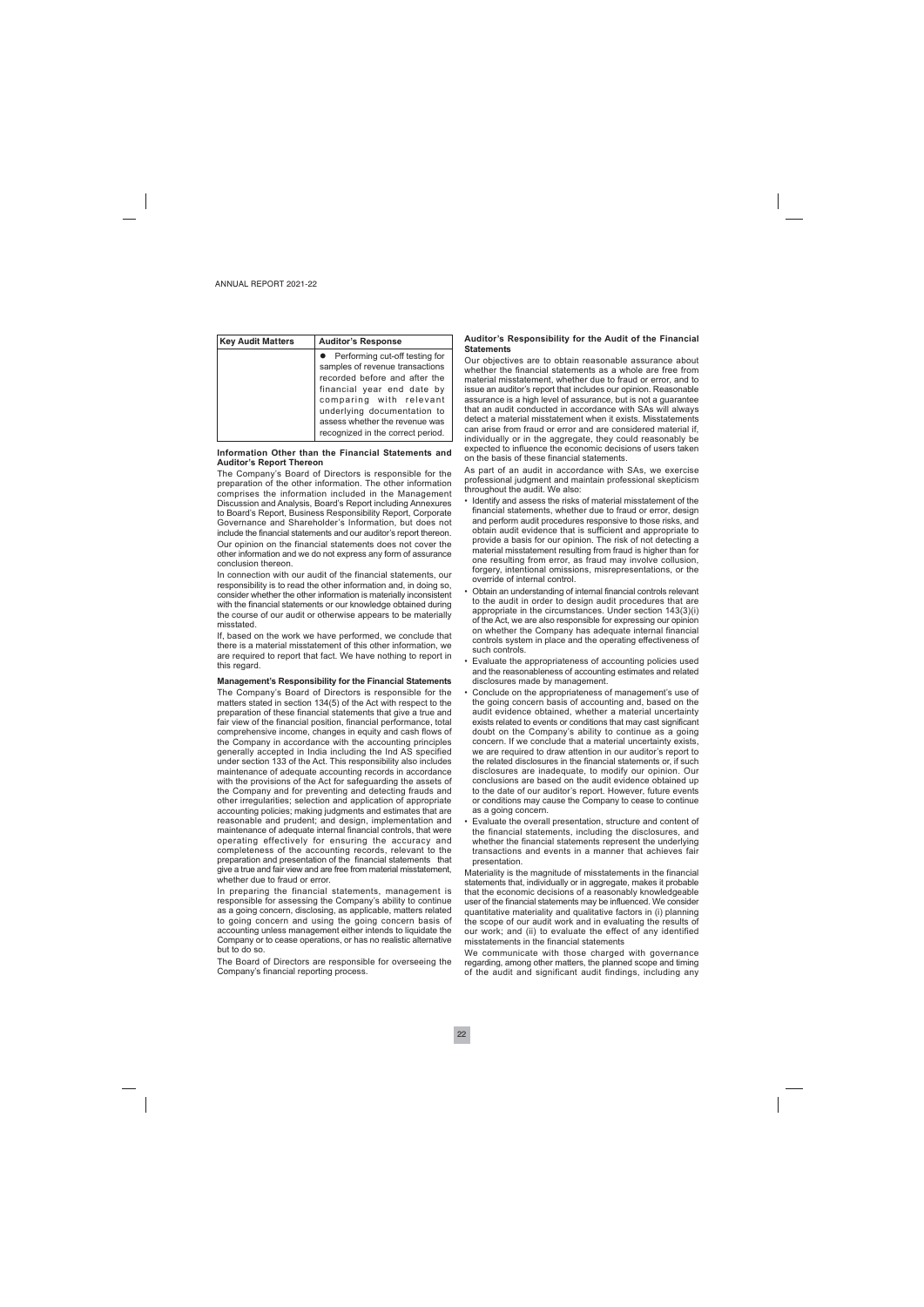significant deficiencies in internal control that we identify during  $O(1)$  and  $\frac{1}{2}$ 

We also provide those charged with governance with a statement that we have complied with relevant ethical requirements regarding independence, and to communicate with them all relationships and other matters that may reasonably be thought to bear on our independence, and where applicable, related safeguards.

From the matters communicated with those charged with governance, we determine those matters that were of most significance in the audit of the financial statements of the current period and are therefore the key audit matters. We describe these matters in our auditor's report unless law or regulation precludes public disclosure about the matter or when, in extremely rare circumstances, we determine that a matter should not be communicated in our report because the adverse consequences of doing so would reasonably be expected to outweigh the public interest benefits of such communication.

#### Report on Other Legal and Regulatory Requirements

- 1. As required by the Companies (Auditor's Report) Order, 2020 ("the Order"), issued by the Central Government of India in terms of sub-section (11) of section 143 of the Companies Act, 2013, we give in the Annexure "A" a statement on the matters specified in paragraphs 3 and 4 of the Order, to the extent applicable.
- 2. As required by Section 143 (3) of the Act, we report that:
	- a) We have sought and obtained all the information and explanations which to the best of our knowledge and belief were necessary for the purposes of our audit.
	- b) In our opinion, proper books of account as required by law have been kept by the Company so far as it appears from our examination of those books.
	- c) The Balance Sheet, the Statement of Profit and Loss (including other comprehensive income), the Statement of Cash Flows and the Statement of Changes in Equity dealt with by this Report are in agreement with the books of account.
	- d) In our opinion, the aforesaid financial statements comply with the Accounting Standards (Ind AS) specified under Section 133 of the Act, read with relevant rules issued thereunder.
	- e) On the basis of the written representations received from the directors as on 31st March, 2022, taken on record by the Board of Directors, none of the directors is disqualified as on 31st March, 2022 from being appointed as a director in terms of Section 164 (2) of the Act.
	- f) With respect to the adequacy of the internal financial controls over financial reporting of the Company and the operating effectiveness of such controls, refer to our separate Report in 'Annexure B'.
	- q) With respect to the other matters to be included in the Auditor's Report in accordance with the requirements of section 197(16) of the Act, as amended, In our opinion and to the best of our information and according to the explanations given to us, the Company has not paid any remuneration to its directors during the year under section 197 read with Schedule V to the Act.
	- h) With respect to the other matters to be included in the Auditor's Report in accordance with Rule 11 of the Companies (Audit and Auditors) Rules, 2014, in our

opinion and to the best of our information and according to the explanations given to us:

- i. The Company has no pending litigations having impact on its financial position.
- ii. The Company did not have any long-term contracts including derivative contract for which there were any foreseeable losses
- iii. There has been no delay in transferring amounts, required to be transferred to the Investor Education and Protection Fund by the Company.
- iv. (a) The Management has represented that, to the best of its knowledge and belief, no funds (which are material either individually or in the aggregate) have been advanced or loaned or invested (either from borrowed funds or share premium or any other sources or kind of funds) by the Company to or in any other person or entity, including foreign entity ("Intermediaries"), with the understanding, whether recorded in writing or otherwise, that the Intermediary shall, whether, directly or indirectly lend or invest in other persons or entities identified in any manner whatsoever by or on behalf of the Company ("Ultimate Beneficiaries") or provide any guarantee, security or the like on behalf of the Ultimate Beneficiaries:
	- (b) The Management has represented, that, to the best of its knowledge and belief, no funds (which are material either individually or in the aggregate) have been received by the Company from any person or entity, including foreign entity ("Funding Parties"), with the understanding, whether recorded in writing or otherwise, that the Company shall, whether, directly or indirectly, lend or invest in other persons or entities identified in any manner whatsoever by or on behalf of the Funding Party ("Ultimate Beneficiaries") or provide any guarantee, security or the like on behalf of the Ultimate Beneficiaries:
	- (c) Based on the audit procedures that have been considered reasonable and appropriate in the circumstances, nothing has come to our notice that has caused us to believe that the representations under sub-clause (i) and (ii) of Rule 11(e), contain any material misstatement.
- v. The final dividend paid by the Company during the year in respect of the same declared for the previous year is in accordance with section 123 of the Companies Act 2013 to the extent it applies to payment of dividend.

As stated in note 26 to the financial statements, the Board of Directors of the Company have proposed final dividend for the year which is subject to the approval of the members at the ensuing Annual General Meeting. The dividend declared is in accordance with section 123 of the Act to the extent it applies to declaration of dividend.

> For Mookherjee Biswas & Pathak **Chartered Accountants** (Firm's Registration No 301138E)

Kolkata May 5, 2022

Sudersan Mukherjee Partner Membership No.059159 UDIN: 22059159AIKVBM9375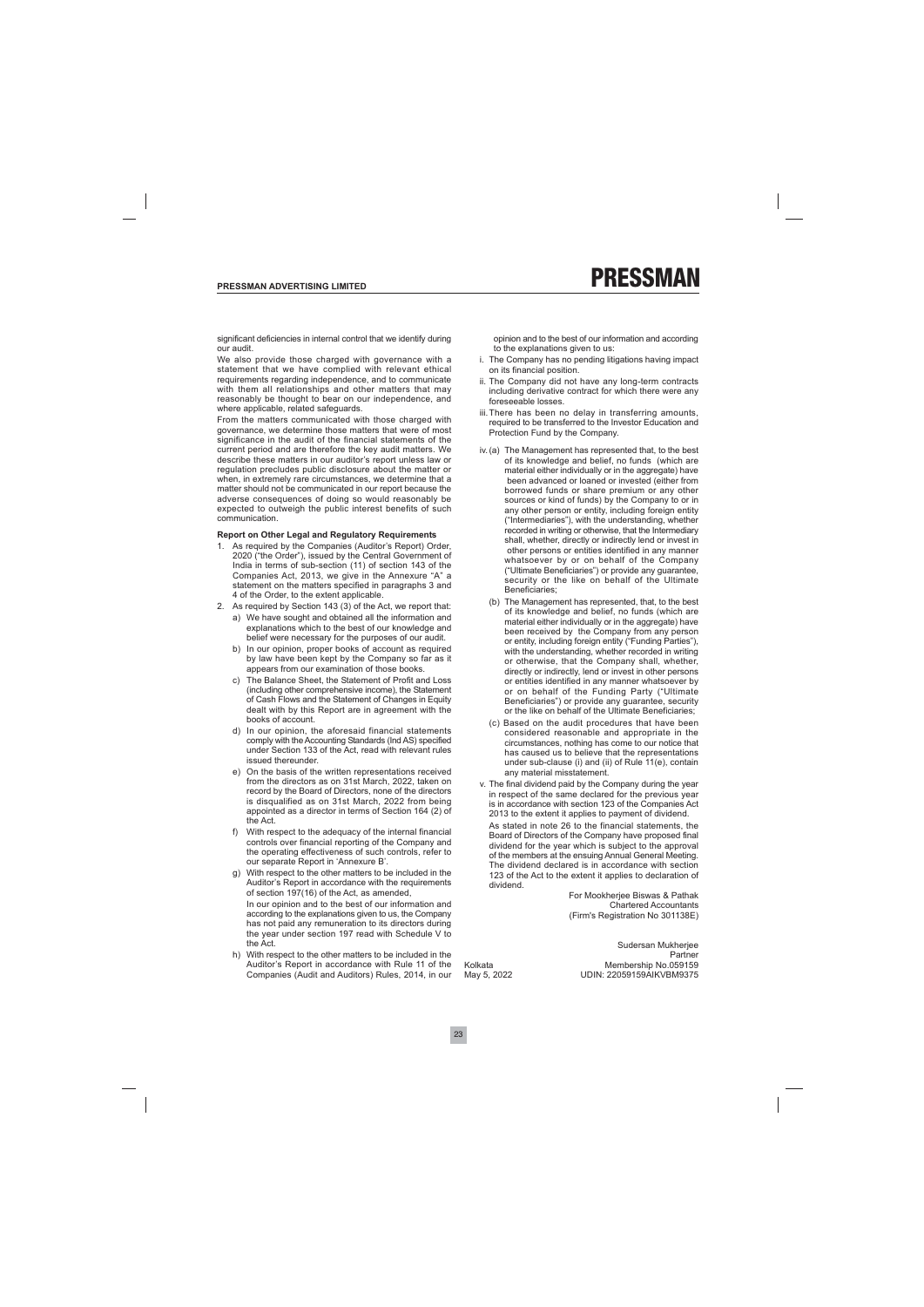### Annexure 'A' to the Independent Auditor's Report

#### (Referred to in paragraph no.1 under 'Report on Other Legal and Regulatory Requirements' section of our report of even date)

- i. In respect of the Company's Property, Plant and Equipment:
	- (a) (A) The Company has maintained proper records showing full particulars, including quantitative details and situation of Property, Plant and Equipment.
		- (B) The Company does not have any intangible assets and hence reporting under clause  $3(i)(a)(B)$  of the Order is not applicable.
	- (b) Property, Plant and Equipment were physically verified during the year by the Management in accordance with a regular programme of verification which, in our opinion, provides for physical verification of all the Property, Plant and Equipment at reasonable intervals. According to the information and explanations given to us, no material discrepancies were noticed on such verification.
	- (c) According to the information and explanations given to us and on the basis of our examination of the records of the Company, no immovable property is held in the name of the Company.
	- (d) The Company has not revalued any of its Property, Plant and Equipment during the year. The Company does not have any right- of-use assets and intangible assets.
	- (e) No proceedings have been initiated during the year or are pending against the Company as at March 31, 2022 for holding any benami property under the Benami Transactions (Prohibition) Act, 1988 (as amended in 2016) and rules made thereunder.
- ii. (a) The Company does not have any inventory and hence reporting under clause 3(ii)(a) of the Order is not applicable.
	- (b) The Company has not been sanctioned working capital limits in excess of ₹5 crore, in aggregate, at any points of time during the year, from banks or financial institutions on the basis of security of current assets and hence reporting under clause 3(ii)(b) of the Order is not applicable.
- iii. The Company has not made any other investments in companies, firms, Limited Liability Partnerships or any other parties except in the form of investment in mutual funds, corporate bond and equity share of companies as disclosed in Note no 4A & 4B of the financial statements.

The Company has not provided any guarantee or security. The Company has provided advances to companies, firms, Limited Liability Partnerships or any other parties, which are not in the nature of loan.

(a) The Company has not provided any guarantee or

security. The Company has provided advances to companies, firms, Limited Liability Partnerships or any other parties in the ordinary course of business, which are not in the nature of loan. Hence reporting under clause 3(iii)(a) of the Order is not applicable.

- (b) The Investments made by the Company in mutual funds, corporate bonds and equity shares of Companies (Disclosed in Note no 4A & 4B) are not prejudicial to the interest of the Company. The Company has not made any other investments in, companies, firms, Limited Liability Partnerships, and granted unsecured loans to other parties, during the year.
- (c) The Company has not granted any loans or advances in the nature of loans. Hence reporting under clause 3(iii)(c) of the Order is not applicable.
- (d) The Company has not granted any loans or advances in the nature of loans. Hence reporting under clause 3(iii)(d) of the Order is not applicable.
- (e) The Company has not granted any loans or advances in the nature of loans. Hence reporting under clause 3(iii)(e) of the Order is not applicable.
- (f) The Company has not granted any loans or advances in the nature of loans either repayable on demand or without specifying any terms or period of repayment during the year. Hence, reporting under clause 3(iii)(f) is not applicable.
- iv. In our opinion and according to the information and explanations given to us, there are no loans, investments, guarantees and securities granted in respect of which provisions of section 185 and 186 of the Companies Act, 2013 are applicable and hence are not commented upon.
- v. The Company has not accepted any deposit or amounts which are deemed to be deposits. Hence, reporting under clause 3(v) of the Order is not applicable.
- vi. The Central Government has not prescribed the maintenance of cost records under Section 148(1) of the Act, for any of the services rendered by the Company. Hence, reporting under clause (vi) of the Order is not applicable to the Company.
- vii. According to the information and explanations given to us and on the basis of our examination of the records of the Company, in respect of statutory dues:
	- (a) The Company has generally been regular in depositing undisputed statutory dues, including Goods and Services Tax, Provident Fund, Employees' State Insurance, Income Tax, Cess and other material statutory dues applicable to it with the appropriate authorities. During the year the company did not have any due towards excise duty and custom duty.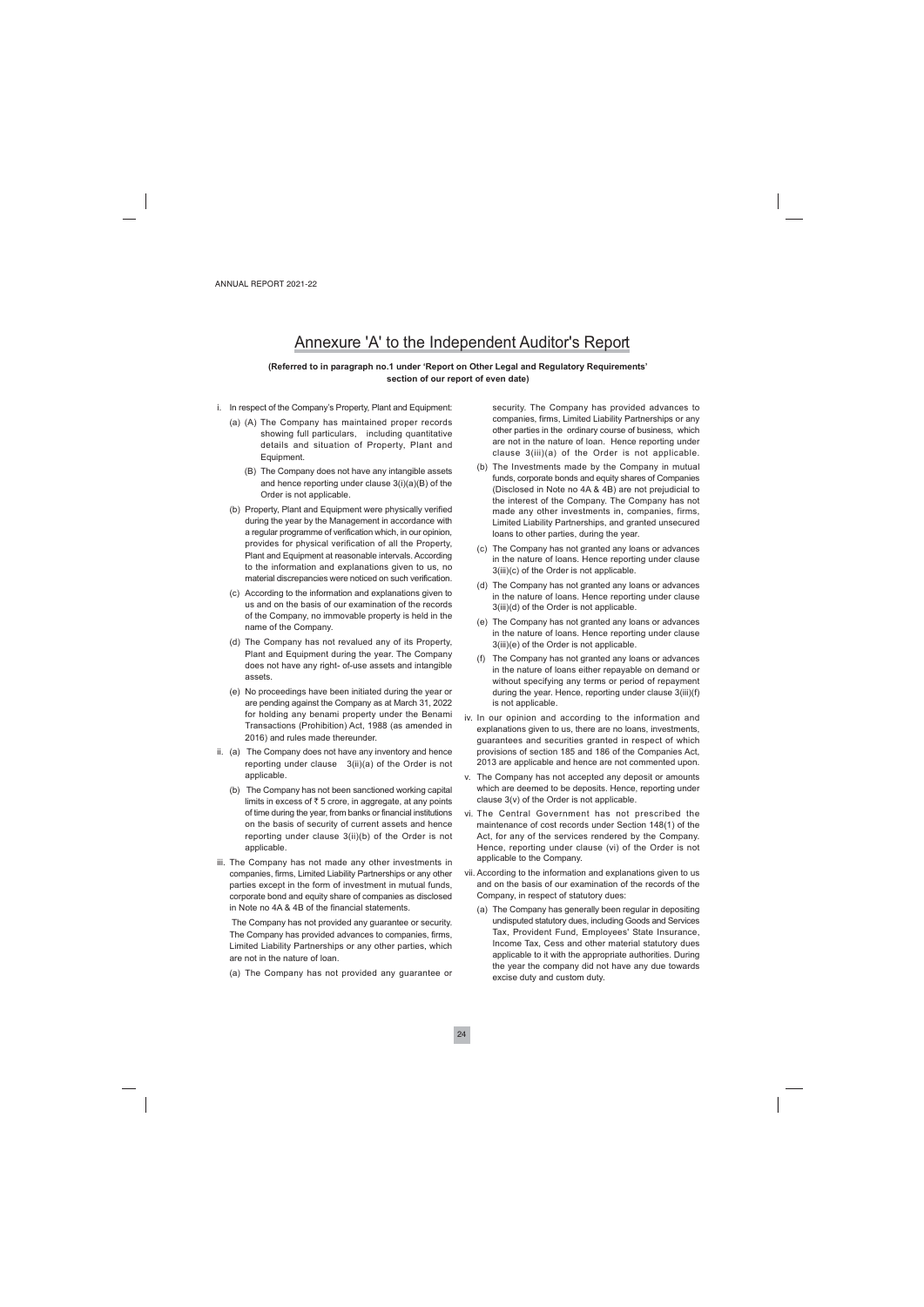There were no undisputed amounts pavable in respect of Goods and Services Tax, Provident Fund, Employees' State Insurance, Income Tax, Cess and other material statutory dues in arrears as at 31st March, 2022 for a period of more than six months from the date they became payable.

(b) According to the information and explanations given to us there are no dues of Income Tax or Sales Tax or Service Tax or Goods and Services Tax or duty of Customs or duty of Excise or Value Added Tax which have not been deposited by the company on account of disputes, except the following

| Name of<br>the<br>statute | Nature of<br>the dues                 | Amount<br>(₹ in<br>lakh) | Period to<br>which the<br>amount<br>relates   | Forum<br>where<br>dispute is<br>pending    |
|---------------------------|---------------------------------------|--------------------------|-----------------------------------------------|--------------------------------------------|
| Income<br><b>Tax Act</b>  | Income tax<br>(including<br>interest) | 26.76                    | Assessment<br>years<br>2016-17 and<br>2017-18 | Assistant<br>Commissioner<br>of Income Tax |
| Income<br><b>Tax Act</b>  | Income tax<br>(including<br>interest) | 79.12                    | Assessment<br>vear 2018-19                    | Commissioner<br>of Income Tax<br>(Appeals) |
| Income<br><b>Tax Act</b>  | Income tax<br>(including<br>interest) | 63.50                    | Assessment<br>vear 2020-21                    | Commissioner<br>of Income Tax<br>(Appeals) |

- viii. There were no transactions relating to previously unrecorded income that have been surrendered or disclosed as income during the year in the tax assessments under the Income Tax Act, 1961 (43 of 1961).
- ix. (a) The Company has not taken any loans or other borrowings from any lender. Hence reporting under clause 3(ix)(a) of the Order is not applicable.
	- (b) The Company has not been declared wilful defaulter by any bank or financial institution or government or any government authority.
	- (c) The Company has not taken any term loan during the year and there are no outstanding term loans at the beginning of the year and hence, reporting under clause 3(ix)(c) of the Order is not applicable.
	- (d) On an overall examination of the financial statements of the Company, funds raised on short-term basis have, prima facie, not been used during the year for longterm purposes by the Company.
	- (e) Since the Company does not have any subsidiary, joint venture or associate companies, raising of funds to meet any obligations towards them does not arise. Hence reporting on clause 3(ix)(e) of the Order is not applicable.
	- (f) The Company does not have any subsidiary, joint venture or associate companies and has not raised any loan from such entities during the year and hence reporting on clause 3(ix)(f) of the Order is not applicable.
- x. (a) The Company has not raised moneys by way of initial public offer or further public offer (including debt

instruments) during the year and hence reporting under clause  $3(x)(a)$  of the Order is not applicable.

- (b) During the year, the Company has not made any preferential allotment or private placement of shares or convertible debentures (fully or partly or optionally) and hence reporting under clause  $3(x)(b)$  of the Order is not applicable.
- xi. (a) No fraud by the Company and no material fraud on the Company has been noticed or reported during the year.
	- (b) No report under sub-section (12) of section 143 of the Companies Act has been filed in Form ADT-4 as prescribed under rule 13 of Companies (Audit and Auditors) Rules, 2014 with the Central Government, during the year and upto the date of this report.
	- (c) According to the information and explanations received, no whistle blower complaints received by the Company during the year (and upto the date of this report), while determining the nature, timing and extent of our audit procedures
- xii. In our opinion and according to the information and explanations given to us, the Company is not a Nidhi company. The provisions of clause 3(xii) are not applicable and hence not commented upon.
- xiii. According to the information and explanations given to us and based on our examination of the records of the Company, transactions with the related parties are in compliance with Sections 177 and 188 of the Act where applicable and details of such transactions have been disclosed in the financial statements as required by the applicable accounting standards.
- xiv.(a) In our opinion the Company has an adequate internal audit system commensurate with the size and the nature of its business.
	- (b) We have considered, the internal audit reports for the year under audit, issued to the Company during the year and till date, in determining the nature, timing and extent of our audit proceduresa.
- xv. According to the information and explanations given to us and based on our examination of the records of the Company, the Company has not entered into non-cash transactions with directors or persons connected with him as referred to in section 192 of Companies Act, 2013.
- xvi.(a) In our opinion, the Company is not required to be registered under section 45-IA of the Reserve Bank of India Act, 1934. Hence, reporting under clause 3(xvi)(a), (b), (c) and (d) of the Order is not applicable.
- xvii. The Company has not incurred cash losses during the financial year covered by our audit and the immediately preceding financial year.
- xviii. There has been no resignation of the statutory auditors of the Company during the year.
- xix. On the basis of the financial ratios, ageing and expected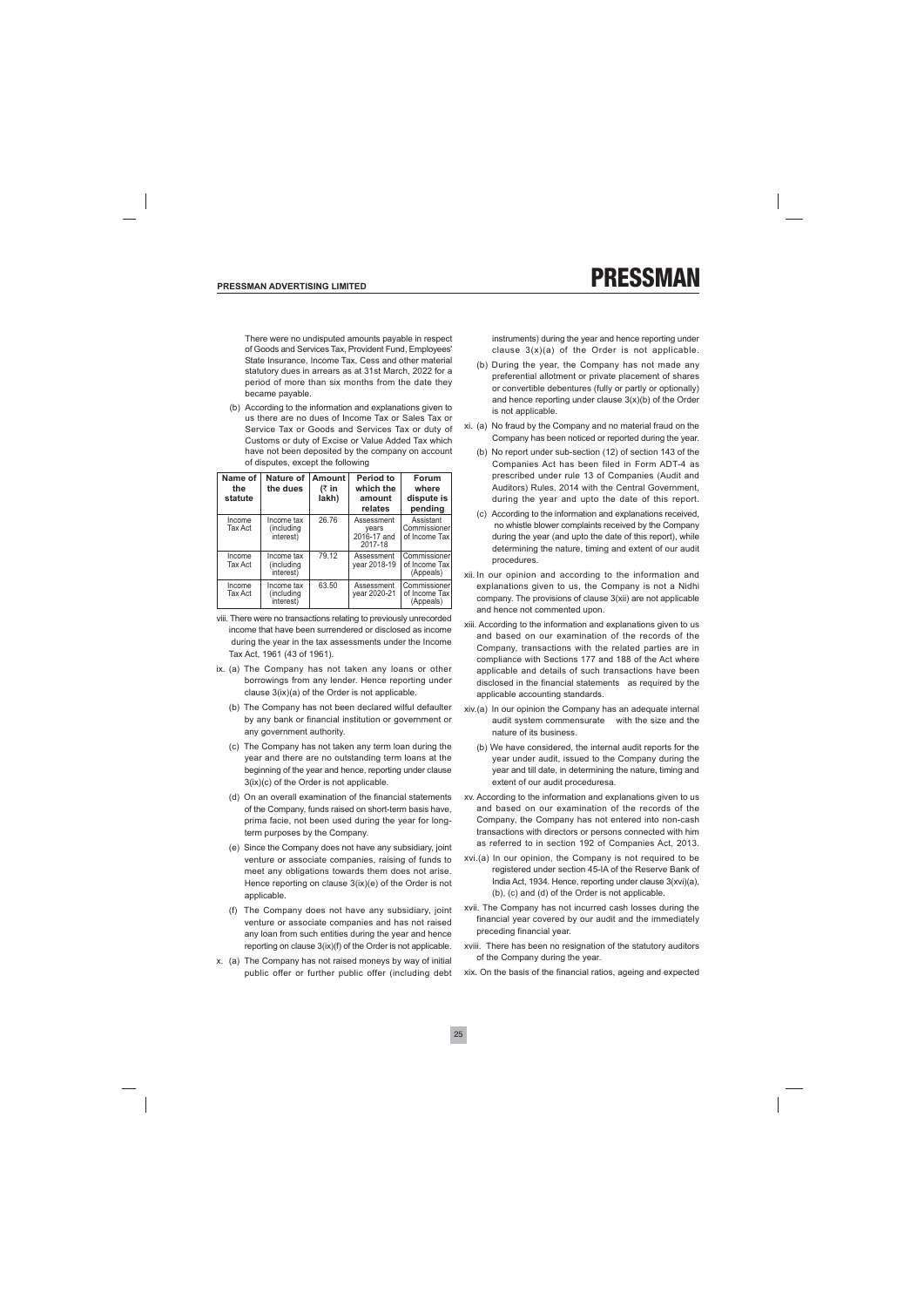dates of realisation of financial assets and payment of financial liabilities, other information accompanying the financial statements and our knowledge of the Board of Directors and Management plans and based on our examination of the evidence supporting the assumptions, nothing has come to our attention, which causes us to believe that any material uncertainty exists as on the date of the audit report indicating that Company is not capable of meeting its liabilities existing at the date of balance sheet as and when they fall due within a period of one year from the balance sheet date. However, there is a proposal of merger of the company with a company named Signpost India Ltd. Till date the scheme has not been submitted. We, however, state that this is not an assurance as to the future viability of the Company. We further state that our reporting is based on the facts up to the date of the audit report and we neither give any guarantee nor any assurance that all liabilities falling due within a period of one year from the balance sheet date, will get discharged by the Company as and when they fall due.

- xx. (a) In respect of other than ongoing projects, the Company has no unspent funds towards Corporate Social Responsibility (CSR) required to be transferred to a Fund specified in Schedule VII to the Companies Act in compliance with second proviso to sub-section (5) of Section 135 of the said Act. Accordingly, reporting under clause 3(xx)(a) of the Order is not applicable for the year.
	- (b) The Company does not have any ongoing projects on CSR. Hence, this clause is not applicable.

For Mookherjee Biswas & Pathak **Chartered Accountants** (Firm's Registration No 301138E)

Kolkata May 5, 2022

Sudersan Mukherjee Partner Membership No.059159 UDIN: 22059159AIKVBM9375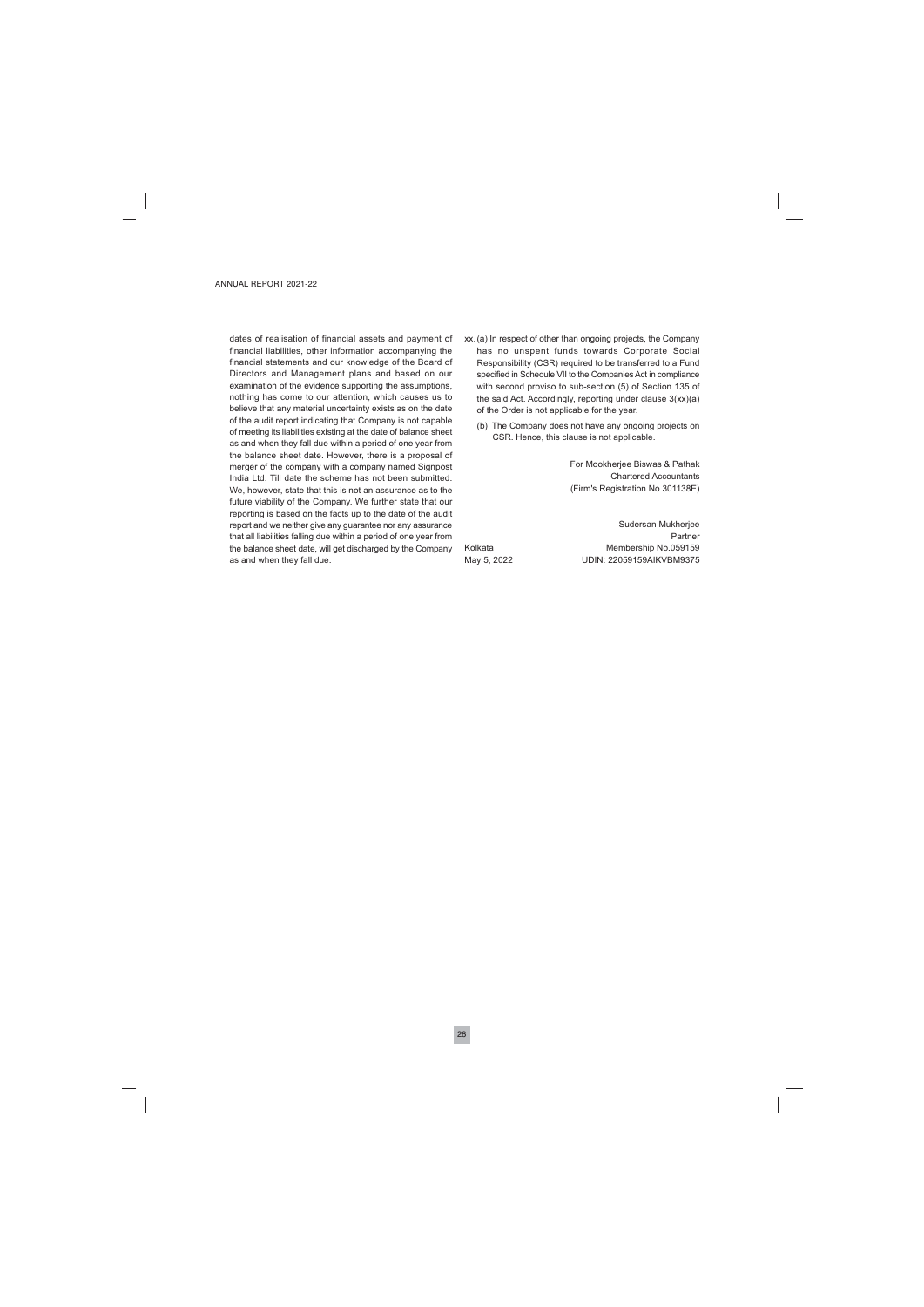#### Annexure 'B' to the Independent Auditor's Report

#### Report on the Internal Financial Controls over Financial Reporting under Clause (i) of sub-section 3 of Section 143 of the Companies Act, 2013 ("the Act")

We have audited the internal financial controls over financial reporting of Pressman Advertising Limited ("the Company") as of 31st March, 2022 in conjunction with our audit of the Ind AS financial statements of the Company for the year ended on that date.

#### Management's Responsibility for Internal Financial Controls

The Company's management is responsible for establishing and maintaining internal financial controls based on internal control over financial reporting criteria established by the Company considering the essential components of internal control stated in the Guidance Note on Audit of Internal Financial Controls over Financial Reporting issued by the Institute of Chartered Accountants of India ('ICAI'). These responsibilities include the design, implementation and maintenance of adequate internal financial controls that were operating effectively for ensuring the orderly and efficient conduct of its business, including adherence to company's policies, the safeguarding of its assets, the prevention and detection of frauds and errors, the accuracy and completeness of the accounting records, and the timely preparation of reliable financial information, as required under the Companies Act, 2013.

#### **Auditor's Responsibility**

Our responsibility is to express an opinion on the Company's internal financial controls over financial reporting based on our audit. We conducted our audit in accordance with the Guidance Note on Audit of Internal Financial Controls Over Financial Reporting (the "Guidance Note") and the Standards on Auditing, issued by ICAI and deemed to be prescribed under section 143(10) of the Companies Act, 2013, to the extent applicable to an audit of internal financial controls, both applicable to an audit of Internal Financial Controls and, both issued by the Institute of Chartered Accountants of India. Those Standards and the Guidance Note require that we comply with ethical requirements and plan and perform the audit to obtain reasonable assurance about whether adequate internal financial controls over financial reporting was established and maintained and if such controls operated effectively in all material respects.

Our audit involves performing procedures to obtain audit evidence about the adequacy of the internal financial controls system over financial reporting and their operating effectiveness. Our audit of internal financial controls over financial reporting included obtaining an understanding of internal financial controls over financial reporting, assessing the risk that a material weakness exists, and testing and evaluating the design and operating effectiveness of internal control based on the assessed risk. The procedures selected depend on the auditor's judgment, including the assessment of the risks of material misstatement of the financial statements, whether due to fraud or error.

We believe that the audit evidence we have obtained is sufficient and appropriate to provide a basis for our audit opinion on the

Company's internal financial controls system over financial reporting of the Company.

#### Meaning of Internal Financial Controls over Financial **Reporting**

A Company's internal financial control over financial reporting is a process designed to provide reasonable assurance regarding the reliability of financial reporting and the preparation of financial statements for external purposes in accordance with generally accepted accounting principles. A company's internal financial control over financial reporting includes those policies and procedures that (1) pertain to the maintenance of records that, in reasonable detail, accurately and fairly reflect the transactions and dispositions of the assets of the company; (2) provide reasonable assurance that transactions are recorded as necessary to permit preparation of financial statements in accordance with generally accepted accounting principles, and that receipts and expenditures of the company are being made only in accordance with authorisations of management and directors of the company; and (3) provide reasonable assurance regarding prevention or timely detection of unauthorised acquisition, use, or disposition of the company's assets that could have a material effect on the financial statements

#### **Inherent Limitations of Internal Financial Controls Over Financial Reporting**

Because of the inherent limitations of internal financial controls over financial reporting, including the possibility of collusion or improper management override of controls, material misstatements due to error or fraud may occur and not be detected. Also, projections of any evaluation of the internal financial controls over financial reporting to future periods are subject to the risk that the internal financial control over financial reporting may become inadequate because of changes in conditions, or that the degree of compliance with the policies or procedures may deteriorate.

#### Opinion

In our opinion, the Company has, in all material respects, an adequate internal financial controls system over financial reporting and such internal financial controls over financial reporting were operating effectively as at 31st March, 2022, based on the internal control over financial reporting criteria established by the Company considering the essential components of internal control stated in the Guidance Note on Audit of Internal Financial Controls Over Financial Reporting issued by the Institute of Chartered Accountants of India.

> For Mookherjee Biswas & Pathak Chartered Accountants (Firm's Registration No 301138E)

Kolkata May 5, 2022

Sudersan Mukherjee Partner Membership No.059159 UDIN: 22059159AIKVBM9375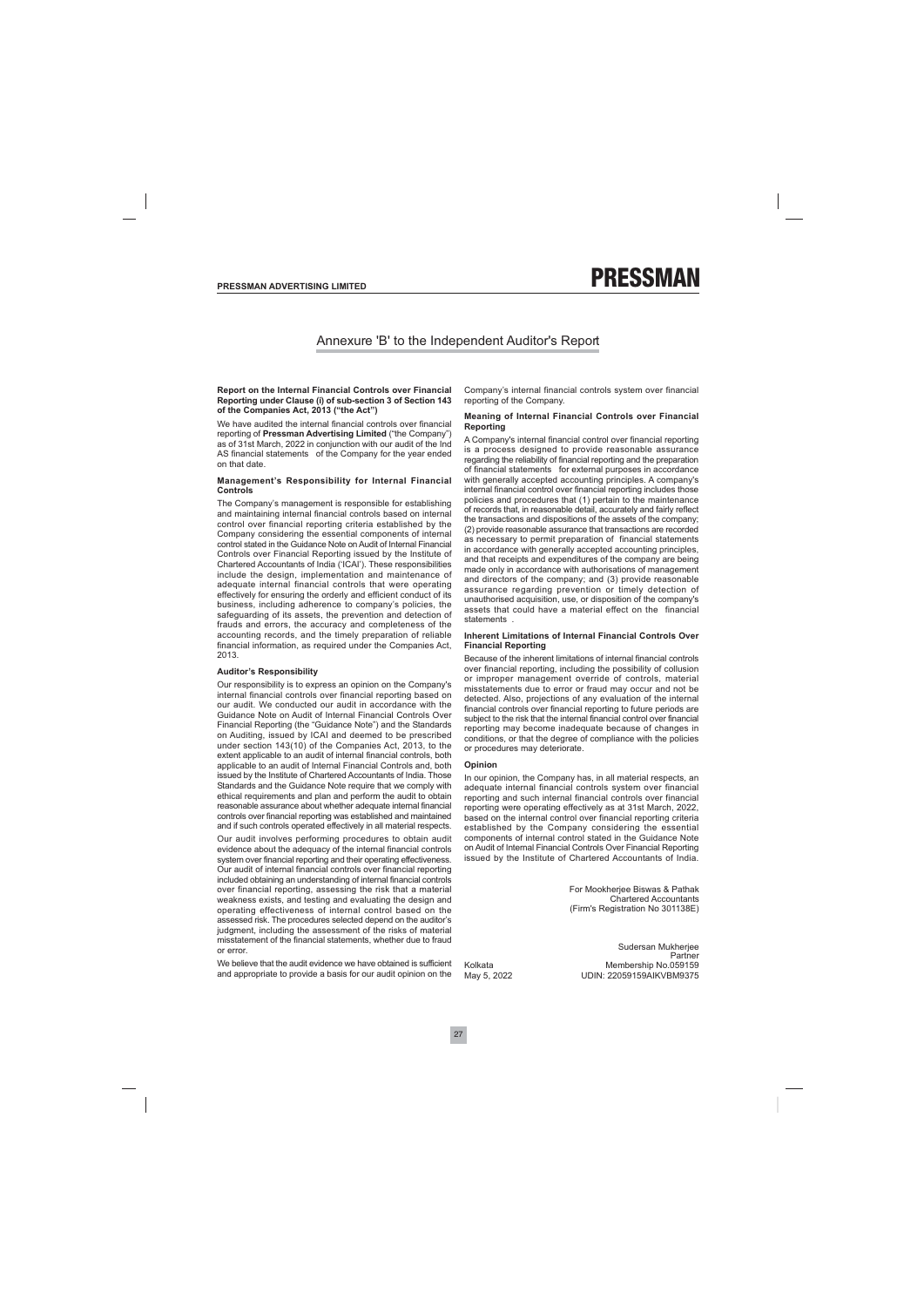## Balance Sheet as at 31st March, 2022

|                                                                        |                                |                                             |                           | ₹ in lakh                 |
|------------------------------------------------------------------------|--------------------------------|---------------------------------------------|---------------------------|---------------------------|
|                                                                        |                                |                                             | As at                     | As at                     |
|                                                                        |                                | <b>Notes</b>                                | <b>31st March 2022</b>    | 31st March 2021           |
| A) ASSETS                                                              |                                |                                             |                           |                           |
| <b>Non-Current Assets</b>                                              |                                | 3                                           |                           |                           |
| a) Property, Plant and Equipment<br>b) Financial Assets                |                                |                                             | 1.94                      | 4.81                      |
| i) Investments                                                         |                                | 4A                                          | 2,085.29                  | 648.67                    |
| ii) Other Financial Assets                                             |                                | 5                                           | 2.41                      | 33.99                     |
| c) Other Non Current Assets                                            |                                | 6                                           | 4.21                      |                           |
| <b>Current Assets</b>                                                  |                                |                                             |                           |                           |
| a) Financial Assets                                                    |                                |                                             |                           |                           |
| i) Investments                                                         |                                | 4B                                          | 2,075.44                  | 2.655.20                  |
| ii) Trade Receivables                                                  |                                | 7                                           | 159.99                    | 311.49                    |
| iii) Cash and Cash Equivalents                                         |                                | 8                                           | 24.15                     | 324.32                    |
| iv) Bank Balances other than Cash and                                  |                                |                                             |                           |                           |
| Cash Equivalents                                                       |                                | 9                                           | 178.01                    | 598.62                    |
| v) Other Financial Assets                                              |                                | 10                                          | 72.93                     | 63.22                     |
| b) Current Tax Assets(Net)<br>c) Other Current Assets                  |                                | 11<br>12                                    | 125.30<br>14.68           | 107.74<br>6.17            |
|                                                                        |                                |                                             |                           |                           |
| <b>Total Assets</b>                                                    |                                |                                             | 4,744.35                  | 4.754.23                  |
| <b>B) EQUITY AND LIABILITIES</b>                                       |                                |                                             |                           |                           |
| Equity                                                                 |                                | 13                                          | 469.66                    |                           |
| a) Equity Share Capital<br>b) Other Equity                             |                                | 13A                                         | 4,024.00                  | 469.66<br>3,808.13        |
|                                                                        |                                |                                             |                           |                           |
| Liabilities                                                            |                                |                                             |                           |                           |
| <b>Non-Current Liabilities</b>                                         |                                | 14                                          |                           | 52.66                     |
| Deferred Tax Liabilities (Net)                                         |                                |                                             | 20.99                     |                           |
| <b>Current Liabilities</b>                                             |                                |                                             |                           |                           |
| a) Financial Liabilities                                               |                                |                                             |                           |                           |
| i) Trade Payables                                                      |                                |                                             |                           |                           |
| Total outstanding dues of Micro Enterprises<br>and Small Enterprises   |                                |                                             |                           |                           |
| Total outstanding dues of creditors other than                         |                                |                                             |                           |                           |
| Micro Enterprises and Small Enterprises                                |                                | 15                                          | 52.55                     | 260.40                    |
| ii) Other Financial Liabilities                                        |                                | 16                                          | 173.65                    | 160.85                    |
| b) Other Current Liabilities                                           |                                | 17                                          | 2.48                      | 1.38                      |
| c) Provisions                                                          |                                | 18                                          | 1.02                      | 1.15                      |
| <b>Total Equity and Liabilities</b>                                    |                                |                                             | 4.744.35                  | 4,754.23                  |
| Summary of significant accounting policies                             |                                | 2.2                                         |                           |                           |
| The accompanying notes are an integral part of the financial statement |                                |                                             |                           |                           |
| As per our report of even date                                         |                                | For and on behalf of the Board of Directors |                           |                           |
| for Mookherjee Biswas & Pathak                                         |                                |                                             |                           |                           |
| <b>Chartered Accountants</b>                                           |                                |                                             |                           |                           |
| Firm's Registration No. 301138E                                        | Dr Niren Suchanti              |                                             | Navin Suchanti            | Ajit Khandelwal           |
|                                                                        | DIN: 00909388                  | Chairman and Managing Director              | Director<br>DIN: 00273663 | Director<br>DIN: 00416445 |
|                                                                        |                                |                                             |                           |                           |
| Sudersan Mukherjee                                                     |                                |                                             |                           |                           |
| Partner<br>Membership No. 059159                                       | <b>B G Pasari</b>              |                                             | Paulami Mukherjee         |                           |
| Kolkata                                                                | <b>Chief Financial Officer</b> |                                             | Company Secretary         |                           |
| May 05, 2022                                                           |                                |                                             |                           |                           |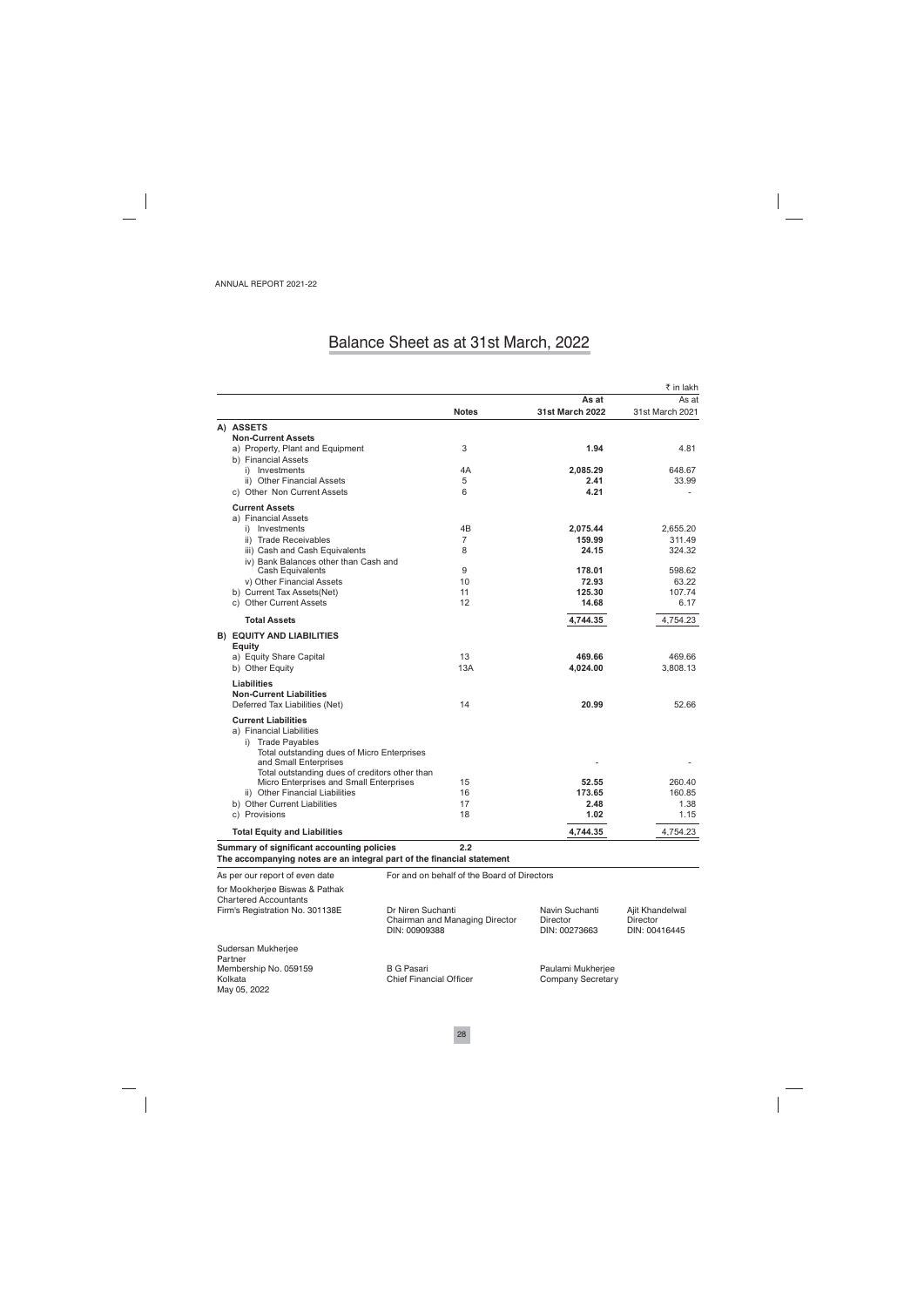Membership No. 059159

Kolkata

May 05, 2022

## Statement of Profit and Loss for the year ended 31st March, 2022

|                                                                                                                      |                                    |                                             |                                                    | ₹ in lakh                                           |
|----------------------------------------------------------------------------------------------------------------------|------------------------------------|---------------------------------------------|----------------------------------------------------|-----------------------------------------------------|
|                                                                                                                      |                                    |                                             | Year ended                                         | Year ended                                          |
|                                                                                                                      |                                    | <b>Notes</b>                                | 31st March 2022                                    | 31st March 2021                                     |
| Income:                                                                                                              |                                    |                                             |                                                    |                                                     |
| Revenue from Operations                                                                                              |                                    | 19                                          | 1,407.96                                           | 1,699.69                                            |
| Other Income                                                                                                         |                                    | 20                                          | 228.80                                             | 334.11                                              |
|                                                                                                                      |                                    |                                             | 1,636.76                                           | 2,033.80                                            |
| <b>Expenses:</b>                                                                                                     |                                    |                                             |                                                    |                                                     |
| Cost of Services                                                                                                     |                                    | 21                                          | 871.26                                             | 1,019.82                                            |
| <b>Employee Benefits Expense</b>                                                                                     |                                    | 22                                          | 125.74                                             | 121.56                                              |
| Depreciation                                                                                                         |                                    | 23                                          | 0.74                                               | 0.58                                                |
| <b>Other Expenses</b>                                                                                                |                                    | 24                                          | 99.44                                              | 126.10                                              |
|                                                                                                                      |                                    |                                             | 1,097.18                                           | 1,268.06                                            |
| <b>Profit Before Tax</b>                                                                                             |                                    |                                             | 539.58                                             | 765.74                                              |
| Tax Expense:                                                                                                         |                                    |                                             |                                                    |                                                     |
| <b>Current Tax</b>                                                                                                   |                                    |                                             | 120.50                                             | 140.00                                              |
| Deferred Tax                                                                                                         |                                    |                                             | (31.67)                                            | 58.61                                               |
|                                                                                                                      |                                    |                                             | 88.83                                              | 198.61                                              |
| <b>Profit After Tax</b>                                                                                              |                                    |                                             | 450.75                                             | 567.13                                              |
| <b>Other Comprehensive Income Statement</b>                                                                          |                                    |                                             |                                                    |                                                     |
| Other Comprehensive Income not to be reclassified to<br>profit or loss in subsequent period:                         |                                    |                                             |                                                    |                                                     |
| Actuarial Gain /(Loss) on retirement benefits                                                                        |                                    |                                             | (0.05)                                             | 0.82                                                |
| Income tax relating to above                                                                                         |                                    |                                             | 0.01                                               | (0.21)                                              |
| <b>Total Other Comprehensive Income</b>                                                                              |                                    |                                             | (0.04)                                             | 0.61                                                |
|                                                                                                                      |                                    |                                             |                                                    |                                                     |
| <b>Total Comprehensive income</b><br>Earnings Per Share                                                              |                                    |                                             | 450.71                                             | 567.74                                              |
| [Nominal Value per share ₹ 2 (Previous year ₹ 2]                                                                     |                                    | 25                                          |                                                    |                                                     |
| Basic                                                                                                                |                                    |                                             | 1.92                                               | 2.42                                                |
| <b>Diluted</b>                                                                                                       |                                    |                                             | 1.92                                               | 2.42                                                |
| Summary of significant accounting policies<br>The accompanying notes are an integral part of the financial statement |                                    | 2.2                                         |                                                    |                                                     |
|                                                                                                                      |                                    |                                             |                                                    |                                                     |
| As per our report of even date                                                                                       |                                    | For and on behalf of the Board of Directors |                                                    |                                                     |
| for Mookherjee Biswas & Pathak<br><b>Chartered Accountants</b>                                                       |                                    |                                             |                                                    |                                                     |
| Firm's Registration No. 301138E                                                                                      | Dr Niren Suchanti<br>DIN: 00909388 | Chairman and Managing Director              | Navin Suchanti<br><b>Director</b><br>DIN: 00273663 | Ajit Khandelwal<br><b>Director</b><br>DIN: 00416445 |
| Sudersan Mukherjee<br>Partner                                                                                        |                                    |                                             |                                                    |                                                     |

**B** G Pasari **Chief Financial Officer**  Paulami Mukherjee Company Secretary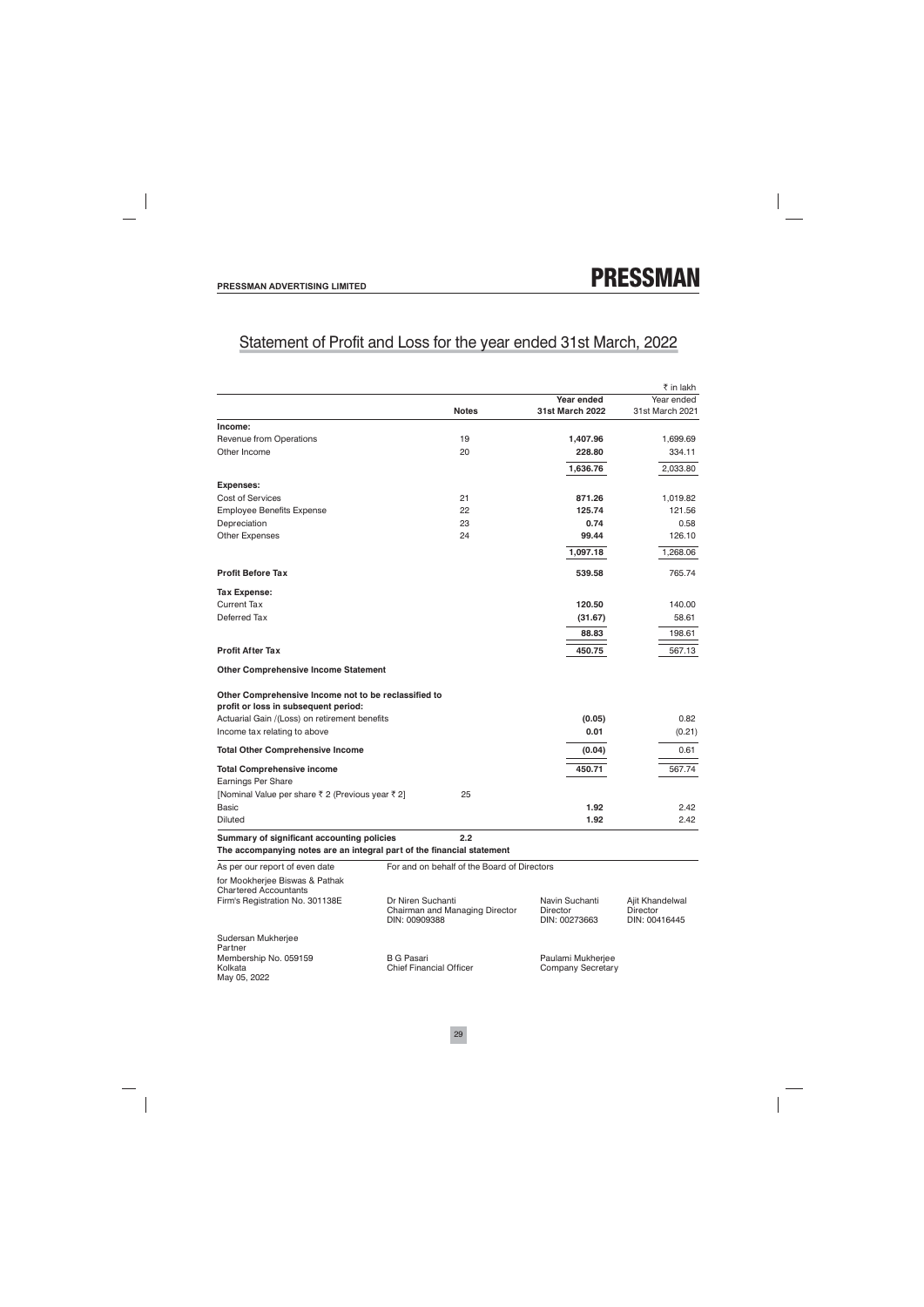## Cash Flow Statement for the year ended 31st March, 2022

|                                                                                             |                                                                                                                                                                        |                           |                        |          | ₹ in lakh            |
|---------------------------------------------------------------------------------------------|------------------------------------------------------------------------------------------------------------------------------------------------------------------------|---------------------------|------------------------|----------|----------------------|
|                                                                                             |                                                                                                                                                                        |                           | 2021-22                |          | 2020-21              |
| A. Cash Flow from Operating Activities                                                      |                                                                                                                                                                        |                           |                        |          |                      |
| <b>Net Profit before Taxes</b>                                                              |                                                                                                                                                                        |                           | 539.58                 |          | 765.74               |
| <b>Adjustments For:</b><br>Depreciation / Amortization                                      |                                                                                                                                                                        |                           | 0.74                   |          | 0.58                 |
| Profit on Redemption of Investments                                                         |                                                                                                                                                                        |                           | (24.30)                |          | (40.21)              |
| Interest Income                                                                             |                                                                                                                                                                        |                           | (124.79)               |          | (70.82)              |
| Loss on Sale/Discard of Property Plant & Equipment                                          |                                                                                                                                                                        |                           | 3.03                   |          |                      |
| Actuarial gain / (loss) on gratuity                                                         |                                                                                                                                                                        |                           | (0.04)                 |          | 0.61                 |
| Unrealised Fair Value gain on current investments                                           |                                                                                                                                                                        |                           | (79.70)                |          | (223.09)             |
| Operating profit before working capital changes                                             |                                                                                                                                                                        |                           | 314.52                 |          | 432.81               |
| Movements in working capital :                                                              |                                                                                                                                                                        |                           |                        |          |                      |
| Decrease/ (Increase) in Trade Receivables                                                   |                                                                                                                                                                        |                           | 151.50                 |          | 461.05               |
|                                                                                             | Decrease/ (Increase) in Other Non Current financial assets (other than Fixed Deposit)<br>Decrease/ (Increase) in Other Financial Assets (Unpaid Dividend Account only) |                           | 34.10<br>(4.42)        |          | 1.75<br>0.21         |
| Decrease/ (Increase) in Other Financial Assets                                              |                                                                                                                                                                        |                           | (9.71)                 |          | (63.22)              |
| Decrease/ (Increase) in Other Non Current assets                                            |                                                                                                                                                                        |                           | (4.21)                 |          |                      |
| Decrease/ (Increase) in Other Current assets                                                |                                                                                                                                                                        |                           | (8.52)                 |          | (4.21)               |
| Increase / (Decrease) in Non Current Liabilities                                            |                                                                                                                                                                        |                           | (31.67)                |          | 52.66                |
| Increase / (Decrease) in Trade Payables                                                     |                                                                                                                                                                        |                           | (207.85)               |          | 4.67                 |
| Increase / (Decrease) in Provisions<br>Increase / (Decrease) in Other Financial Liabilities |                                                                                                                                                                        |                           | (0.13)<br>12.80        |          | (4.22)<br>(2.38)     |
| Increase / (Decrease) in Other Current Liabilities                                          |                                                                                                                                                                        |                           | 1.09                   |          | (6.21)               |
|                                                                                             |                                                                                                                                                                        |                           |                        |          |                      |
| <b>Cash Generated From Operating Activities</b><br>Direct taxes paid (net)                  |                                                                                                                                                                        |                           | 247.50<br>(106.39)     |          | 872.90<br>(216.27)   |
|                                                                                             |                                                                                                                                                                        |                           |                        |          |                      |
| <b>Net Cash Flow from Operating Activities</b>                                              |                                                                                                                                                                        |                           | 141.11                 |          | 656.63               |
| <b>B.</b> Cash Flow from Investing Activities                                               |                                                                                                                                                                        |                           |                        |          |                      |
| Purchase of Property Plant & Equipment<br><b>Purchase of Current Investments</b>            |                                                                                                                                                                        |                           | (0.89)                 |          | (0.91)<br>(2,618.42) |
| Proceeds from Sale/ Maturity of Current Investment                                          |                                                                                                                                                                        |                           | (2,372.30)<br>1,619.44 |          | 2,368.12             |
|                                                                                             | Purchase of Bank deposits (having original maturity of more than three months)                                                                                         |                           |                        |          | 32.73                |
|                                                                                             | Maturity of Bank deposits (having original maturity of more than three months)                                                                                         |                           | 422.51                 |          | 25.00                |
| Interest Income                                                                             |                                                                                                                                                                        |                           | 124.79                 |          | 70.82                |
| <b>Net Cash from Investing Activities</b>                                                   |                                                                                                                                                                        |                           | (206.45)               |          | (122.66)             |
| C. Cash Flow from Financing Activities                                                      |                                                                                                                                                                        |                           |                        |          |                      |
| Dividends Paid                                                                              |                                                                                                                                                                        |                           | (234.83)               |          | (234.83)             |
| <b>Net Cash used in Financing Activities</b>                                                |                                                                                                                                                                        |                           | (234.83)               |          | (234.83)             |
| Net Increase/ (decrease) in Cash and Cash Equivalents $(A+B+C)$                             |                                                                                                                                                                        |                           | (300.17)               |          | 299.14               |
| Cash and cash equivalents at the beginning of the year                                      |                                                                                                                                                                        |                           | 324.32                 |          | 25.18                |
| Cash and cash equivalents at the end of the year                                            |                                                                                                                                                                        |                           | 24.15                  |          | 324.32               |
| Components of cash and cash equivalents                                                     |                                                                                                                                                                        |                           |                        |          |                      |
| On current accounts                                                                         |                                                                                                                                                                        |                           | 22.97                  |          | 323.28               |
| Cash in hand                                                                                |                                                                                                                                                                        |                           | 1.18                   |          | 1.04                 |
| Total                                                                                       |                                                                                                                                                                        |                           | 24.15                  |          | 324.32               |
| As per our report of even date                                                              | For and on behalf of the Board of Directors                                                                                                                            |                           |                        |          |                      |
| for Mookherjee Biswas & Pathak                                                              |                                                                                                                                                                        |                           |                        |          |                      |
| <b>Chartered Accountants</b>                                                                |                                                                                                                                                                        |                           |                        |          |                      |
| Firm's Registration No. 301138E                                                             | Dr Niren Suchanti                                                                                                                                                      | Navin Suchanti            |                        |          | Ajit Khandelwal      |
|                                                                                             | Chairman and Managing Director                                                                                                                                         | Director<br>DIN: 00273663 |                        | Director | DIN: 00416445        |
|                                                                                             | DIN: 00909388                                                                                                                                                          |                           |                        |          |                      |
| Sudersan Mukherjee                                                                          |                                                                                                                                                                        |                           |                        |          |                      |
| Partner                                                                                     |                                                                                                                                                                        |                           |                        |          |                      |
| Membership No. 059159<br>Kolkata                                                            | <b>B G Pasari</b><br><b>Chief Financial Officer</b>                                                                                                                    | Paulami Mukherjee         |                        |          |                      |
| May 05, 2022                                                                                |                                                                                                                                                                        | <b>Company Secretary</b>  |                        |          |                      |
|                                                                                             |                                                                                                                                                                        |                           |                        |          |                      |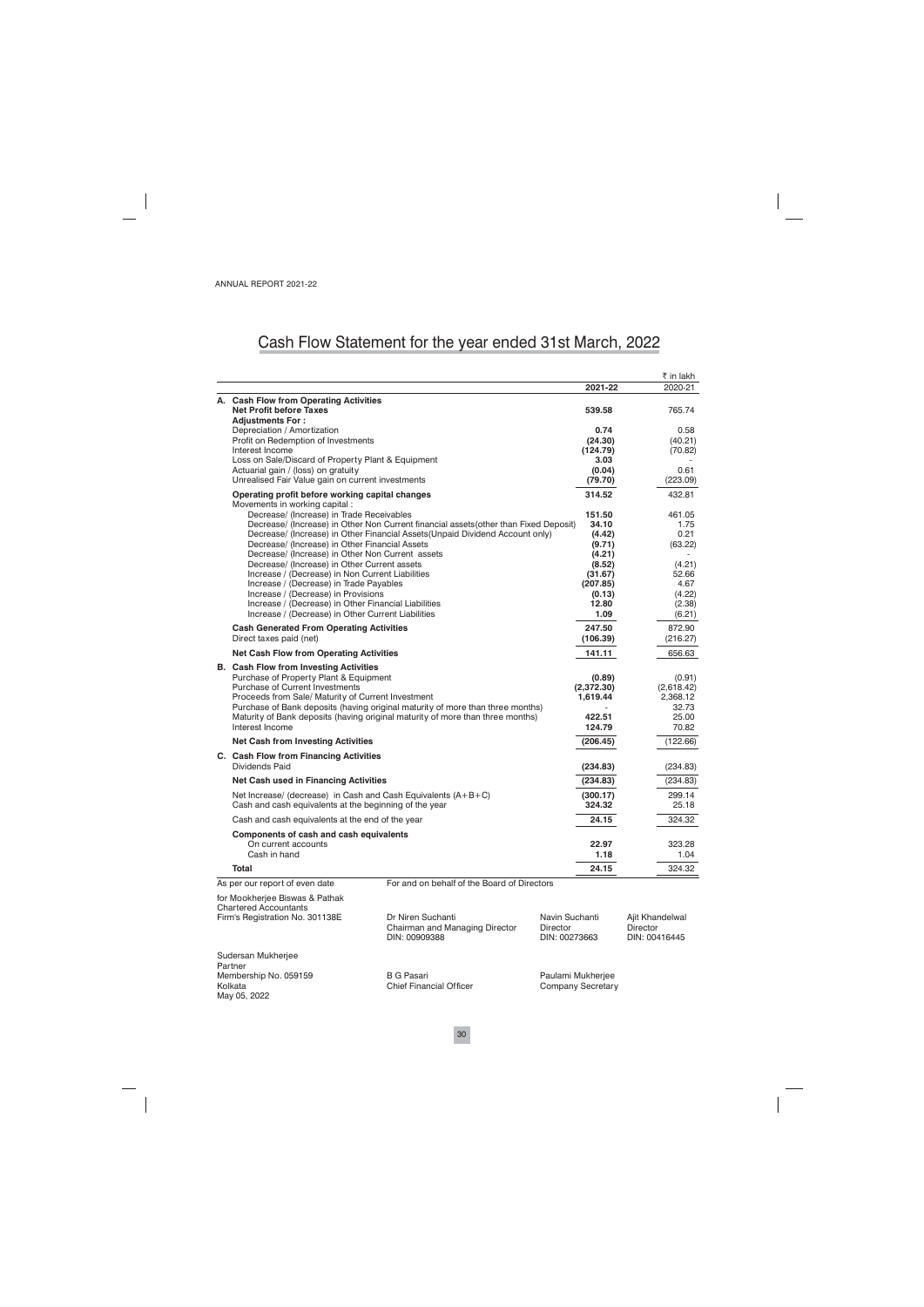## Statement of Changes in Equity for the year ended 31st March, 2022

₹ in lakh

| Balance as at April, 2021 | Changes in equity<br>share capital due to<br>prior period errors | <b>Restated balance as</b><br>at April 1, 2021 | Changes in equity<br>share capital during<br>the year | <b>Balance as at March</b><br>31, 2022 |
|---------------------------|------------------------------------------------------------------|------------------------------------------------|-------------------------------------------------------|----------------------------------------|
| 469.66                    |                                                                  | 469.66                                         |                                                       | 469.66                                 |
| Balance as at April, 2020 | Changes in equity<br>share capital due to<br>prior period errors | <b>Restated balance as</b><br>at April 1, 2020 | Changes in equity<br>share capital during<br>the year | <b>Balance as at March</b><br>31.2021  |
| 469.66                    | -                                                                | 469.66                                         |                                                       | 496.66                                 |

#### (B) Other Equity

|                                         |                        | <b>Reserve and Surplus</b> |                          |                     |
|-----------------------------------------|------------------------|----------------------------|--------------------------|---------------------|
| <b>Particulars</b>                      | <b>Capital Reserve</b> | <b>General Reserve</b>     | <b>Retained Earnings</b> | <b>Total Equity</b> |
| Balance as on 1st April, 2021           | 42.15                  | 852.12                     | 2,913.86                 | 3,808.13            |
| Profit for the year                     |                        |                            | 450.75                   | 450.75              |
| Other Comprehensive Income (net of tax) |                        |                            | (0.04)                   | (0.04)              |
| Total Comprehensive Income for the year | 42.15                  | 852.12                     | 3,364.57                 | 4,258.83            |
| Adjustments:                            |                        |                            |                          |                     |
| Payment of Dividend                     |                        |                            | (234.83)                 | (234.83)            |
| Balance as on 31st March, 2022          | 42.15                  | 852.12                     | 3,129.74                 | 4,024.00            |
| Balance as on 1st April, 2020           | 42.15                  | 852.12                     | 2,580.95                 | 3,475.21            |
| Profit for the year                     |                        |                            | 567.13                   | 567.13              |
| Other Comprehensive Income (net of tax) |                        |                            | 0.61                     | 0.61                |
|                                         | 42.15                  | 852.12                     | 3,148.69                 | 4,042.95            |
| Adjustments:                            |                        |                            |                          |                     |
| Payment of Dividend                     |                        |                            | (234.83)                 | (234.83)            |
| Balance as on 31st March, 2021          | 42.15                  | 852.12                     | 2,913.86                 | 3,808.13            |

As per our report of even date for Mookherjee Biswas & Pathak Chartered Accountants Firm's Registration No. 301138E

Sudersan Mukherjee Partner Membership No. 059159 Kolkata May 05, 2022

For and on behalf of the Board of Directors

Dr Niren Suchanti Chairman and Managing Director DIN: 00909388

Navin Suchanti Director DIN: 00273663 Ajit Khandelwal Director DIN: 00416445

**B G Pasari Chief Financial Officer**  Paulami Mukherjee Company Secretary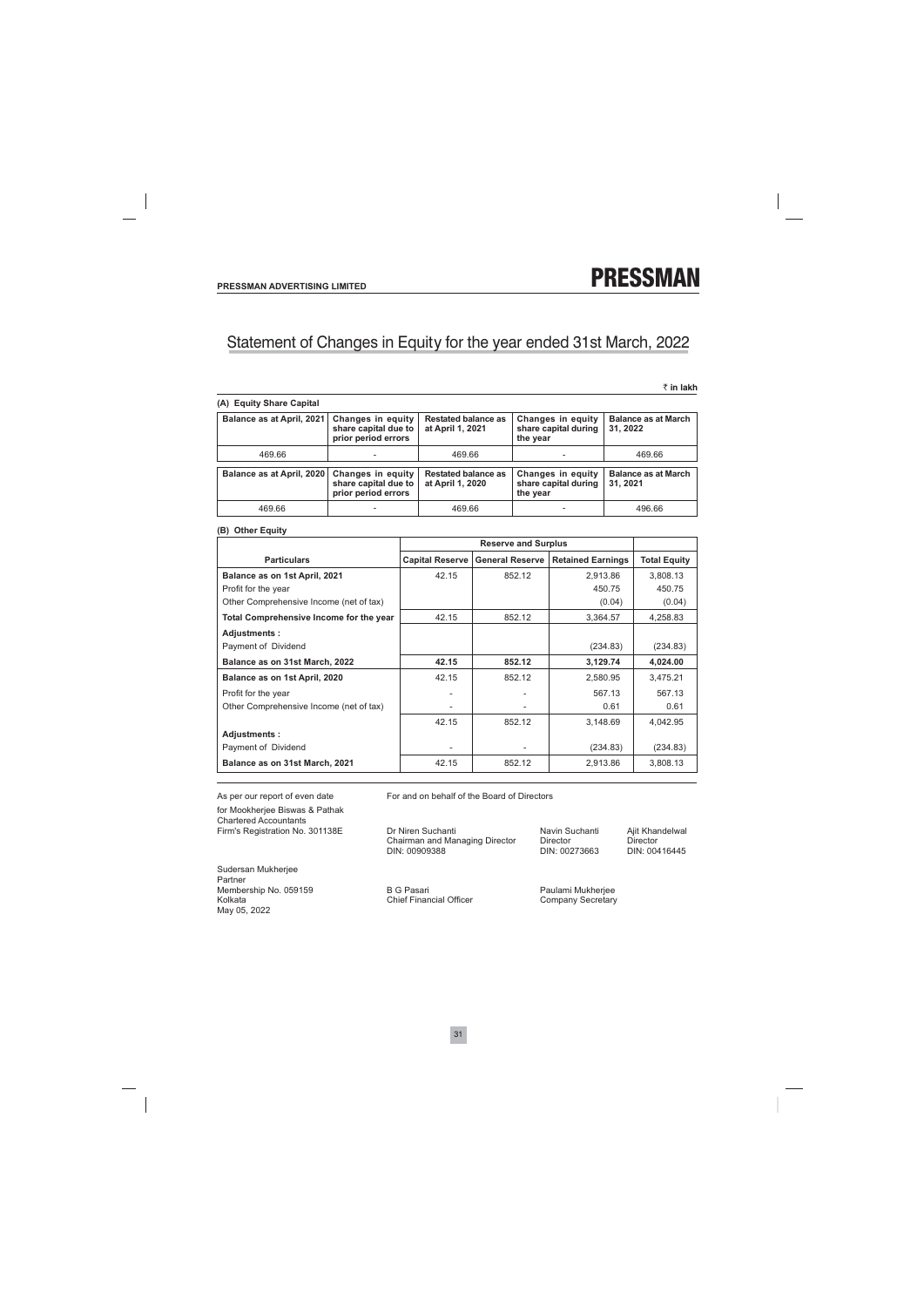#### **1. CORPORATE INFORMATION**

The Company is engaged in advertising, selling of space for advertisement in print media and public relations business. The Company is a public company domiciled in India and is incorporated under the provisions of the Companies Act applicable in India. Its shares are listed on three recognized stock exchanges in India. The registered office of the Company is located at Pressman House, 10A, Lee Road, Kolkata, West Bengal 700020.

#### **2.1 BASIS OF PREPARATION**

#### (a) Statement of Compliance

These financial statements have been prepared in accordance with the Indian Accounting Standards (referred to as "Ind AS") as prescribed under section 133 of the Companies Act, 2013 read with the Companies (Indian Accounting Standards) Rules, as amended from time to time.

The Board of Directors approved the financial statements for the vear ended 31st March, 2022 and authorised for issue on 5th May, 2022

#### (b) Functional and presentation Currency

These financial statements are presented in Indian Rupees (INR), which is also the Company's functional currency. All amounts are rounded to nearest Lakh, unless otherwise indicated.

#### (c) Basis of measurement

The financial statements have been prepared on an accrual basis and in accordance with the historical cost convention. unless otherwise stated. All assets and liabilities are classified into current and non-current generally based on the criteria of realisation/settlement within a twelve month period from the balance sheet date.

#### (d) Critical accounting estimates and judgments

In the application of the Company's accounting policies, the management of the Company are required to make judgements, estimates and assumptions about the carrying amounts of assets and liabilities that are not readily apparent from other sources. The estimates and associated assumptions are based on historical experience and other factors that are considered to be relevant. Actual results may differ from these estimates.

The estimates and underlying assumptions are reviewed on an ongoing basis. Revisions to accounting estimates are recognised in the period in which the estimate is revised if the revision affects only that period, or in the period of the revision and future periods if the revision affects both current and future periods. Detailed information about each of these estimates and judgments is included in relevant notes together with information about the basis of calculation for each affected line item in the financial statements.

The areas involving critical estimates or judgments are:

Estimation of useful life of Property, Plant and Equipment Estimation of employee benefit obligations Estimates and judgments are continually evaluated. They are based on historical experience and other factors, including expectations of future events that may have a financial impact on the Company and that are believed to be reasonable under the circumstances.

(e) Estimation of uncertainties relating to the global health pandemic from COVID-19 and its impact on going concern: Business during the year was extremely difficult on account of substantial reduction in spends by clients across all segments on account of the Covid-19 pandemic. The lockdowns announced by the Government resulted in unprecedented challenges for our business. The Company met the challenges by suitably empowering its people and transitioning to a cloudbased delivery model. Hence, in spite of a sizeable decline in the top line, the company has been able to post marginally higher profit during the year through significant cost reduction and a strong focus on high margin assignments.

Business had started looking up during the year under review, but the second and third wave of Covid-19 put the brakes once again. However, with the pandemic coming slowly under control, enquiries have started flowing in and the company expects to benefit from these opportunities.

It is difficult to predict the future, as the present situation does not have any precedents. The views expressed by experts and analysts are only speculative as no one is sure of how the future will evolve. There is unanimity in the fact that this will be a long haul and therefore it is important for us to get tuned to the changed situation and ready for the challenges to come

Despite the fact that there will be a very major hit in the company's business, the company has sufficient liquidity and is well positioned to take care of the future liabilities. The present surplus funds available are in excess of Rs 42 crore and a major part of the investments are in debt instruments and are liquid. The investment portfolio has been restructured to ensure that there are minimum chances of default or diminution in the value of investments. Moreover the company has no debts or any other long term liabilities.

In view of the unprecedented situation, the company has taken several steps to ensure cost reduction; at the same time ensuring that there is no dilution in the quality of service rendered to the clients. Till date, there have been no relief extended to the industry by the central or state government and hence the plans have been drawn up considering zero support from the government. The following steps have been taken: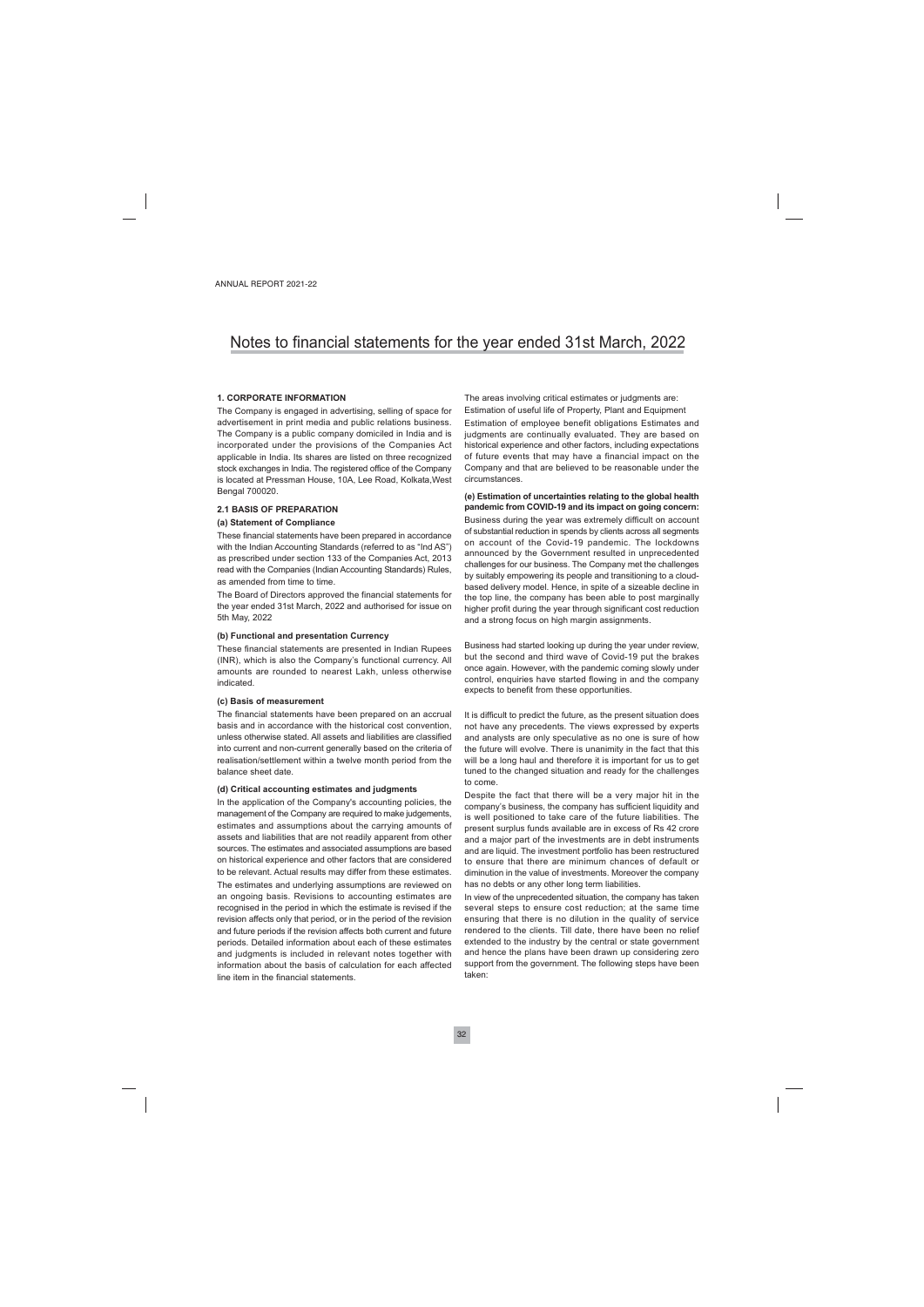- Rationalization of manpower
- Restructuring of staff costs
- Saving of day to day expenses at our offices

• Negotiating with all vendors and service providers, viz Registrars, Equipment Manufacturers for AMC, Auditors, etc to reduce costs/fees

Having reviewed the underlying data and based on current estimates the Company expects the carrying amount of these assets will be recovered and there is no significant impact on liabilities accrued. Considering the discussions above, the Company expects to maintain the status of Going Concern. The Company will continue to closely monitor any material changes to future economic conditions.

#### (f) Recent Accounting Developments

Ministry of Corporate Affairs ("MCA") notifies new standard or amendments to the existing standards under Companies (Indian Accounting Standards) Rules as issued from time to time. On March 23, 2022, MCA amended the Companies (Indian Accounting Standards) Amendment Rules, 2022, applicable from April 1st, 2022, as below:

#### Ind AS 103 - Reference to Conceptual Framework

The amendments specifiy that to qualify for recognition as part of applying the acquisition method, the identifiable assets acquired and liabilities assumed must meet the definitions of assets and liabilities in the Conceptual Framework for Financial Reporting under Indian Accounting Standards (Conceptual Framework) issued by the Institute of Chartered Accountants of India at the acquisition date. These changes do not significantly change the requirements of Ind AS 103. The Company does not expect the amendment to have any significant impact in its financial statements.

#### Ind AS 16 - Proceeds before intended use

The amendments mainly prohibit an entity from deducting from the cost of property, plant and equipment amounts received from selling items produced while the company is preparing the asset for its intended use. Instead, an entity will recognise such sales proceeds and related cost in profit or loss. The Company does not expect the amendments to have any impact in its recognition of its property, plant and equipment in its financial statements. Ind AS 37 - Onerous Contracts - Costs of Fulfilling a Contract The amendments specify that that the 'cost of fulfilling' a contract comprises the 'costs that relate directly to the contract'. Costs that relate directly to a contract can either be incremental costs of fulfilling that contract (examples would be direct labour, materials) or an allocation of other costs that relate directly to fulfilling contracts. The amendment is essentially a clarification and the Company does not expect the amendment to have any significant impact in its financial statements.

#### Ind AS 109 - Annual Improvements to Ind AS (2021)

The amendment clarifies which fees an entity includes when it applies the '10 percent' test of Ind AS 109 in assessing whether to derecognise a financial liability. The Company does not expect the amendment to have any significant impact in its financial statements. The amendments remove the illustration of the reimbursement of leasehold improvements by the lessor in order to resolve any potential confusion regarding the treatment of lease incentives that might arise because of how lease incentives were described in that illustration. The Company does not expect the amendment to have any significant impact in its financial statements.

#### **2.2 SIGNIFICANT ACCOUNTING POLICIES** (a) Property, Plant and Equipment

Property, plant and equipment are stated at original cost net of tax / duly credit availed. less accumulated depreciation and accumulated impairment losses, if any. When significant parts of property, plant and equipment are required to be replaced at intervals, the Company derecognises the replaced part, and recognises the new part with its own associated useful life and it is depreciated accordingly. Likewise, when a major inspection is performed, its cost is recognised in the carrying amount of the plant and equipment as a replacement if the recognisation criteria is satisfied. All other repair and maintenance costs are recognised in the statement of profit and loss as incurred. The present value of the expected cost for the decommissioning of the asset after its use is included in the cost of the respective asset if the recognition criteria for a provision are met.

Capital work-in-progress includes cost of property, plant and equipment under installation / development as at the balance sheet date.

Property, plant and equipment are eliminated from financial statement, either on disposal or when retired from financial statement, either on disposal or retired from active use. Losses arising in the case of retirement of property, plant and equipment and gains or losses arising from disposal of property, plant and equipment are recognised in the statement of profit and loss in the year of occurrence.

The assets' residual values, useful life and methods of depreciation are reviewed at each financial year and adjusted prospectively, if appropriate. Depreciation on written down value method on the property, plant and equipment is provided over the useful life of assets as specified in Schedule II to the Companies Act, 2013. Property, plant and equipment which are added / disposed off during the year, depreciation is provided on pro-rata basis with reference to the month of addition/deletion.

The Company has taken rates of depreciation based on the following useful life:

| <b>Asset Classification</b>  | Useful life estimated by the<br>management (in years) |
|------------------------------|-------------------------------------------------------|
| <b>Furniture and Fixture</b> | 10                                                    |
| <b>Office Equipment</b>      | 5                                                     |
| Computers                    | 3                                                     |
| Air Conditioners             | 10                                                    |
| Electrical Installations     | 10                                                    |
| Projectors                   | 1.3                                                   |
| Vehicles                     |                                                       |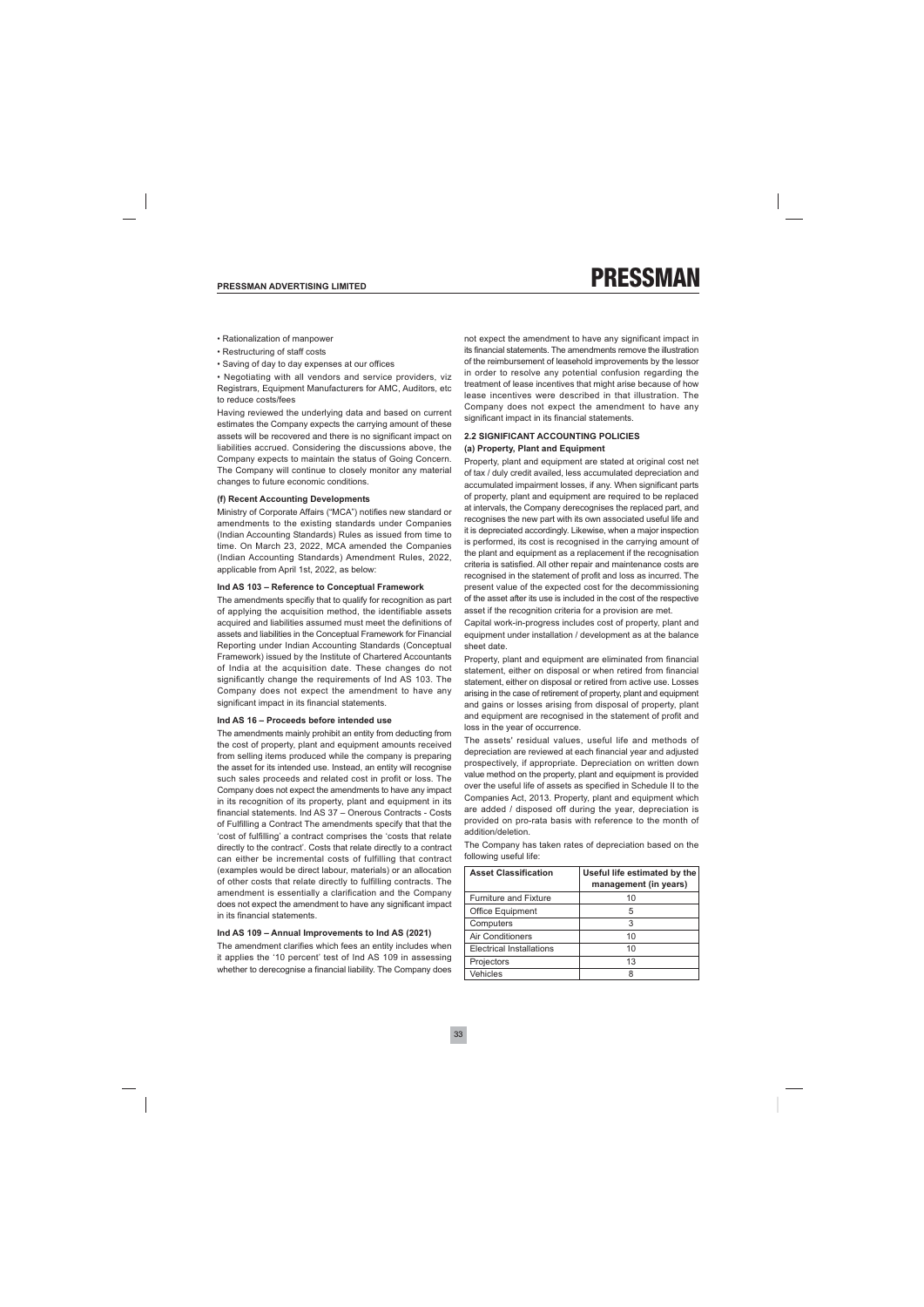#### (b) Impairment

The Company assesses at each reporting date whether there is an indication that an asset may be impaired. If any indication exists, or when annual impairment testing for an asset is required, the Company estimates the asset's recoverable amount. An asset's recoverable amount is the higher of an asset's or cash-generating unit's (CGU) net selling price and its value in use. The recoverable amount is determined for an individual asset, unless the asset does not generate cash inflows that are largely independent of those from other assets or groups of assets. Where the carrying amount of an asset or CGU exceeds its recoverable amount, the asset is considered impaired and is written down to its recoverable amount. In assessing value in use, the estimated future cash flows are discounted to their present value using a pre-tax discount rate that reflects current market assessments of the time value of money and the risks specific to the asset. In determining net selling price, recent market transactions are taken into account, if available. If no such transactions can be identified, an appropriate valuation model is used.

An assessment is made at each reporting date whether there is any indication that previously recognized impairment losses may no longer exist or may have decreased.

#### (c) Revenue Recognition

Revenue is recognized to the extent that it is probable that the economic benefits will flow to the Company and the revenue can be reliably measured, regardless of when the payment is being made.

#### **Income from Services:**

Revenue from advertising, public relations and allied services are recognized when the services are rendered and the same becomes chargeable. GST and other statutory dues are collected on behalf of the government and are excluded from revenue.

#### Interest and Dividend Income:

Interest income is recognised using the effective interest method. Dividend income is recognised when the right to receive payment is established.

#### (d) Financial Instruments:

#### **Financial Assets**

Financial assets are recognised when the Company becomes a party to the contractual provisions of the instrument. On initial recognition, a financial asset is recognised at fair value, in case of Financial assets which are recognised at fair value through profit and loss, (FVTPL), its transaction costs are recognised in the statement of profit and loss. In other cases, the transaction costs are attributed to the acquisition value of the financial asset.

Financial assets are subsequently classified as measured at

- · amortised cost
- fair value through profit and loss (FVTPL)

• fair value through other comprehensive income (FVOCI). Financial assets are not reclassified subsequent to their recognition, except if and in the period the Company changes its business model for managing financial assets.

#### **Trade Receivables:**

Trade receivables are initially recognised at fair value. Subsequently these assets are held at amortised cost, using the effective interest rate(EIR) method net of any expected credit losses. The EIR is the rate that discounts estimated future cash income through the expected life of financial instrument. In case receivables are considered doubtful and non-recoverable, the same are written-off as bad debts in the accounts

#### Debt instruments:

Debt instruments are initially measured at amortised cost, fair value through other comprehensive income (FVOCI) or fair value through profit or loss (FVTPL) till derecognition on the basis of (i) the entity's business model for managing the financial assets and (ii) the contractual cash flow characteristics of the financial asset.

Measured at amortised cost: Financial assets that are held within a business model whose objective is to hold financial assets in order to collect contractual cash flows that are solely payments of principal and interest, are subsequently measured at amortised cost using the effective interest rate (EIR) method less impairment, if any. The amortisation of EIR and loss arising from impairment, if any is recognised in the Statement of Profit and Loss.

Measured at fair value through other comprehensive income: Financial assets that are held within a business model whose objective is achieved by both, selling financial assets and collecting contractual cash flows that are solely payments of principal and interest, are subsequently measured at fair value through other comprehensive income. Fair value movements are recognized in the other comprehensive income (OCI). Interest income measured using the EIR method and impairment losses, if any are recognised in the statement of Profit and Loss. On derecognition, cumulative gain or loss previously recognised in OCI is reclassified from the equity to'other income' in the Statement of Profit and Loss.

Measured at fair value through profit or loss: A financial asset not classified as either amortised cost or FVOCI, is classified as FVTPL. Such financial assets are measured at fair value with all changes in fair value, including interest income and dividend income if any, recognised as 'other income' in the Statement of Profit and Loss.

#### **Equity Instruments:**

All investments in equity instruments classified under financial assets are initially measured at fair value, the Company may, on initial recognition, irrevocably elect to measure the same either at FVOCI or FVTPL. The Company makes such election on an instrument-by-instrument basis. Fair value changes on an equity instrument is recognised as other income in the Statement of Profit and Loss unless the Company has elected to measure such instrument at FVOCI. Fair value changes excluding dividends, on an equity instrument measured at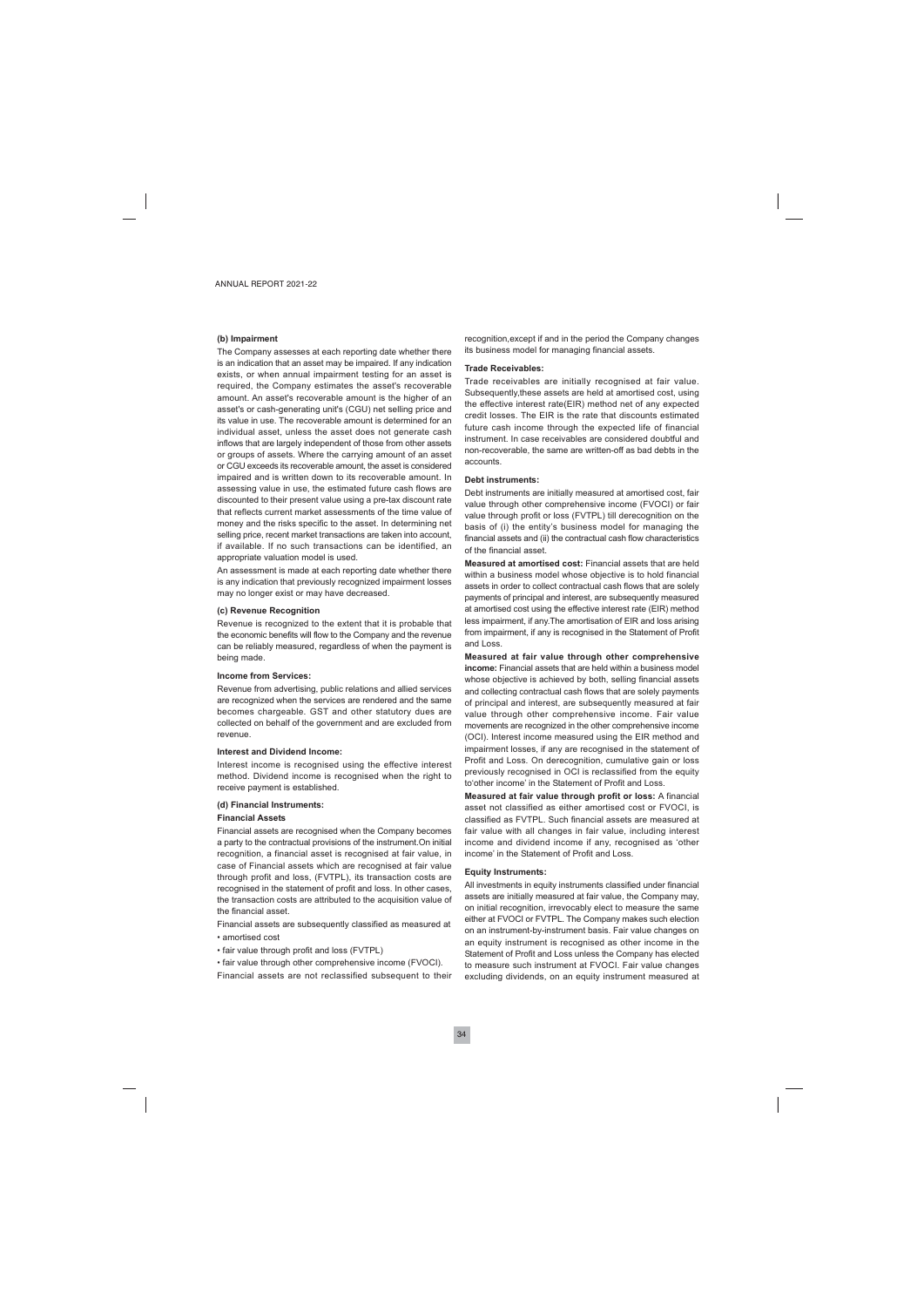FVOCI are recognized in OCI. Amounts recognised in OCI are not subsequently reclassified to the Statement of Profit and Loss. Dividend income on the investments in equity instruments are recognised as 'other income' in the Statement of Profit and Loss

#### Derecognition:

The Company derecognises a financial asset when the contractual rights to the cash flows from the financial asset expire, or it transfers the contractual rights to receive the cash flows from the asset.

#### **Impairment of Financial Asset:**

Expected credit losses are recognized for all financial assets subsequent to initial recognition other than financials assets in FVTPL category. For financial assets other than trade receivables, as per Ind AS 109, the Company recognises 12 month expected credit losses for all originated or acquired financial assets if at the reporting date the credit risk of the financial asset has not increased significantly since its initial recognition. The expected credit losses are measured as lifetime expected credit losses if the credit risk on financial asset increases significantly since its initial recognition. The Company's trade receivables do not contain significant financing component and loss allowance on trade receivables is measured at an amount equal to life time expected losses i.e. expected cash shortfall.

The impairment losses and reversals are recognised in Statement of Profit and Loss.

#### **Financial Liabilities:**

#### Initial recognition and measurement

Financial liabilities are recognised when the Company becomes a party to the contractual provisions of the instrument. Financial liabilities are initially measured at the amortised cost unless at initial recognition, they are classified as fair value through profit and loss. In case of trade payables, they are initially recognised at fair value and subsequently, these liabilities are held at amortised cost, using the effective interest method.

#### **Subsequent measurement**

Financial liabilities are subsequently measured at amortised cost using the EIR method. Financial liabilities carried at fair value through profit or loss are measured at fair value with all changes in fair value recognised in the Statement of Profit and Loss.

#### Derecognition

A financial liability is derecognised when the obligation specified in the contract is discharged, cancelled or expires.

#### (e) Retirement and Other Employee Benefits

(i) Retirement benefit in the form of provident fund is a defined contribution scheme. The Company has no obligation, other than the contribution payable to the provident fund. The Company recognizes contribution payable to the provident fund scheme as expenditure, when an employee renders the related service. If the contribution payable to the scheme for service received before the balance sheet date exceeds the contribution already paid, the deficit payable to the scheme is recognized as a liability after deducting the contribution already paid. If the contribution already paid exceeds the contribution due for services received before the balance sheet date, then excess is recognized as an asset to the extent that the pre payment will lead to a reduction in future payment or a cash refund.

- (ii) Gratuity liability is a defined benefit obligation and is provided for on the basis of an actuarial valuation under projected unit credit method made at the end of each financial year.
- (iii) Short term compensated absences are provided for based on management estimates.
- (iv) Actuarial gains / losses are immediately taken to Statement of Profit and Loss and are not deferred.

#### (f) Income Tax

#### **Current Income Tax**

Current income tax assets and liabilities are measured at the amount expected to be recovered from or paid to the taxation authorities. The tax rates and tax laws used to compute the amount are those that are enacted or substantively enacted, at the reporting date in the countries where the Company operates and generates taxable income.

Current income tax, is so far as it relates to items disclosed under other comprehensive income or equity, are disclosed separately under other comprehensive income or equity, as applicable. Management periodically evaluates positions taken in the tax returns with respect to situations in which applicable tax regulations are subject to interpretation and establishes provisions where appropriate.

#### **Deferred Tax**

Deferred tax is provided using the liability method on temporary differences between the tax bases of assets and liabilities and their carrying amounts for financial reporting purposes at the reporting date.

Deferred tax assets are recognised for all deductible temporary differences, the carry forward of unused tax credits and any unused tax losses. Deferred tax assets are recognised to the extent that it is probable that taxable profit will be available against which the deductible temporary differences, and the carry forward of unused tax credits and unused tax losses can be utilized.

The carrying amount of deferred tax assets is reviewed at each reporting date and reduced to the extent that it is no longer probable that sufficient taxable profit will be available to allow all or part of the deferred tax asset to be utilised. Unrecognised deferred tax assets are re-assessed at each reporting date and are recognised to the extent that it has become probable that future taxable profits will allow the deferred tax asset to be recovered.

Deferred tax assets and liabilities are measured at the tax rates that are expected to apply in the year when the asset is realised or the liability is settled, based on tax rates (and tax laws) that have been enacted or substantively enacted at the reporting date.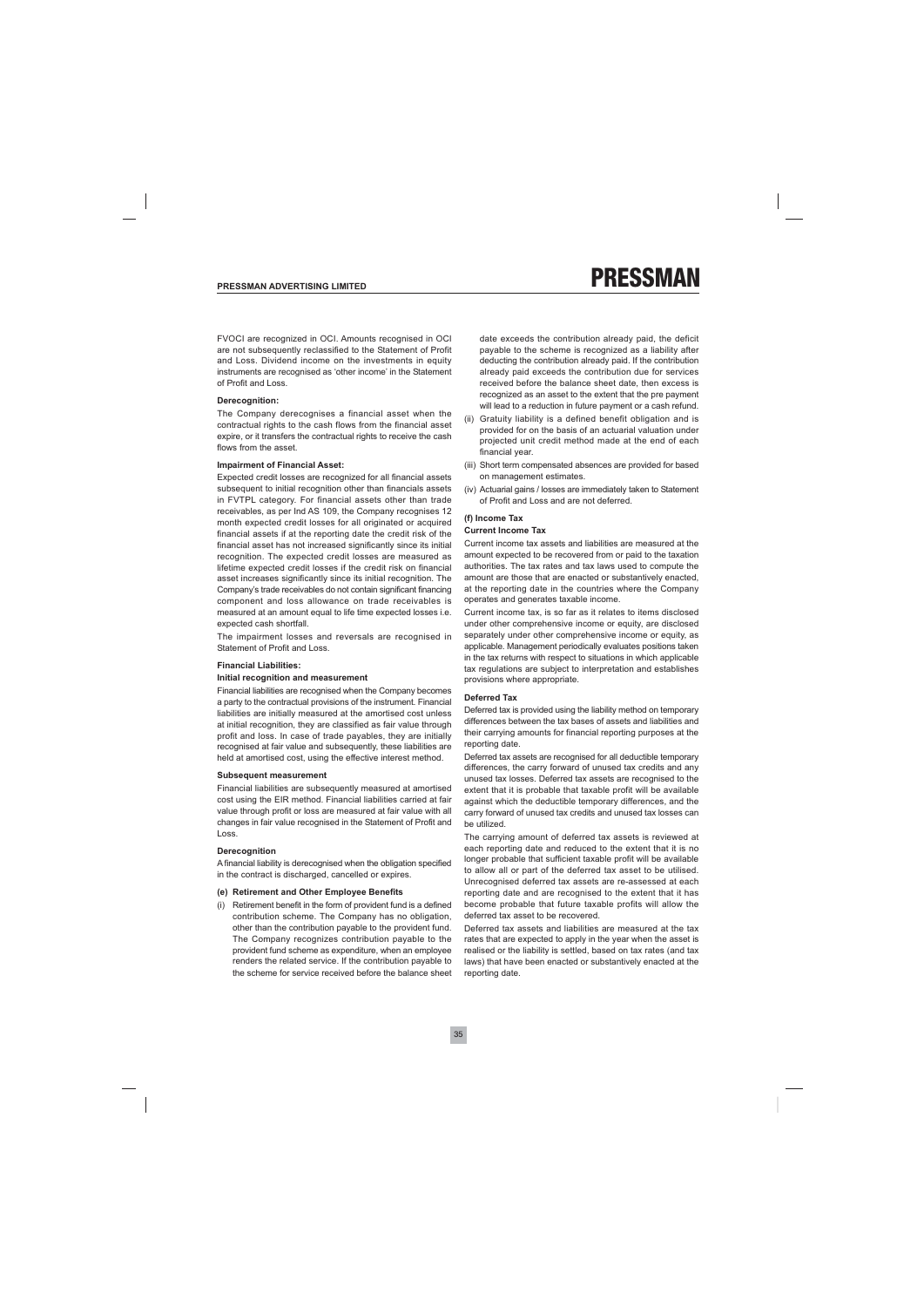Deferred tax, in so far as it relates to items disclosed under other comprehensive income or equity, are disclosed separately under other comprehensive income or equity, as applicable. Deferred tax assets and deferred tax liabilities are offset if a legally enforceable right exists to set off current tax assets against current tax liabilities and the deferred taxes relate to the same taxable entity and the same taxation authority.

#### (g) Earnings Per Share

Basic earnings per share are calculated by dividing the net profit or loss for the period attributable to equity shareholders by the weighted average number of equity shares outstanding during the year. Partly paid equity shares are treated as a fraction of an equity share to the extent that they are entitled to participate in dividends relative to a fully paid equity share during the reporting period. The weighted average number of equity shares outstanding during the period is adjusted for events such as bonus issue, bonus element in a rights issue, share split, and reverse share split (consolidation of shares) that have changed the number of equity shares outstanding. without a corresponding change in resources.

For the purpose of calculating diluted earnings per share, the net profit or loss for the period attributable to equity shareholders and the weighted average number of shares outstanding during the period are adjusted for the effects of all dilutive potential equity shares.

#### (h) Provisions

A provision is recognized when the Company has a present obligation as a result of past event, it is probable that an outflow of resources embodying economic benefits will be required to settle the obligation and a reliable estimate can be made of the amount of the obligation. Provisions are not discounted to their present value and are determined based on the best estimate required to settle the obligation at the reporting date. These estimates are reviewed at each reporting date and adjusted to reflect the current best estimates.

#### (i) Contingent Liabilities

A contingent liability is a possible obligation that arises from past events whose existence will be confirmed by the occurrence or non-occurrence of one or more uncertain future events beyond the control of the Company or a present obligation that is not recognized because it is not probable that an outflow of resources will be required to settle the obligation. A contingent liability also arises in extremely rare cases where there is a liability that cannot be recognized because it cannot be measured reliably. The Company does not recognize a contingent liability but discloses its existence in the financial statements.

#### (i) Contingent Assets

Contingent assets are not recognised in financial statements since this may result in recognition of income that may never be realised. However, when the realisation of income is virtually certain, then the related asset is not a contingent asset and is recognised.

#### (k) Cash and cash equivalents

Cash and cash equivalent in the balance sheet comprise cash at banks and on hand and short-term deposits with an original maturity of three months or less, which are subject to an insignificant risk of changes in value.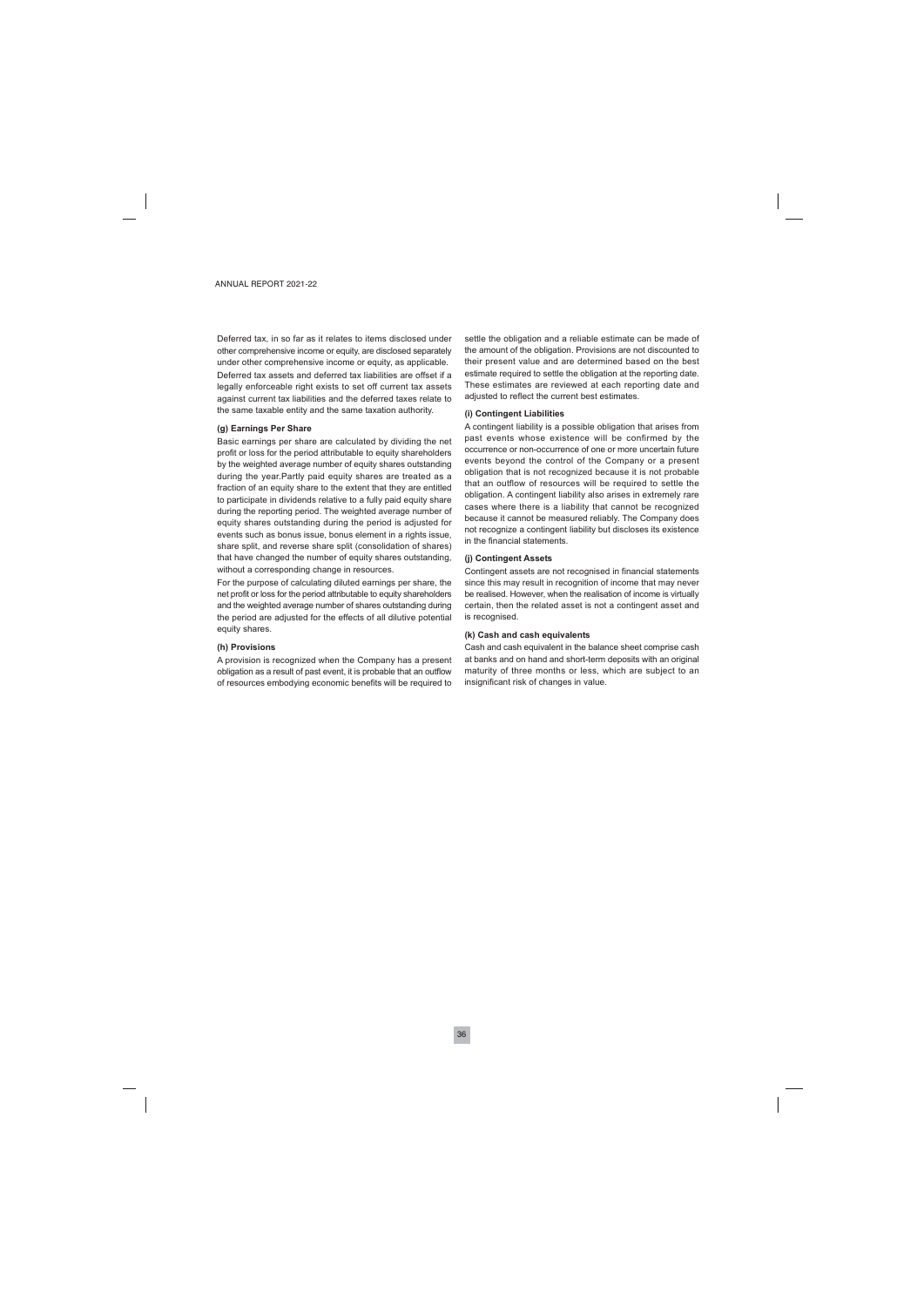3) PROPERTY, PLANT AND EQUIPMENT

| i) PROPERTY, PLAN                               | IT AND EQUIPMENT         |                     |           |                   |          | ₹ in lakh |
|-------------------------------------------------|--------------------------|---------------------|-----------|-------------------|----------|-----------|
|                                                 | and fixture<br>Furniture | equipment<br>Office | Computers | Conditioners<br>ξ | Vehicles | Total     |
| Cost (Gross carrying amount)<br>At 1 April 2020 | 34.86                    | 2.46                | 23.70     | 1.84              | 24.60    | 87.55     |
| Additions                                       | ı                        |                     | 0.91      |                   |          | 0.91      |
| Disposals/Discard                               |                          |                     |           |                   |          |           |
| At 31 March 2021                                | 34.87                    | 2.46                | 24.71     | 1.84              | 24.60    | 88.46     |
| Additions                                       | ı                        | ı                   | 0.89      | ı                 | ı        | 0.89      |
| Disposals/Discard                               | 34.87                    | 2.46                | ı         | 1.84              | 24.60    | 63.75     |
| At 31 March 2022                                | ×,                       |                     | 25.60     |                   |          | 25.60     |
| <b>Accumulated Depreciation</b>                 |                          |                     |           |                   |          |           |
| At 1 April 2020                                 | 33.06                    | 2.32                | 22.38     | 1.75              | 23.55    | 83.07     |
| Charges for the year                            | 0.02                     | 0.01                | 0.55      |                   | ı        | 0.58      |
| Disposals/Discard                               | ı                        | ı                   | ı         |                   | ı        |           |
| At 31 March 2021                                | 33.08                    | 2.33                | 22.93     | 1.75              | 23.55    | 83.64     |
| Charges for the year                            | 0.01                     | ı                   | 0.73      |                   |          | 0.74      |
| Disposals/Discard                               | 33.09                    | 2.33                | ı         | 1.75              | 23.55    | 60.72     |
| At 31 March 2022                                | 33.09                    | 2.33                | 23.66     | 1.75              | 23.55    | 23.67     |
| Net Block                                       |                          |                     |           |                   |          |           |
| 31st March 2021                                 | 1.78                     | 0.13                | 1.77      | 0.09              | 1.05     | 4.81      |
| 31st March 2022                                 |                          |                     | 1.94      |                   |          | 1.94      |

#### PRESSMAN ADVERTISING LIMITED

# **PRESSMAN**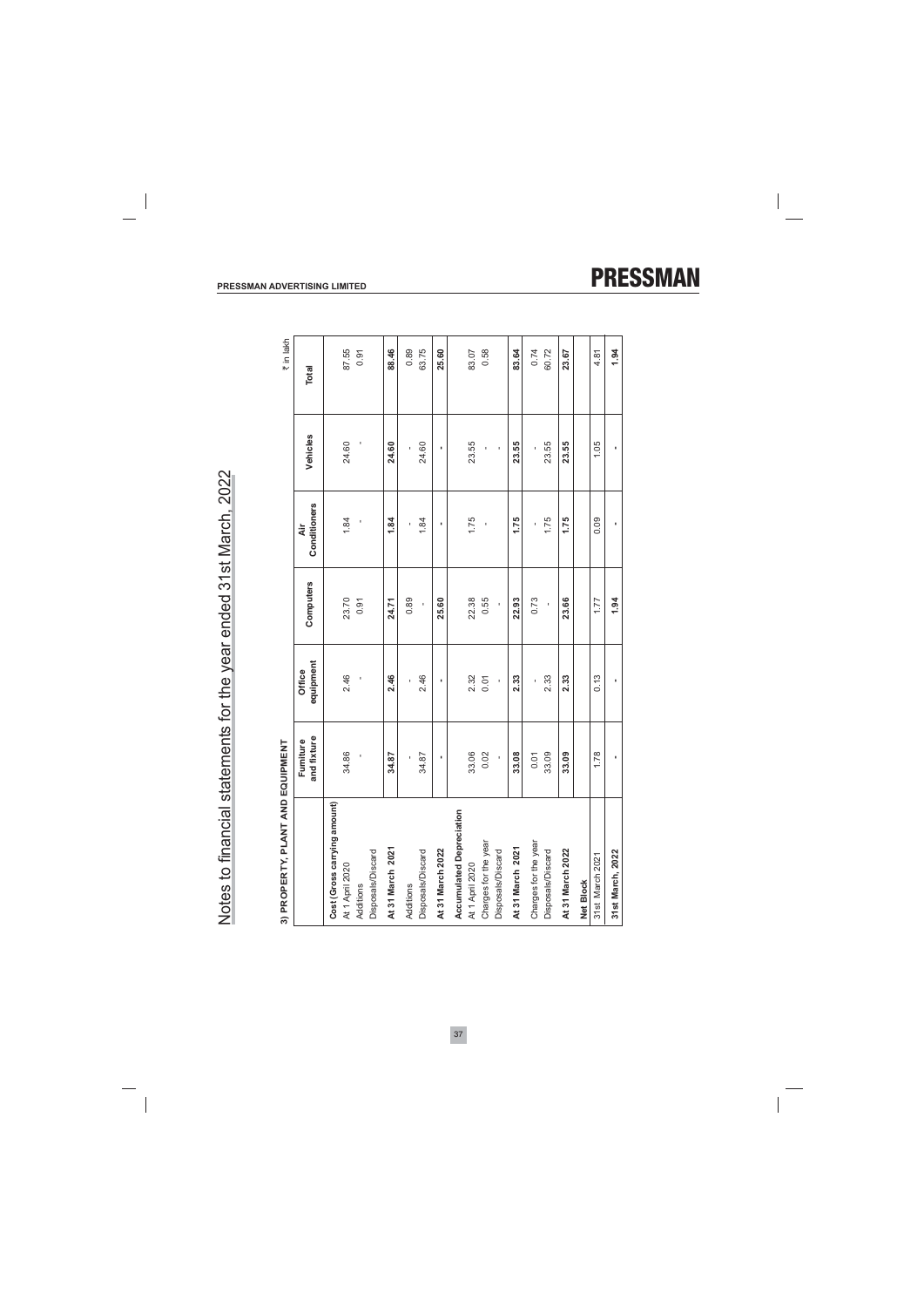|    |                                                                            |              |                                 |              | ₹ in lakh                |
|----|----------------------------------------------------------------------------|--------------|---------------------------------|--------------|--------------------------|
|    |                                                                            |              | As at<br><b>31st March 2022</b> |              | As at<br>31st March 2021 |
|    | <b>Non-Current Assets</b>                                                  |              |                                 |              |                          |
|    | 4A) Financial Assets: Investments                                          |              |                                 |              |                          |
| a) | Investment in Equity Share (Fair value through Profit and Loss)            | <b>Units</b> |                                 | <b>Units</b> |                          |
|    | (Unquoted, Non-Trade)                                                      |              |                                 |              |                          |
|    | Ecco International Public Relations Ltd                                    | 10,000       | 6.93                            | 10,000       | 6.93                     |
|    | (10,000 Ordinary Fully Paid Shares of                                      |              |                                 |              |                          |
|    | Euro 1/- each)                                                             |              |                                 |              |                          |
|    |                                                                            |              | 6.93                            |              | 6.93                     |
| b) | <b>Investment in Mutual Fund</b><br>(Unquoted, Value at Fair Value)        |              |                                 |              |                          |
|    |                                                                            | 1,000,000    | 133.30                          |              | 127.88                   |
|    | HDFC FMP 1372D Septemeber 2018(1)-Direct-Growth- Series 42                 |              |                                 | 1,000,000    |                          |
|    |                                                                            |              | 133.30                          |              | 127.88                   |
| C) | Investment in bonds (Unquoted, at amortised cost)                          |              |                                 |              |                          |
|    | (face value per bond Rs 1000000)                                           |              |                                 |              |                          |
|    | 7.40% LIC Housing Finance Ltd                                              | 50           | 508.42                          | 50           | 513.86                   |
|    | 7.05% LIC Housing Finance Ltd                                              | 40           | 397.44                          |              |                          |
|    | 7.33% Tata Capital Housing Finance Ltd                                     | 15           | 150.77                          |              |                          |
|    | 7.50% Tata Capital Housing Finance Ltd                                     | 38           | 385.30                          |              |                          |
|    | 7.73% State Bank of India Call 2025                                        | 50           | 503.13                          |              | $\overline{\phantom{a}}$ |
|    |                                                                            |              | 1,945.06                        |              | 513.86                   |
|    |                                                                            |              | 2,085.29                        |              | 648.67                   |
|    | Aggregate value of Unquoted investment                                     |              | 2,085.29                        |              | 648.67                   |
|    | Aggregate value of quoted investment                                       |              |                                 |              |                          |
|    | <b>Current Assets</b>                                                      |              |                                 |              |                          |
|    | 4B) Financial Assets: Investments                                          |              |                                 |              |                          |
| a) | Investment in Mutual Fund (Fair Value through Profit & Loss)<br>(Unquoted) |              |                                 |              |                          |
| 1  | Axis Money Market Fund- Direct Growth                                      | 22,369       | 257.64                          | 14,733       | 163.08                   |
| 2  | Axis Banking and PSU Fund-Direct Plan-Growth                               |              | $\overline{a}$                  | 28,523       | 598.36                   |
| 3  | ICICI Prudential Banking and PSU Debt Fund-Direct Plan - Growth            | 1,226,954    | 330.30                          | 1,226,954    | 314.31                   |
| 4  | ICICI Prudential Balanced Advantage Fund- Direct Growth                    | 42,575       | 23.06                           |              |                          |
| 5  | ICICI Prudential Nifty index Fund- Direct Plan Growth                      | 135,281      | 239.44                          |              |                          |
| 6  | SBI Banking & PSU Fund - Direct Growth                                     | 4,842        | 129.20                          | 12,463       | 318.30                   |
| 7  | Kotak Banking and PSU Debt Fund- Direct Plan Growth                        | 294,762      | 160.00                          | 294,762      | 151.87                   |
| 8  | Kotak Balanced Advantage Fund -Direct Growth                               | 448,099      | 67.40                           |              |                          |
| 9  | Kotak Money Market Fund- Direct Plan Growth                                | 193          | 7.00                            |              |                          |
| 10 | SBI Magnum Medium Duration Fund - Direct Growth                            | 826,797      | 361.85                          | 1,355,694    | 562.68                   |
| 11 | Kotak Corporate Bond Fund Direct Growth                                    |              | $\overline{\phantom{a}}$        | 6,106        | 182.26                   |
|    | 12 Axis Dynamic Bond Fund-Direct Plan-Growth                               |              | $\overline{\phantom{a}}$        | 125,051      | 31.03                    |
|    | 13 Axis Corporate Debt Fund-Direct Growth                                  |              |                                 | 807,726      | 109.58                   |
| 14 | Kotak Bond Fund (Short Term)-Direct Plan-Growth                            |              |                                 | 124,289      | 54.04                    |
| 15 | SBI Balanced Advantage Fund - Direct Plan Growth                           | 2,259,997    | 234.65                          |              |                          |
| 16 | SBI Nifty Index Fund Direct Growth - Direct Plan Growth                    | 129,002      | 201.80                          |              |                          |
| 17 | Axis Balanced Advantage Fund - Direct Growth                               | 418,746      | 63.10                           |              |                          |
|    | 18 ICICI Prudential Short Term Fund - Direct Plan Growth                   |              | $\overline{\phantom{0}}$        | 349,030      | 169.70                   |
|    |                                                                            |              | 2,075.44                        |              | 2,655.20                 |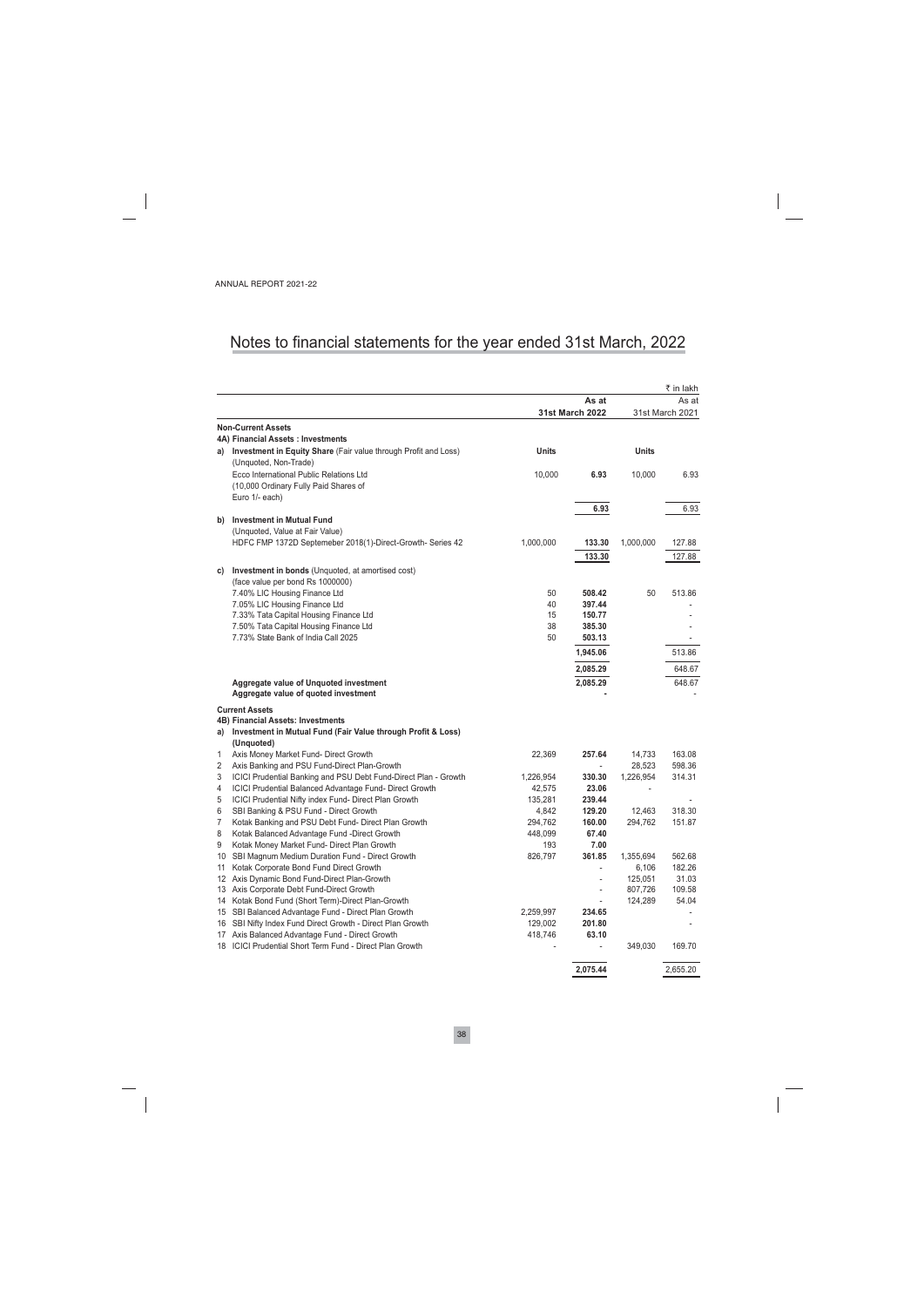|     |                                                                                                          |                 | ₹ in lakh                |
|-----|----------------------------------------------------------------------------------------------------------|-----------------|--------------------------|
|     |                                                                                                          | As at           | As at                    |
|     |                                                                                                          | 31st March 2022 | 31st March 2021          |
|     | <b>Non-Current Assets</b>                                                                                |                 |                          |
| 5)  | <b>Financial Assets: Others</b><br>Security and Earnest Money Deposit                                    | 1.70            | 4.46                     |
|     | Bank Deposits (maturity greater than 12 months)                                                          | 0.63            | 8.11                     |
|     | Interest Accrued but not due on bank deposits & Corporate Bonds                                          | 0.08            | 21.42                    |
|     |                                                                                                          | 2.41            | 33.99                    |
| 6)  | <b>Other Non Current Assets</b>                                                                          |                 |                          |
|     | <b>Gratuity Assets</b>                                                                                   | 4.21            | $\overline{\phantom{a}}$ |
|     |                                                                                                          | 4.21            | $\overline{\phantom{a}}$ |
|     | <b>Current Assets</b>                                                                                    |                 |                          |
| 7)  | <b>Trade Receivables</b>                                                                                 |                 |                          |
|     | Unsecured, considered good                                                                               | 159.99          | 311.49                   |
|     |                                                                                                          | 159.99          | 311.49                   |
|     |                                                                                                          |                 |                          |
|     | (For Ageing on Trade Receivables refer to Note No 35)                                                    |                 |                          |
| 8)  | <b>Cash and Cash Equivalents</b>                                                                         |                 |                          |
|     | <b>Bank Balances</b><br>- Current                                                                        | 22.97           | 323.28                   |
|     | Cash on hand                                                                                             | 1.18            | 1.04                     |
|     |                                                                                                          | 24.15           | 324.32                   |
| 9)  | Bank Balances other than Cash and Cash Equivalent                                                        |                 |                          |
|     | Unpaid dividend account                                                                                  | 154.44          | 150.02                   |
|     | Bank Deposits with original maturity for more than three to twelve months *                              | 23.57           | 28.60                    |
|     | Fixed Deposits with others (Remaining maturity less than 12 months)                                      |                 | 420.00                   |
|     |                                                                                                          | 178.01          | 598.62                   |
|     | [Bank deposits aggregating ₹ 16.60 Lakh (previous year ₹ 26.60 Lakh)<br>pledged against bank guarantees] |                 |                          |
| 10) | <b>Other Financial Assets</b>                                                                            |                 |                          |
|     | Interest Accrued but not due on bank deposits & Corporate Bonds                                          | 72.93           | 63.22                    |
|     |                                                                                                          | 72.93           | 63.22                    |
| 11) | <b>Current Tax Assets (net)</b>                                                                          |                 |                          |
|     | Advance Tax less Provision                                                                               | 125.30          | 107.74                   |
|     |                                                                                                          |                 |                          |
|     | <b>Income Tax Reconciliation:</b>                                                                        | 125.30          | 107.74                   |
|     | Current Tax                                                                                              | 120.50          | 140.00                   |
|     | Deferred Tax                                                                                             | (31.67)         | 58.61                    |
|     | Total                                                                                                    | 88.83           | 198.61                   |
|     |                                                                                                          | 539.58          | 765.74                   |
|     | Accounting Profit before Income Tax<br>Income Tax Rate                                                   | 25.17%          | 25.17%                   |
|     | Tax using the above rate                                                                                 | 135.81          | 192.74                   |
|     | Non-deductible expenses                                                                                  | 15.51           | 17.75                    |
|     | <b>Others</b>                                                                                            | (62.49)         | (11.88)                  |
|     | <b>Total</b>                                                                                             | 88.83           | 198.61                   |
| 12) | <b>Other Current Assets</b>                                                                              |                 |                          |
|     | <b>Prepaid Expenses</b>                                                                                  | 0.45            | 1.25                     |
|     | <b>Advance Others</b><br>Advance to Employees                                                            | 0.97<br>0.26    | 0.37                     |
|     | <b>Advance for Services</b>                                                                              | 13.00           |                          |
|     | <b>Gratuity Fund</b>                                                                                     |                 | 4.56                     |
|     |                                                                                                          | 14.68           | 6.17                     |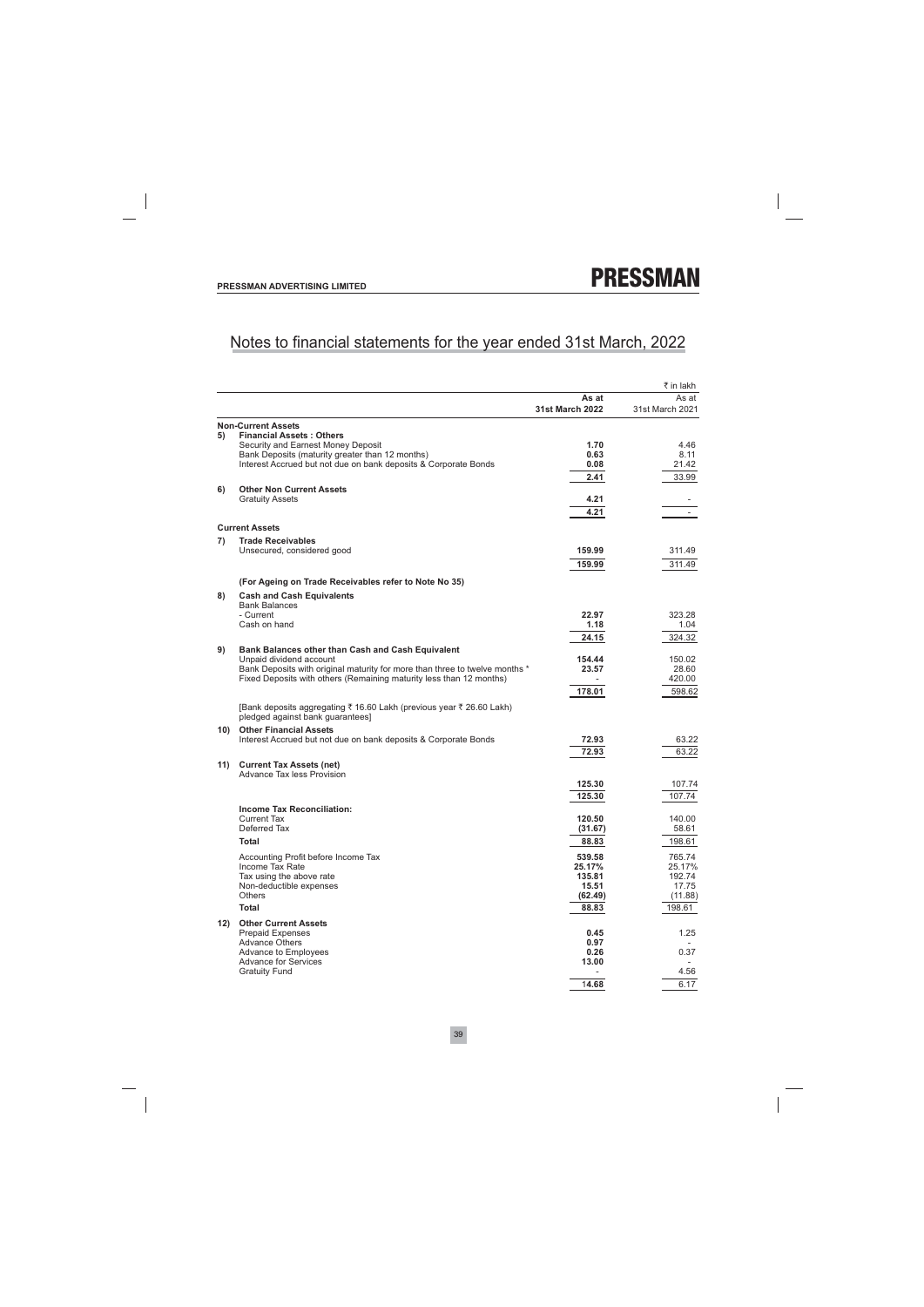|                        | ₹ in lakh       |
|------------------------|-----------------|
| As at                  | As at           |
| <b>31st March 2022</b> | 31st March 2021 |
|                        |                 |
|                        |                 |
| 2.500.00               | 2.500.00        |
|                        |                 |
| 2,500.00               | 2,500.00        |
| 5,000.00               | 5,000.00        |
|                        | 469.66          |
|                        | 469.66          |

(a) Reconciliation of shares outstanding at the beginning and at the end of the reporting period

|                                      |            | 31st March 2022 | 31st March 2021 |             |
|--------------------------------------|------------|-----------------|-----------------|-------------|
| <b>Equity Shares</b>                 | No.        | ₹ in lakh       | No.             | ₹ in lakh l |
| At the beginning and end of the year | 23.482.843 | 469.66          | 23.482.843      | 469.66      |

(b) Terms / rights attached to equity shares

The Company has issued equity shares having par value of  $\bar{z}$  2 per share. Each holder of an equity share is entitled to one vote per share. The Company declares and pays dividend in Indian rupees.

In the event of liquidation of the Company, after distribution of all preferential amounts, the remaining assets of the company will be distributed to equity shareholders in proportion to their shareholding.

(c) Details of shareholders holding more than 5% Equity Shares in the Company

|                                                 |                      | <b>31st March 2022</b> | 31st March 2021 |           |  |
|-------------------------------------------------|----------------------|------------------------|-----------------|-----------|--|
| Name of the shareholders                        | No. of               | % holding              | No. of          | % holding |  |
|                                                 | <b>Equity Shares</b> |                        | Equity Shares   |           |  |
| Equity shares of $\bar{z}$ 2 each fully paid up |                      |                        |                 |           |  |
| Dr Niren Suchanti                               | 4.791.154            | 20.40%                 | 5.241.154       | 22.32%    |  |
| Mr Navin Suchanti                               | 3,938,216            | 16.77%                 | 4.450.000       | 18.95%    |  |

As per records of the Company and information provided by its registrar, the above shareholding represents both legal and beneficial ownership of shares.

#### Details of shareholding of promoters as at 31st March 2022 is as follows:

| Shares held by promoters        |                      |                       |                       |           |                 |  |  |
|---------------------------------|----------------------|-----------------------|-----------------------|-----------|-----------------|--|--|
|                                 |                      | As at 31st March 2022 | As at 31st March 2021 |           | during the year |  |  |
| <b>Promoter Name</b>            | No. of               | % holding             | No. of                | % holding |                 |  |  |
|                                 | <b>Equity Shares</b> |                       | <b>Shares</b>         |           |                 |  |  |
| Dr Niren Suchanti               | 4791154              | 20.40%                | 5241154               | 22.32%    | $-1.92%$        |  |  |
| Mr Navin Suchanti               | 3938216              | 16.77%                | 4450000               | 18.95%    | $-2.18%$        |  |  |
| Ms Sujata Suchanti              | 800000               | 3.41%                 | 800000                | 3.41%     | No Change       |  |  |
| Ms Pramina Suchanti             | 550000               | 2.34%                 | 550000                | 2.34%     | No Change       |  |  |
| Pressman Realty Private Limited | 39427                | 0.17%                 | 39427                 | 0.17%     | No Change       |  |  |
|                                 | 10118797             | 43.09%                | 11080581              | 47.19%    | $-4.10%$        |  |  |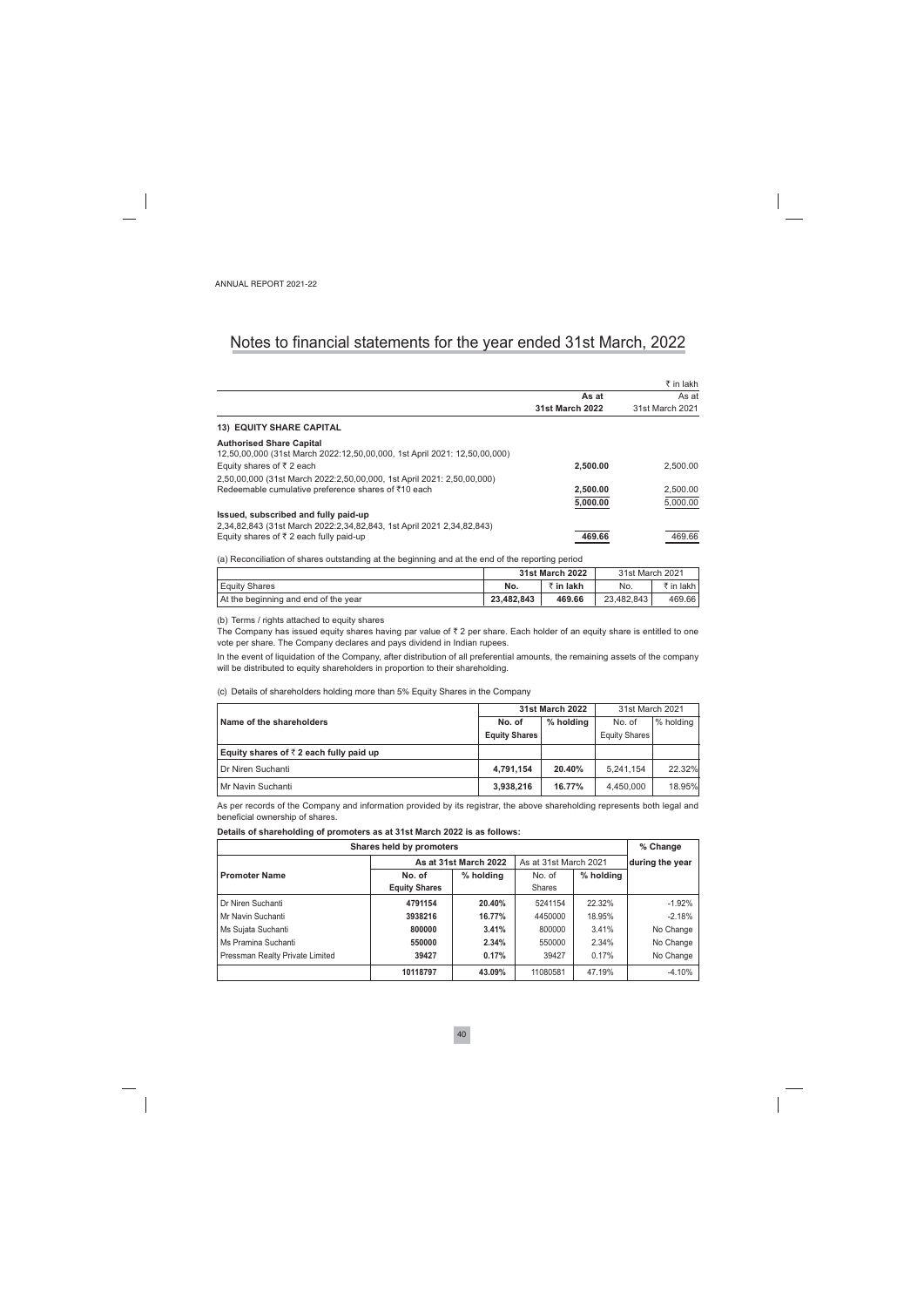|                   |                                                                                                                                                                                           | <b>Shares held by promoters</b> |                       |                        |                       | % Change             |
|-------------------|-------------------------------------------------------------------------------------------------------------------------------------------------------------------------------------------|---------------------------------|-----------------------|------------------------|-----------------------|----------------------|
|                   |                                                                                                                                                                                           |                                 | As at 31st March 2021 |                        | As at 31st March 2020 |                      |
|                   | <b>Promoter Name</b>                                                                                                                                                                      | No. of                          | % holding             | No. of                 | % holding             |                      |
|                   |                                                                                                                                                                                           | <b>Equity Shares</b>            |                       | <b>Shares</b>          |                       |                      |
|                   | Dr Niren Suchanti                                                                                                                                                                         | 5241154                         | 22.32%                | 5297714                | 22.56%                | $-0.24%$             |
|                   | Mr Navin Suchanti                                                                                                                                                                         | 4450000                         | 18.95%                | 4445800                | 18.93%                | 0.02%                |
|                   | Ms Sujata Suchanti                                                                                                                                                                        | 800000                          | 3.41%                 | 795354                 | 3.39%                 | 0.02%                |
|                   | Ms Pramina Suchanti                                                                                                                                                                       | 550000                          | 2.34%                 | 541713                 | 2.31%                 | 0.03%                |
|                   | Pressman Realty Private Limited                                                                                                                                                           | 39427                           | 0.17%                 | $\overline{a}$         |                       | 0.17%                |
|                   |                                                                                                                                                                                           | 11080581                        | 47.19%                | 11080581               | 47.19%                |                      |
|                   |                                                                                                                                                                                           |                                 |                       |                        |                       | ₹ in lakh            |
|                   |                                                                                                                                                                                           |                                 |                       |                        | As at                 | As at                |
|                   |                                                                                                                                                                                           |                                 |                       | <b>31st March 2022</b> |                       | 31st March 2021      |
|                   | 13A Summary of Other Equity Balances                                                                                                                                                      |                                 |                       |                        |                       |                      |
|                   | <b>Capital Reserve</b>                                                                                                                                                                    |                                 |                       |                        | 42.15                 | 42.15                |
|                   | <b>General Reserve</b>                                                                                                                                                                    |                                 |                       |                        | 852.12                | 852.12               |
|                   | <b>Retained Earnings</b>                                                                                                                                                                  |                                 |                       |                        | 3129.74               | 2913.86              |
|                   |                                                                                                                                                                                           |                                 |                       |                        | 4024.00               | 3808.13              |
|                   | Capital Reserve: Capital Reserve represents balances in shares forfeited account and amalgamation reserve. It is utilised<br>in accordance with the provisions of the Companies Act 2013. |                                 |                       |                        |                       |                      |
|                   | General Reserve: General Reseve represents balances in the nature of free reserves which are available for distribution.                                                                  |                                 |                       |                        |                       |                      |
|                   | <b>Non Current liabilities</b>                                                                                                                                                            |                                 |                       |                        |                       |                      |
|                   | 14) Deferred Tax Liabilities (Net)                                                                                                                                                        |                                 |                       |                        |                       |                      |
|                   | On Fair value gain on Mutual Fund Investments                                                                                                                                             |                                 |                       |                        | 20.06                 | 56.15                |
|                   | Property Plant & Equipment<br>Gratuity                                                                                                                                                    |                                 |                       |                        | 0.13<br>0.80          | 0.86                 |
|                   | <b>Gross deferred Tax Liability</b>                                                                                                                                                       |                                 |                       |                        | 20.99                 | 57.01                |
|                   | Property Plant & Equipment                                                                                                                                                                |                                 |                       |                        | ×.                    | 4.35                 |
|                   | <b>Gross deferred Tax Asset</b>                                                                                                                                                           |                                 |                       |                        | ÷.                    | 4.35                 |
|                   | <b>Deferred Tax Liabilities (Net)</b>                                                                                                                                                     |                                 |                       |                        | 20.99                 | 52.66                |
|                   |                                                                                                                                                                                           |                                 |                       |                        |                       |                      |
|                   | <b>Current Financial Liabilities</b>                                                                                                                                                      |                                 |                       |                        |                       |                      |
| 15)               | <b>Trade Payables</b>                                                                                                                                                                     |                                 |                       |                        |                       |                      |
|                   | Total outstanding dues of micro and small enterprises<br>Total outstanding dues of creditors other than micro and small enterprises                                                       |                                 |                       |                        | 52.55                 |                      |
|                   |                                                                                                                                                                                           |                                 |                       |                        |                       |                      |
|                   |                                                                                                                                                                                           |                                 |                       |                        |                       | 260.40               |
|                   | (For Ageing on Trade Payables refer to Note No 36)                                                                                                                                        |                                 |                       |                        | 52.55                 | 260.40               |
|                   |                                                                                                                                                                                           |                                 |                       |                        |                       |                      |
|                   | <b>Other Financial Liabilities</b><br>Unclaimed dividend                                                                                                                                  |                                 |                       |                        | 154.44                | 150.02               |
|                   | (To be credited to Investor Education and Protection Fund when due)                                                                                                                       |                                 |                       |                        |                       |                      |
|                   | <b>Others for Expenses</b>                                                                                                                                                                |                                 |                       |                        | 19.21                 |                      |
|                   |                                                                                                                                                                                           |                                 |                       |                        | 173.65                | 10.83<br>160.85      |
|                   | <b>Other Current Liabilities</b>                                                                                                                                                          |                                 |                       |                        |                       |                      |
|                   | <b>Statutory Dues</b>                                                                                                                                                                     |                                 |                       |                        | 2.48                  |                      |
|                   |                                                                                                                                                                                           |                                 |                       |                        | 2.48                  |                      |
|                   | <b>Provisions</b>                                                                                                                                                                         |                                 |                       |                        |                       |                      |
| 16)<br>17)<br>18) | For Gratuity                                                                                                                                                                              |                                 |                       |                        | 1.02                  | 1.38<br>1.38<br>1.15 |

#### Disclosure of shareholding of promoters as at 31st March 2021 is as follows:

Note: The Gratuity Fund shows a net balance of Rs 3.19 Lakh [Non Current Assets: Rs 4.21 Lakh and Current Liability (Provisions) of Rs 1.02 Lakh] as per Actuarial Report.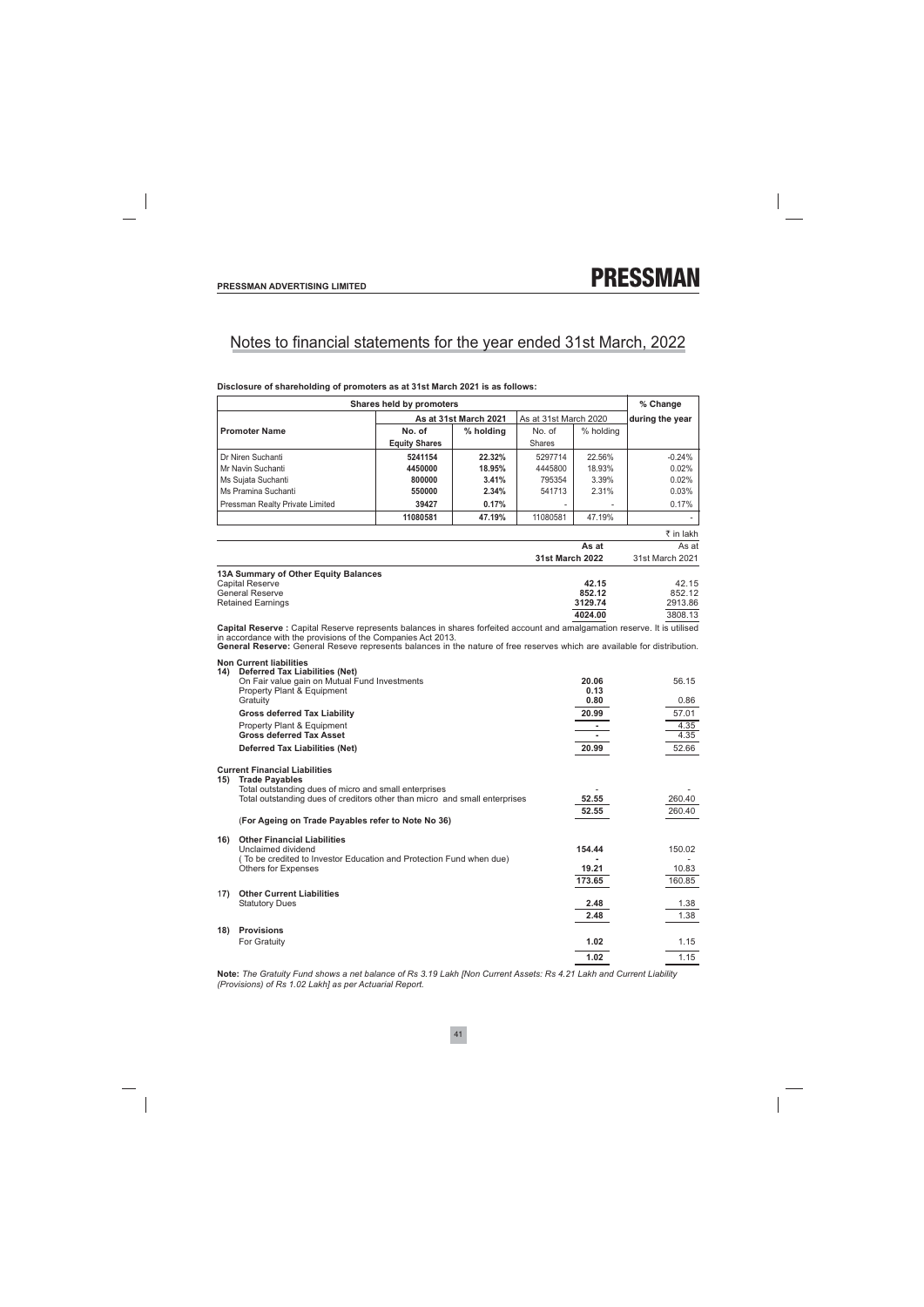|     |                                                                                  |                        | ₹ in lakh         |
|-----|----------------------------------------------------------------------------------|------------------------|-------------------|
|     |                                                                                  | Year ended             | Year ended        |
|     |                                                                                  | <b>31st March 2022</b> | 31st March 2021   |
|     | 19) Revenue From Operations                                                      |                        |                   |
|     | Sale of services                                                                 |                        |                   |
|     | <b>Advertising Services</b><br>Other Operating income                            | 1,400.75<br>7.21       | 1,689.35<br>10.34 |
|     |                                                                                  |                        |                   |
|     |                                                                                  | 1,407.96               | 1,699.69          |
| 20) | <b>Other Income</b>                                                              |                        |                   |
|     | Interest Income                                                                  |                        |                   |
|     | - Deposits with Banks & Others                                                   | 124.80                 | 68.72             |
|     | (Includes interest on Corporate Bond calculated under effective interest method) |                        |                   |
|     | - Debenture<br>Fair Value Gain on Investments                                    | 79.70                  | 2.10              |
|     | Net Gain on Sale of Investments                                                  | 24.30                  | 223.08<br>40.21   |
|     |                                                                                  |                        |                   |
|     |                                                                                  | 228.80                 | 334.11            |
| 21) | <b>Cost of Services</b>                                                          |                        |                   |
|     | <b>Service Cost</b>                                                              | 871.26                 | 1,019.82          |
|     |                                                                                  | 871.26                 | 1,019.82          |
|     |                                                                                  |                        |                   |
| 22) | <b>Employee Benefits Expenses</b><br>Salaries, Wages, Bonus etc.                 | 119.73                 | 115.83            |
|     | Contribution to Provident and Other Funds                                        | 5.08                   | 4.85              |
|     | Staff welfare expenses                                                           | 0.93                   | 0.88              |
|     |                                                                                  | 125.74                 | 121.56            |
|     |                                                                                  |                        |                   |
| 23) | Depreciation                                                                     |                        |                   |
|     | Depreciation on tangible assets                                                  | 0.74                   | 0.58              |
|     |                                                                                  | 0.74                   | 0.58              |
| 24) | <b>Other Expenses</b>                                                            |                        |                   |
|     | <b>Electricity Charges</b>                                                       | 0.56                   | 1.13              |
|     | Rent                                                                             | 15.00                  | 15.30             |
|     | <b>Rates and Taxes</b>                                                           | 0.40                   | 0.10              |
|     | Insurance                                                                        | 0.05                   | 0.01              |
|     | <b>Office Maintenace</b>                                                         | 1.11                   | 0.83              |
|     | <b>Computer Maintenance</b><br><b>Creative Expenses</b>                          | 2.59<br>4.72           | 0.80<br>2.95      |
|     | Travelling and Conveyance                                                        | 2.63                   | 1.50              |
|     | Motor Car Expenses                                                               | 1.20                   | 1.34              |
|     | <b>Listing Fees</b>                                                              | 6.95                   | 6.94              |
|     | <b>Communication Expenses</b>                                                    | 0.76                   | 1.59              |
|     | <b>CSR Expenditure</b>                                                           | 15.51                  | 17.75             |
|     | Printing and Stationery                                                          | 2.02                   | 1.82              |
|     | Professional and Consultancy Fees                                                | 34.76                  | 36.50             |
|     | Directors' Sitting Fees                                                          | 0.93                   | 0.80              |
|     | As auditor:<br><b>Statutory Audit Fees</b>                                       | 3.00                   | 1.50              |
|     |                                                                                  |                        |                   |
|     | Loss on discarded Property, Plant & Equipment                                    | 3.03                   | 0.00              |
|     | Bad Debts written off                                                            |                        | 29.29             |
|     | Miscellaneous Expenses                                                           | 4.22                   | 5.95              |
|     |                                                                                  | 99.44                  | 126.10            |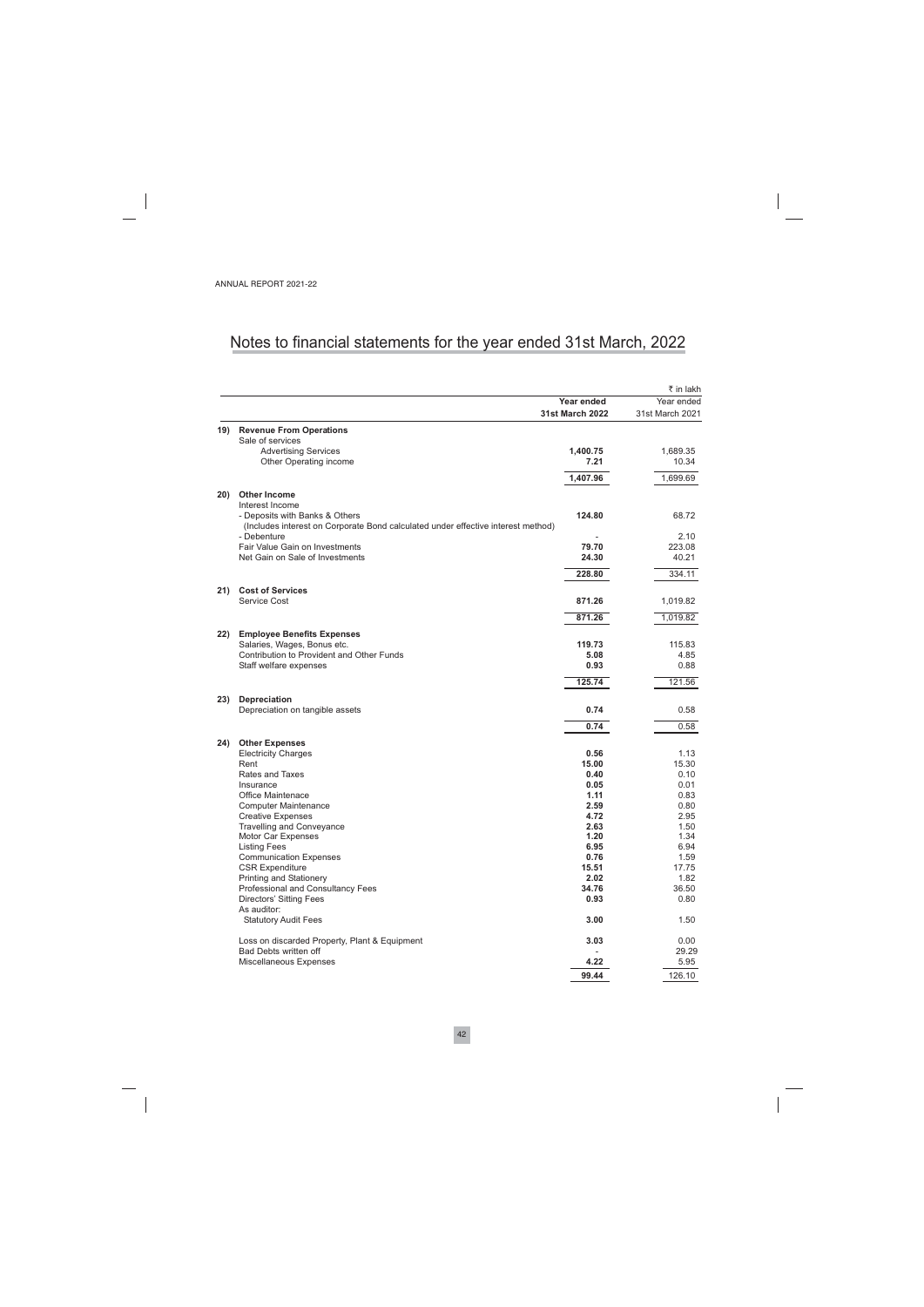#### 25) Earnings per share (EPS)

| <b>Particulars</b>                                                |             | 2021-22     | 2020-21     |
|-------------------------------------------------------------------|-------------|-------------|-------------|
| Net Profit as per Statement of Profit and Loss                    | ₹ in lakh l | 450.75      | 567.13      |
| Weighted average number of equity shares in calculating basic EPS | Nos.        | 2,34,82,843 | 2,34,82,843 |
| Nominal value of each share                                       |             |             |             |
| Basic and Diluted Earnings per Share                              |             | 1.92        | 2.42        |

#### 26) DIVIDEND

Board of directors has recommended dividend of 50% i.e Re.1 per share of Rs.2 each amounting to Rs.234.83 lakh subject to approval of shareholders in the ensuing Annual General Meeting and the amount of dividend has not been recognised as a liability as at 31st March, 2022.

#### 27) GRATUITY PLAN

The Company has a defined benefit gratuity plan for its employees. Every employee who has completed five years or more of service is entitled to gratuity at the rate of 15 days last drawn salary for each completed year of service, in terms of Payment of Gratuity Act, 1972. The scheme is funded with Life Insurance Corporation of India in the form of a qualifying insurance policy.

The following tables summarize the components of net benefit expense recognised in the Statement of Profit and Loss and the funded status and amounts recognised in the Balance Sheet for the respective plans.

#### **Statement of Profit and Loss**

| Net employee benefit expense                                |         | ₹ in lakh |
|-------------------------------------------------------------|---------|-----------|
| <b>Particulars</b>                                          | 2021-22 | 2020-21   |
| Current service cost                                        | 0.79    | 1.12      |
| Interest cost on defined benefit obligation                 | 1.99    | 2.78      |
| Expected return on plan assets                              | (2.10)  | (2.26)    |
| Re-measurement losses/(gains) in other Comprehensive Income |         |           |
| - Re-measurements - Due to Financial Assumptions            | (0.23)  | 0.17      |
| - Re-measurements - Due to Experience Adjustments           | 0.12    | (1.13)    |
| - (Return) on Plan Assets (Excluding Interest Income)       | 0.17    | 0.15      |
| Past service cost                                           |         |           |
| Total defined benefit cost recognised in PL and OCI         | 0.73    | 0.83      |

Gratuity Expenses have been recognised in Contribution to Provident and Other Funds under Note 22

#### **Balance Sheet**

| Details of Provision for Gratuity |                                     | ₹ in lakh |
|-----------------------------------|-------------------------------------|-----------|
| <b>Particulars</b>                | As at                               | As at     |
|                                   | 31st March, 2022   31st March, 2021 |           |
| Defined benefit obligation        | 27.46                               | 28.81     |
| Fair value of plan assets         | 30.65                               | 32.22     |
| Net Liability                     | (3.19)                              | (3.41)    |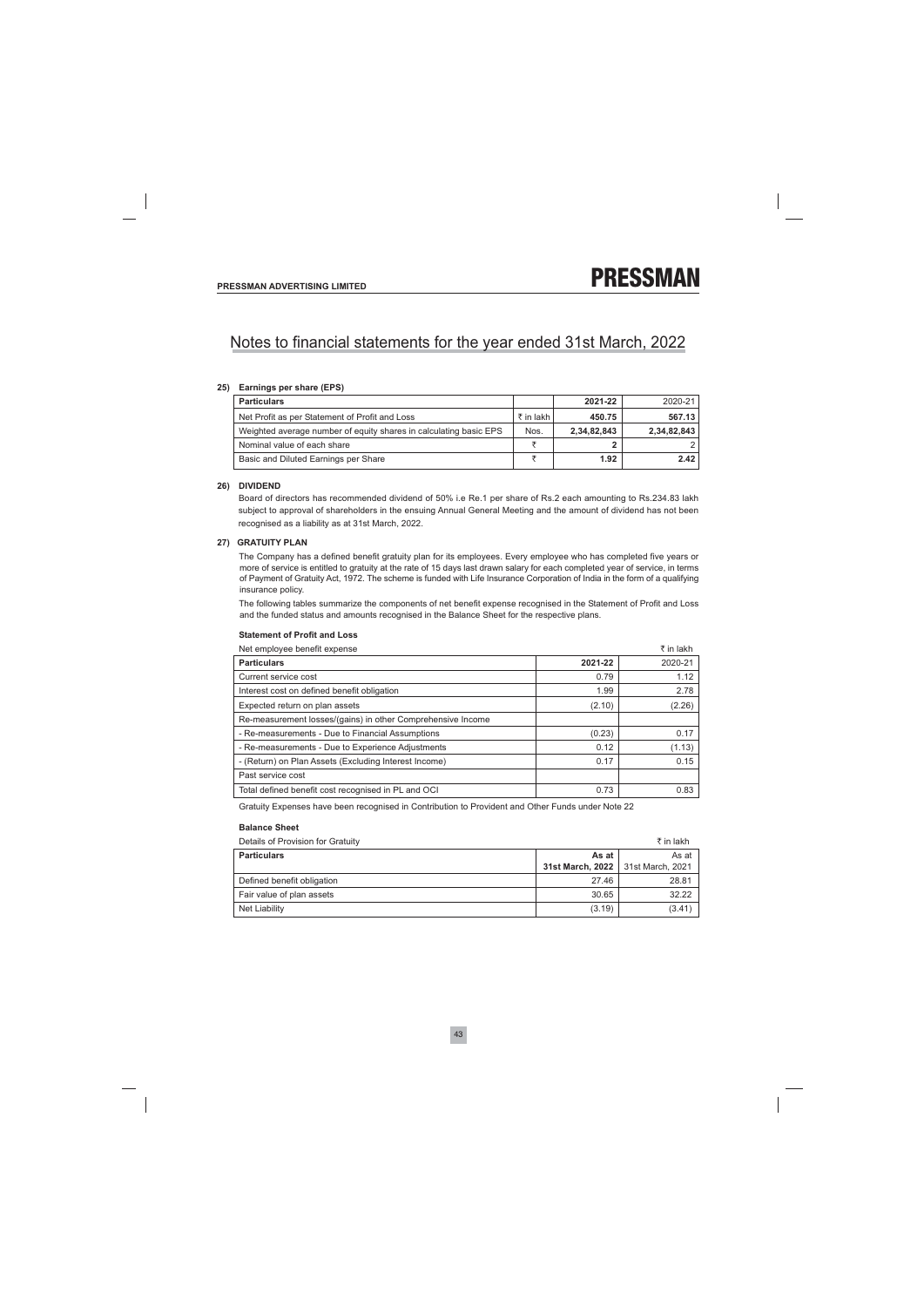| Changes in the present value of the defined benefit obligation are as follows :                                                                                                                                                                                                                               |                  | ₹ in lakh        |
|---------------------------------------------------------------------------------------------------------------------------------------------------------------------------------------------------------------------------------------------------------------------------------------------------------------|------------------|------------------|
| <b>Particulars</b>                                                                                                                                                                                                                                                                                            | As at            | As at            |
|                                                                                                                                                                                                                                                                                                               | 31st March, 2022 | 31st March, 2021 |
| Opening defined benefit obligation                                                                                                                                                                                                                                                                            | 28.81            | 39.76            |
| Interest cost                                                                                                                                                                                                                                                                                                 | 1.99             | 2.78             |
| Current service cost                                                                                                                                                                                                                                                                                          | 0.79             | 1.12             |
| Benefits payments for plan assets                                                                                                                                                                                                                                                                             | (4.01)           | (13.88)          |
| Re-measurements - Due to Financial Assumptions                                                                                                                                                                                                                                                                | (0.23)           | 0.17             |
| Re-measurements - Due to Experience Adjustments                                                                                                                                                                                                                                                               | 0.12             | (1.13)           |
| Closing defined benefit obligation                                                                                                                                                                                                                                                                            | 27.46            | 28.81            |
|                                                                                                                                                                                                                                                                                                               |                  |                  |
| Changes in the fair value of plan assets are as follows:                                                                                                                                                                                                                                                      |                  | ₹ in lakh        |
| <b>Particulars</b>                                                                                                                                                                                                                                                                                            | As at            | As at            |
|                                                                                                                                                                                                                                                                                                               | 31st March, 2022 | 31st March, 2021 |
| Opening fair value of the plan assets                                                                                                                                                                                                                                                                         | 32.22            | 34.39            |
| Interest Income                                                                                                                                                                                                                                                                                               | 2.10             | 2.26             |
| Contributions by employer                                                                                                                                                                                                                                                                                     | 0.51             | 9.60             |
| Benefits paid for plan assets                                                                                                                                                                                                                                                                                 | (4.01)           | (13.88)          |
| Re-measurements-Return on Assets (Excluding Interest Income)                                                                                                                                                                                                                                                  | (0.17)           | (0.15)           |
| Closing fair value of plan assets                                                                                                                                                                                                                                                                             | 30.65            | 32.22            |
| $\mathbf{r}$ , and $\mathbf{r}$ , $\mathbf{r}$ , $\mathbf{r}$ , $\mathbf{r}$ , $\mathbf{r}$ , $\mathbf{r}$ , $\mathbf{r}$ , $\mathbf{r}$ , $\mathbf{r}$ , $\mathbf{r}$ , $\mathbf{r}$ , $\mathbf{r}$ , $\mathbf{r}$ , $\mathbf{r}$ , $\mathbf{r}$ , $\mathbf{r}$ , $\mathbf{r}$ , $\mathbf{r}$ , $\mathbf{r}$ | T 4 0 T 1 1 1 V  |                  |

Company expects to contribute ₹ 0.74 lakh to gratuity fund in the next year (previous year ₹ 1.87 lakh)

The major categories of plan assets as a percentage of the fair value of total plan assets are as follows :

| <b>Particulars</b>       | As at<br>31st March. 2022   31st March. 2021 | As at |
|--------------------------|----------------------------------------------|-------|
| Investments with insurer | 100%                                         | 100%  |

The principal assumptions used in determining gratuity obligations for the Company's plans are shown below:

| <b>Particulars</b>                      | As at            | As at            |
|-----------------------------------------|------------------|------------------|
|                                         | 31st March, 2022 | 31st March, 2021 |
| Discount rate                           | 7.10%            | 6.90%            |
| Expected rate of return on assets       | 7.10%            | 6.90%            |
| Expected rate of future salary increase | 5.00%            | 5.00%            |
| Withdrawal rate                         | $1\% - 8\%$      | $1\% - 8\%$      |
| <b>Mortality Table</b>                  | IALM(2012-14)    | IALM(2012-14)    |
|                                         | ultimate         | ultimate         |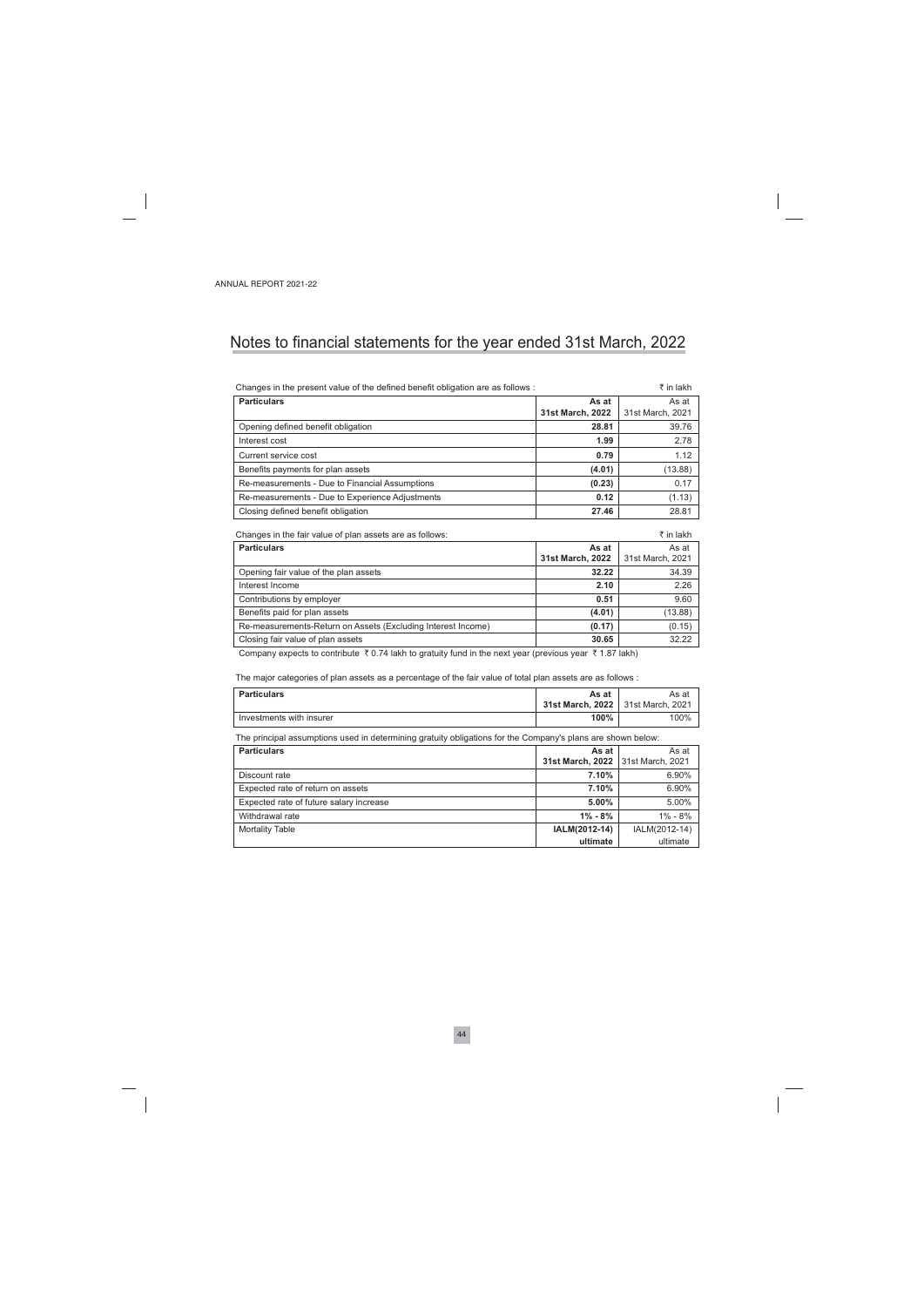₹ in lakh

## Notes to financial statements for the year ended 31st March, 2022

| A quantitative sensitivity analysis for significant assumption is as shown below:<br>₹ in lakh |                               |             |                               |                        |  |
|------------------------------------------------------------------------------------------------|-------------------------------|-------------|-------------------------------|------------------------|--|
|                                                                                                | As at 31st March, 2022        |             |                               | As at 31st March, 2021 |  |
| <b>Assumptions</b>                                                                             | Discount rate                 |             | Discount rate                 |                        |  |
| Sensitivity level                                                                              | 1% increase                   | 1% decrease | 1% increase                   | 1% decrease            |  |
| Impact on Gratuity                                                                             | 26.35                         | 28.68       | 27.32                         | 30.47                  |  |
| <b>Assumptions</b>                                                                             | <b>Future Salary Movement</b> |             | <b>Future Salary Movement</b> |                        |  |
| Sensitivity level                                                                              | 1% increase                   | 1% decrease | 1% increase                   | 1% decrease            |  |
| Impact on Gratuity                                                                             | 28.36                         | 26.66       | 30.04                         | 27.72                  |  |
| <b>Assumptions</b>                                                                             | Withdrawal                    |             | Withdrawal                    |                        |  |
| Sensitivity level                                                                              | 1% increase                   | 1% decrease | 1% increase                   | 1% decrease            |  |
| Impact on Gratuity                                                                             | 27.60                         | 27.31       | 29.01<br>28.60                |                        |  |

| The following payments are expected contributions to the defined benefit plan in future years: |       | ₹ in lakh         |
|------------------------------------------------------------------------------------------------|-------|-------------------|
| $\blacksquare$ Particulars                                                                     | Asatl | As at $\parallel$ |

| <b>Faluculais</b>                                        | AS dl                               | AS di |
|----------------------------------------------------------|-------------------------------------|-------|
|                                                          | 31st March. 2022   31st March. 2021 |       |
| Within the next 12 months (next annual reporting period) | 1.02                                | 1.15  |
| Between 2 and 5 years                                    | 21.54                               | 20.00 |
| Between 5 and 10 years                                   | 8.54                                | 13.23 |
| Total expected payments                                  | 31.10                               | 34.38 |

| Amount incurred as expense for defined contribution plans: |         | ₹ in lakh |
|------------------------------------------------------------|---------|-----------|
| <b>Particulars</b>                                         | 2021-22 | 2020-21   |
| Contribution to Provident Fund                             | 5.08    | 4.85      |

The estimates of future salary increases, considered in actuarial valuation, take account of inflation, seniority, promotion and other relevant factors, such as supply and demand in the employment market.

28) As per information and records available with the Company, there are no reportable amount of dues on account of principal and interest or any such payments during the year as required by Micro, Small and Medium Enterprises Development Act, 2006, in respect of Micro Enterprises and Small Enterprises as defined in the Act. As a result no disclosure in this respect is made in the Financial Statements.

#### 29) SEGMENT INFORMATION

The Company's business activity falls within a single business segment i.e. advertising, selling of space for advertisement in print media and public relations and hence no additional disclosure other than those already made in the financial statements are required under Ind AS 108 "Operating Segments". The Company at present operates in India only and therefore the analysis of geographical segment is not applicable.

#### 30) CAPITAL COMMITMENT AND CONTINGENT LIABILITIES

| <b>Particulars</b>                                                                                                      | As at l<br>31st March, 2022   31st March, 2021 | As at |
|-------------------------------------------------------------------------------------------------------------------------|------------------------------------------------|-------|
| Estimated amount of contracts remaining<br>to be executed on capital contract and<br>not provided for (Net of Advances) | -                                              |       |
| <b>Contingent Liabilities</b>                                                                                           | -                                              |       |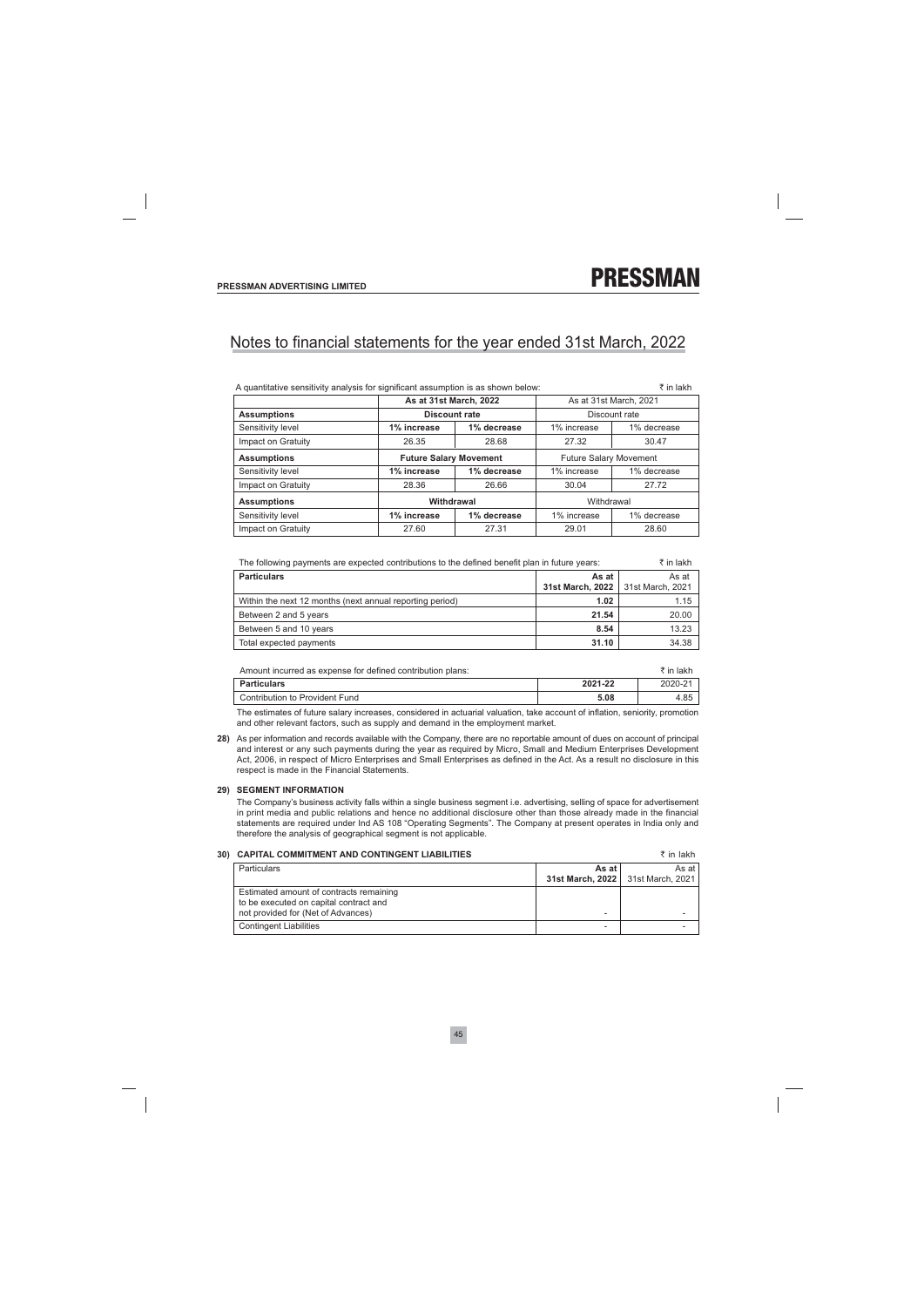#### 31) RELATED PARTY DISCLOSURES

(a) Names of related parties:

| Key Management Personnel           | Dr Niren Suchanti, Chairman & Managing Director  |
|------------------------------------|--------------------------------------------------|
|                                    | Mr. Navin Suchanti, Director                     |
|                                    | Mrs. Sujata Suchanti, Director                   |
|                                    | Mr B G Pasari, Chief Financial Officer           |
|                                    | Ms Paulami Mukherjee, Company Secretary          |
| Enterprises owned or significantly | Sinclairs Hotels Limited                         |
| influenced by Key Management       | Pressman Properties Private Limited              |
| Personnel or their relatives       | Pressman Realty Private Limited                  |
|                                    | Harsha Chand Padmabati Suchanti Charitable Trust |

(b) Particulars of Transactions during the year ended 31st March, 2022:

| Nature of Transactions                           | Key Management | Associates/Enterprise |
|--------------------------------------------------|----------------|-----------------------|
|                                                  | Personnel      | where Control exists  |
|                                                  | $($ ₹ in lakh) | $($ ₹ in lakh)        |
| Remuneration (including Directors' sitting fees) | 28.20          |                       |
|                                                  | (20.61)        |                       |
| Rentals paid                                     |                | 15.00<br>(15.00)      |
| Revenue from Operations                          |                | 31.91<br>(29.87)      |
| Balance outstanding at the year end - Receivable |                | 6.40<br>(5.79)        |
| - Payable                                        |                | 0.00<br>(0.00)        |
| <b>CSR Expenditure</b>                           |                | 15.51<br>(0.00)       |

The remuneration to key managerial personnel does not include provisions made for gratuity, as they are determined on actuarial basis for the Company as a whole. None of the directors draw any remuneration except sitting fees. Previous year's figures are given in bracket.

(c) Particulars of Compensation of key management personnel of the Company:

| <b>Particulars</b>           | Year ended 31st March, 2022 | Year ended 31st March, 2021 |
|------------------------------|-----------------------------|-----------------------------|
| Short Term Employee Benefits | 27.27                       | 19.81                       |
| Post-Employment Benefits--   | -                           | -                           |
| Other Long-Term Benefits     | -                           | -                           |
| <b>Termination Benefits</b>  | -                           | -                           |
| <b>Share Based Payments</b>  |                             | -                           |
| Total                        | 27.27                       | 19.81                       |

#### 32) CSR EXPENDITURE

As per section 135 of the Companies Act, 2013, amount required to be spent by the Company during the year ended March 31, 2022 and 2021 is ₹ 15.42 lakh and ₹ 17.75 lakh, respectively, computed at 2% of its average net profit for the immediately preceding three financial years, on CSR. The Company spent an amount of ₹15.51 lakh and ₹17.75 lakh during the years ended March 31, 2022 and 2021, respectively towards CSR expenditure.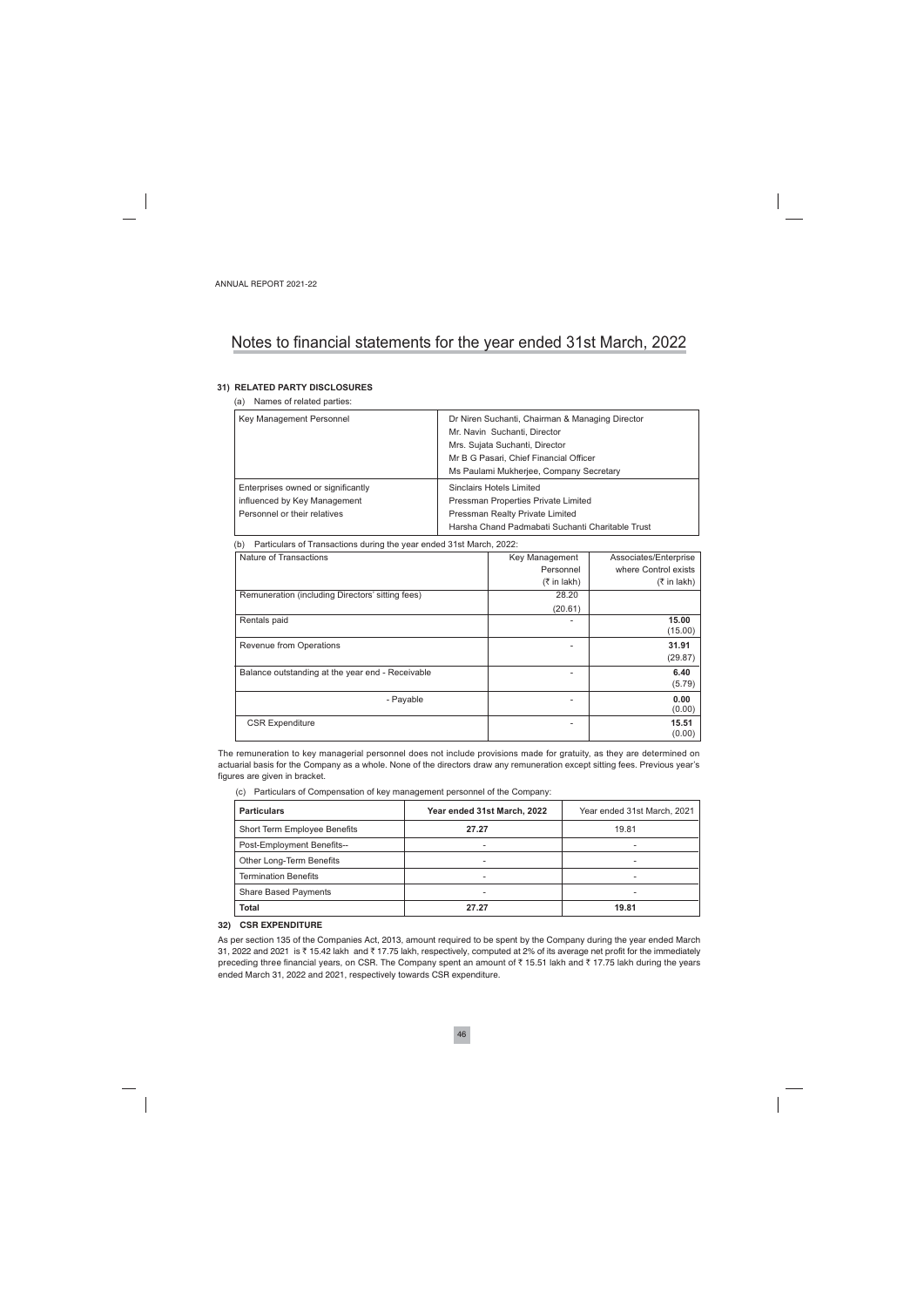| SI<br>No. | <b>Particulars</b>                                                                                                                                                                    | As at<br>31st March, 2022                                                                                                        | As at<br>31st March, 2021              |
|-----------|---------------------------------------------------------------------------------------------------------------------------------------------------------------------------------------|----------------------------------------------------------------------------------------------------------------------------------|----------------------------------------|
| (i)       | Amount required to be spent by the company during the year                                                                                                                            | 15.42                                                                                                                            | 17.75                                  |
| (ii)      | Amount of expenditure incurred                                                                                                                                                        | 15.51                                                                                                                            | 17.75                                  |
| (iii)     | Shortfall at the end of the year                                                                                                                                                      | -                                                                                                                                |                                        |
| (iv)      | Total of previous years shortfall                                                                                                                                                     |                                                                                                                                  |                                        |
| (v)       | Reason for shortfall                                                                                                                                                                  |                                                                                                                                  |                                        |
| (vi)      | Nature of CSR activities                                                                                                                                                              | Promoting health<br>care and education                                                                                           | Promoting health<br>care and education |
| (vii)     | Details of related party transactions, e.g., contribution to a trust<br>controlled by the company in relation to CSR expenditure<br>as per relevant Accounting Standard               | Paid to Harsha Chand<br>Padmabati Suchanti<br>Charitable Trust,<br>a CSR and 80G<br>registered public<br><b>Charitable Trust</b> | Not applicable                         |
| (viii)    | Where a provision is made with respect to a liability incurred by<br>entering into a contractual obligation, the movements in the<br>provision during the year to be shown separately |                                                                                                                                  |                                        |

#### 33) FAIR VALUE

The carrying value and fair value of financial instruments by categories as at 31st March, 2022 and 31st March, 2021 is as follows:

#### a) Fair value of financial assets and liabilities:

The carrying value of financial instruments by categories as of March 31, 2022 is as follows:

| ₹ in lakh                          |                                |                              |                          |                          |                            |  |  |  |
|------------------------------------|--------------------------------|------------------------------|--------------------------|--------------------------|----------------------------|--|--|--|
| <b>Particulars</b>                 | <b>Fair Value</b><br>Hierarchy | <b>Fair Value</b><br>through | <b>Amortised</b><br>Cost | <b>Total</b><br>Carrying | <b>Total Fair</b><br>Value |  |  |  |
|                                    | Level                          | <b>Profit and Loss</b>       |                          | Value                    |                            |  |  |  |
| Assets:                            |                                |                              |                          |                          |                            |  |  |  |
| Cash and Cash Equivalents          | Level 3                        |                              | 24.16                    | 24.16                    | 24.16                      |  |  |  |
| <b>Other Bank Balances</b>         | Level 3                        |                              | 204.67                   | 204.67                   | 204.67                     |  |  |  |
| <b>Trade Receivables</b>           | Level 3                        |                              | 159.99                   | 159.99                   | 159.99                     |  |  |  |
| Investments in Mutual Funds        | Level 3                        | 2208.74                      |                          | 2208.74                  | 2208.74                    |  |  |  |
| Investments in Equity              | Level 3                        | 6.93                         |                          | 6.93                     | 6.93                       |  |  |  |
| Investments in Bonds               | Level 3                        |                              | 1945.06                  | 1945.06                  | 1945.06                    |  |  |  |
| <b>Other Financial Assets</b>      | Level 3                        |                              | 75.34                    | 75.34                    | 75.34                      |  |  |  |
| <b>Total</b>                       |                                | 2215.67                      | 2409.22                  | 4624.89                  | 4624.89                    |  |  |  |
| Liabilities:                       |                                |                              |                          |                          |                            |  |  |  |
| <b>Trade Payables</b>              | Level 3                        |                              | 61.08                    | 61.08                    | 61.08                      |  |  |  |
| <b>Other Financial Liabilities</b> | Level 3                        |                              | 199.63                   | 199.63                   | 199.63                     |  |  |  |
| <b>Total</b>                       |                                |                              | 260.71                   | 260.71                   | 260.71                     |  |  |  |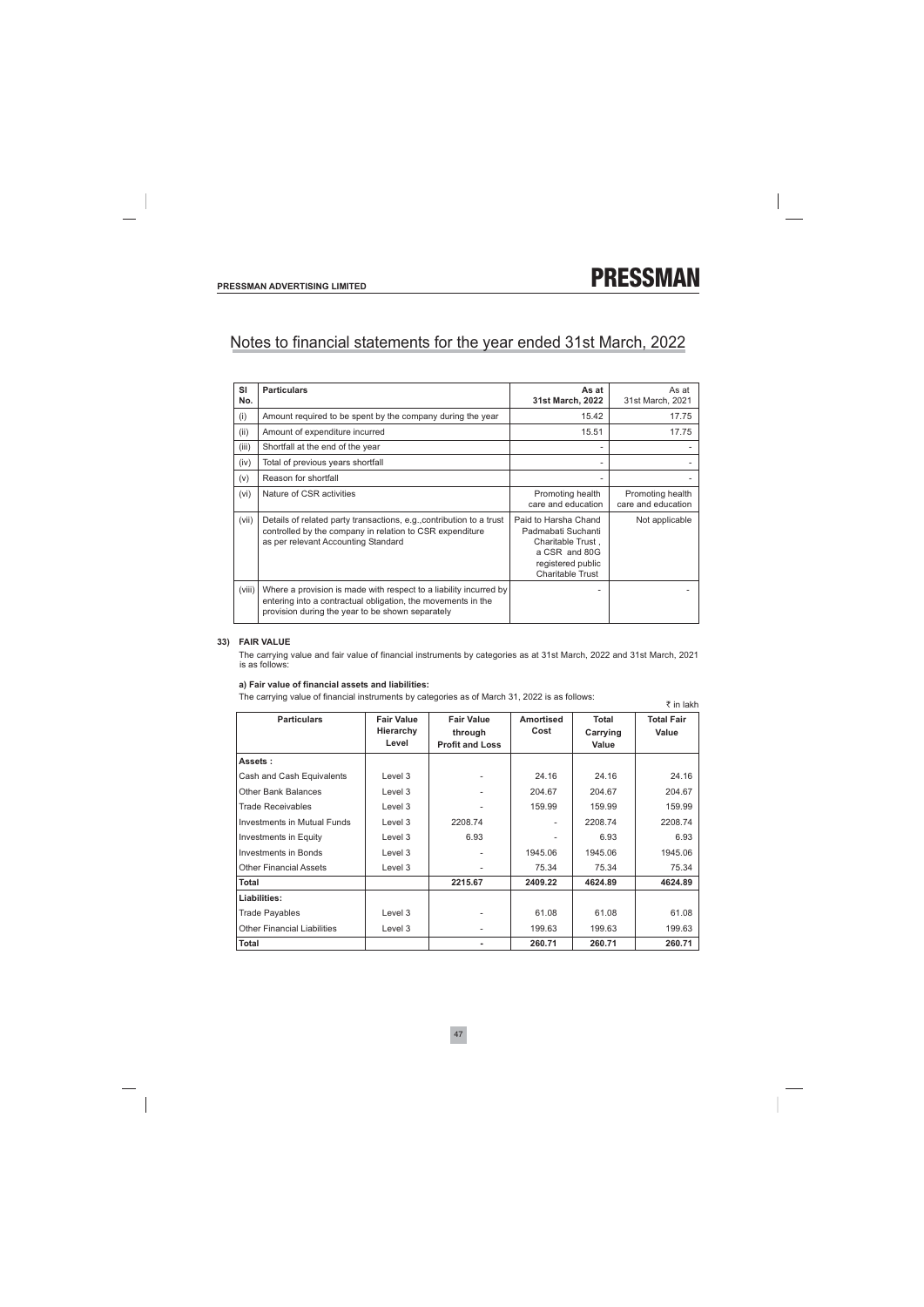The carrying value of financial instruments by categories as of March 31, 2021 is as follows:

| <b>Particulars</b>                 | <b>Fair Value</b><br>Hierarchy<br>Level | <b>Fair Value</b><br>through<br><b>Profit and Loss</b> | <b>Amortised</b><br>Cost | <b>Total</b><br>Carrying<br>Value | <b>Total Fair</b><br>Value |
|------------------------------------|-----------------------------------------|--------------------------------------------------------|--------------------------|-----------------------------------|----------------------------|
| Assets:                            |                                         |                                                        |                          |                                   |                            |
| Cash and Cash Equivalents          | Level 3                                 |                                                        | 324.32                   | 324.32                            | 324.32                     |
| <b>Other Bank Balances</b>         | Level 3                                 |                                                        | 598.62                   | 598.62                            | 598.62                     |
| <b>Trade Receivables</b>           | Level 3                                 |                                                        | 311.49                   | 311.49                            | 311.49                     |
| Investments in Mutual Funds        | Level 3                                 | 2783.08                                                |                          | 2783.08                           | 2783.08                    |
| <b>Investments in Equity</b>       | Level 3                                 | 6.93                                                   |                          | 6.93                              | 6.93                       |
| <b>Investments in Bonds</b>        | Level 3                                 |                                                        | 513.86                   | 513.86                            | 513.86                     |
| <b>Other Financial Assets</b>      | Level 3                                 |                                                        | 97.21                    | 97.21                             | 97.21                      |
| <b>Total</b>                       |                                         | 2790.01                                                | 1845.50                  | 4635.51                           | 4635.51                    |
| Liabilities:                       |                                         |                                                        |                          |                                   |                            |
| <b>Trade Payables</b>              | Level 3                                 |                                                        | 260.40                   | 260.40                            | 260.40                     |
| <b>Other Financial Liabilities</b> | Level 3                                 |                                                        | 160.85                   | 160.85                            | 160.85                     |
| <b>Total</b>                       |                                         |                                                        | 421.25                   | 421.25                            | 421.25                     |

#### b) Fair value hierarchy:

The fair value hierarchy is based on inputs to valuation techniques that are used to measure fair value that are either observable or unobservable and consists of the following three levels:

• Level 1: Inputs are quoted prices (unadjusted) in active markets for identical assets or liabilities.

• Level 2: Inputs are other than quoted prices included within Level 1 that are observable for the asset or liability, either directly (i.e. as prices) or indirectly (i.e. derived from prices).

• Level 3: Inputs are not based on observable market data (unobservable inputs). Fair value is determined in whole or in part using a valuation model based on assumptions that are neither supported by prices from observable current market transactions in the same instrument nor are they based on available market data

#### c) Valuation techniques and key inputs:

Level 1: The value of mutual funds and quoted equity shares is based on quoted price.

Level 2: At present the Company has no such financial assets or financial liabilities which are required to measure by this level of hierarchy.

Level 3: Investments in equity instruments, cost has been considered as an appropriate estimate of fair value because of a wide range of possible fair value measurements and cost represents the best estimate of fair value within that range.

#### 34) FINANCIAL RISK MANAGEMENT OBJECTIVE AND **POLICIES**

The Company's principal financial liabilities comprise of trade and other payables only. The main purpose of these financial liabilities is to finance the Company's operations. The Company's principal financial assets include investments at fair value, trade and other receivables, and cash and cash equivalents.

 $\bar{z}$  in lakh

The Company is exposed to market risk and credit risk. The Company's senior management monitors these risks and is supported by professional managers who advise on financial risks and assist in preparing the appropriate financial risk governance framework. It provides assurance to the senior management that the financial risk activities are governed by appropriate policies and procedures and that financial risks are identified, measured and managed in accordance with the Company's policies and risk objectives. The Board of Directors reviews and approves policies for managing each of these risks which are summarized below:

#### (a) Market risk

Market risk is the risk when the fair value or future cash flows of a financial instrument will fluctuate because of changes in market prices. Financial instruments affected by market risk includes FVTPL Investments only. Market risk comprises only the fluctuations in the net asset value of the respective funds. Reports on the investment portfolio are submitted to the Company's senior management on a regular basis. The Board of Directors reviews and approves all investment decisions.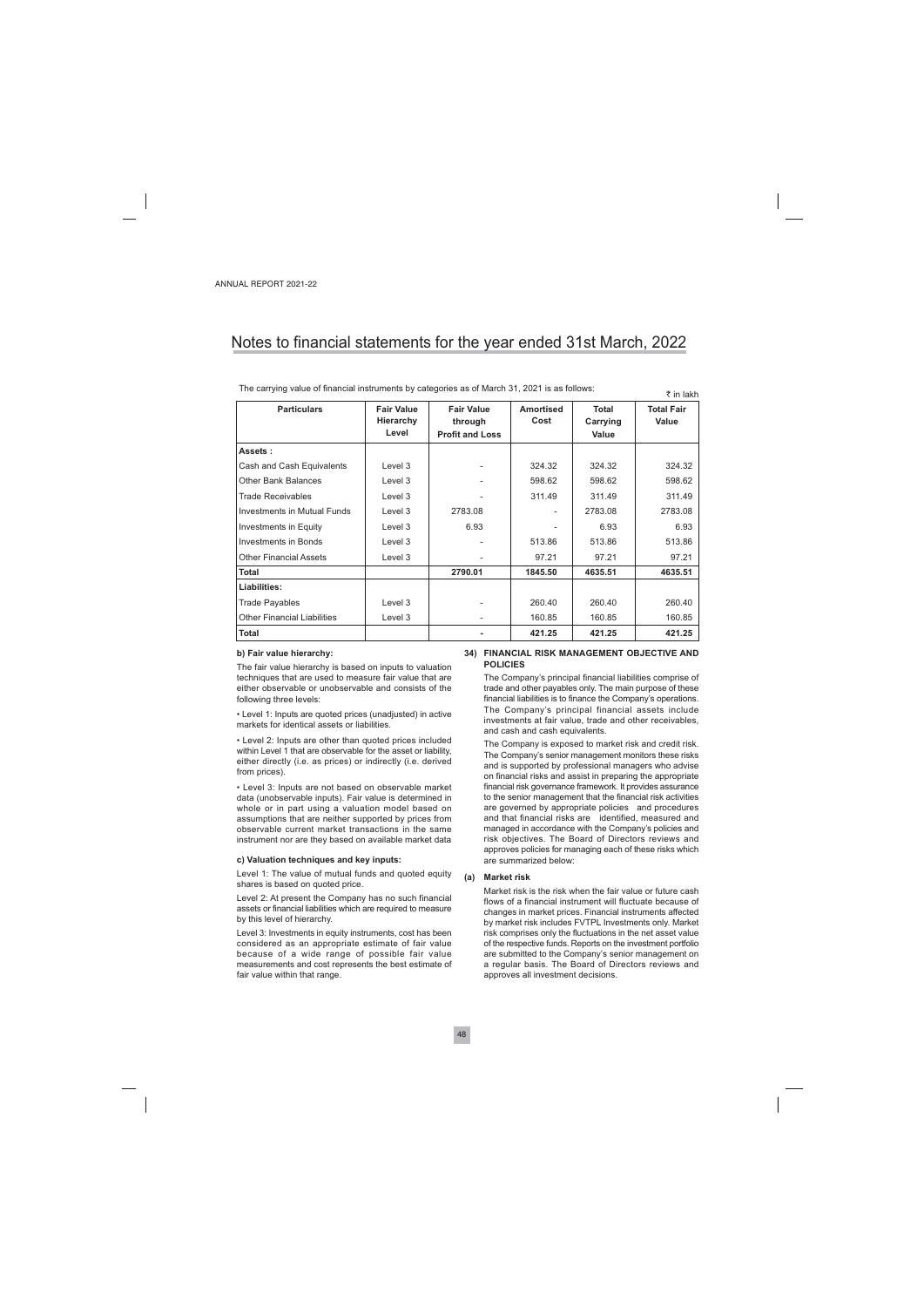₹ in lakh

₹ in lakh

### Notes to financial statements for the year ended 31st March, 2022

#### (b) Commodity risk

The Company is affected by the price volatility of certain commodities.

#### (c) Credit risk

Credit risk is the risk that counterparty will not meet its obligations under a financial instrument or customer contract, leading to a financial loss. The Company is exposed to credit risk from its operating activities

#### As at 31st March, 2022

(primarily trade receivables) and from its financing activities, including deposits with banks and financial institutions. The Company only deals with parties which has sound worthiness based on internal assessment.

35) The ageing analysis of the Trade Receivables for the year ended as on 31st March 2022 and 31st March<br>2021 are given below:

The ageing analysis of the Trade Receivables has been considered from the date the invoice falls due.

|                                                                                          |         | Outstanding for following periods from due date of payment |                     |                  |                         |                                |        |
|------------------------------------------------------------------------------------------|---------|------------------------------------------------------------|---------------------|------------------|-------------------------|--------------------------------|--------|
| <b>Particulars</b>                                                                       | Not Due | Less<br>than 6<br>months                                   | 6 months<br>-1 year | $1 - 2$<br>Years | $2 - 3$<br><b>Years</b> | <b>More</b><br>than<br>3 years | Total  |
| Undisputed Trade receivables-<br>(i)<br>considered good                                  |         | 116.64                                                     | 4.61                | 21.05            | 17.69                   | $\overline{\phantom{a}}$       | 159.99 |
| (ii) Undisputed Trade Receivables<br>- which have significant<br>increase in credit risk |         |                                                            |                     |                  |                         |                                |        |
| (iii) Undisputed Trade Receivables<br>- credit impaired                                  |         |                                                            |                     |                  |                         |                                |        |
| (iv) Disputed Trade Receivable<br>- considered good                                      |         |                                                            |                     |                  |                         |                                |        |
| (v) Disputed Trade Receivables<br>- which have significant<br>increase in credit risk    |         |                                                            |                     |                  |                         |                                |        |
| (vi) Disputed Trade Receivables<br>- credit impaired                                     |         |                                                            |                     |                  |                         |                                |        |
| Total                                                                                    | ٠       | 116.64                                                     | 4.61                | 21.05            | 17.69                   | ۰                              | 159.99 |

#### As at 31st March, 2021

Outstanding for following periods from due date of payment **Not Due**  $1 - 2$ **Particulars** Less 6 months  $2 - 3$ **More Total** than 6 Years Years than -1 year months 3 years (i) Undisputed Trade receivables-241.33 25.35 44.81 311.49  $\overline{a}$ considered good (ii) Undisputed Trade Receivables  $\overline{a}$  $\overline{a}$  $\overline{a}$  $\overline{a}$ L. L.  $\overline{a}$ - which have significant increase in credit risk (iii) Undisputed Trade Receivables  $\overline{a}$  $\overline{a}$ l,  $\overline{a}$ l,  $\overline{a}$  $\overline{a}$ - credit impaired (iv) Disputed Trade Receivable  $\overline{a}$  $\overline{a}$ l.  $\overline{a}$ l.  $\overline{a}$  $\overline{a}$ - considered good (v) Disputed Trade Receivables  $\overline{a}$  $\frac{1}{2}$ Ĩ.  $\overline{a}$ Ĩ. Ĭ.  $\overline{a}$ - which have significant increase in credit risk (vi) Disputed Trade Receivables  $\overline{a}$ L  $\overline{a}$ - credit impaired **Total** ÷. 241.33 25.35 44.81 ÷, ä, 311.49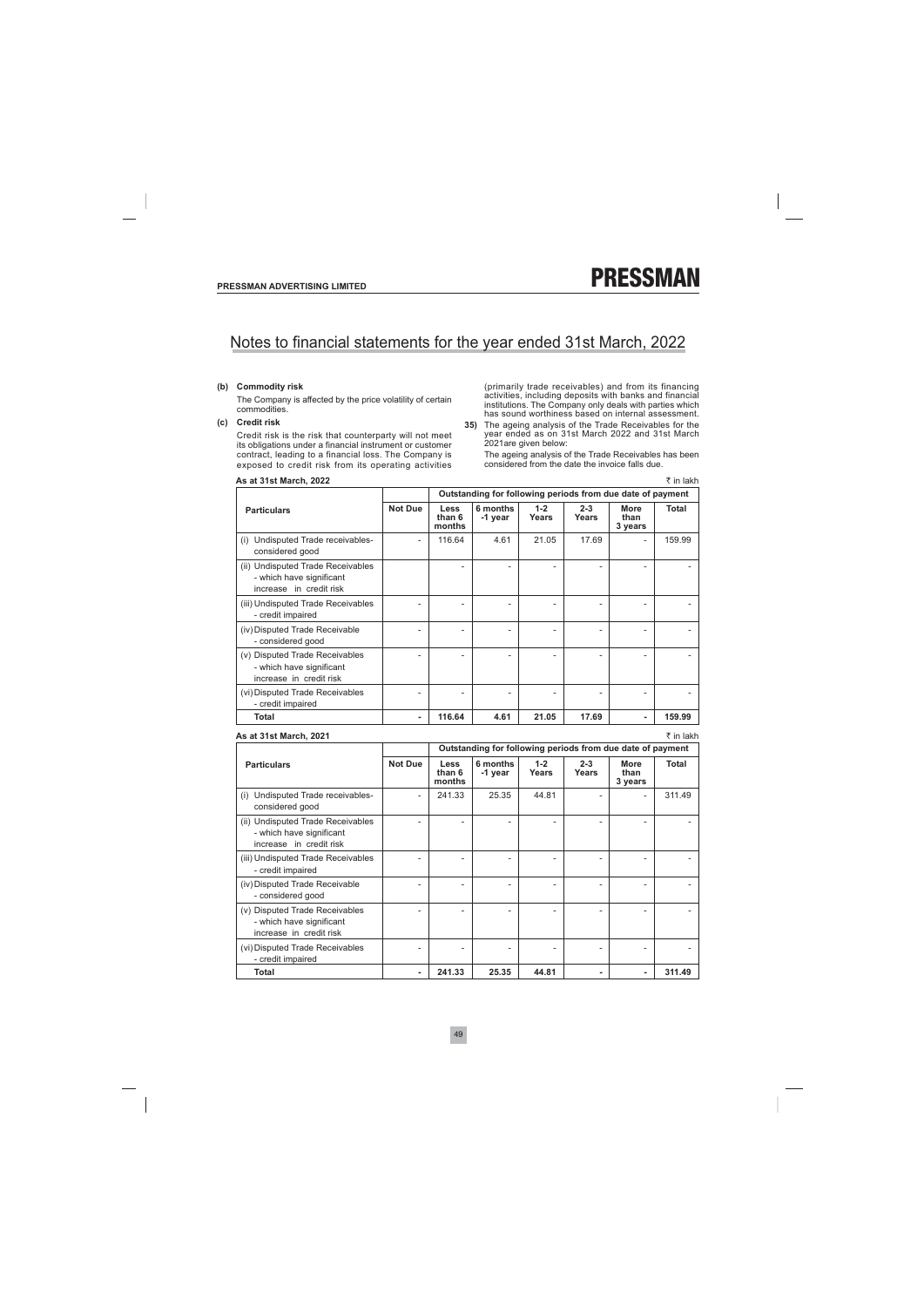36) The ageing analysis of the Trade Payables for the year ended as on 31st March 2022 and 31st March 2021 are given helow:

| As at 31st March, 2022<br>₹ in lakh |                |                                                            |                          |       |  |  |  |  |
|-------------------------------------|----------------|------------------------------------------------------------|--------------------------|-------|--|--|--|--|
|                                     |                | Outstanding for following periods from due date of payment |                          |       |  |  |  |  |
| <b>Particulars</b>                  | <b>Not Due</b> | $2 - 3$<br>Years                                           | More than<br>3 years     | Total |  |  |  |  |
| (i) MSME                            |                |                                                            |                          |       |  |  |  |  |
| (ii) Others                         |                | 52.55                                                      | $\overline{\phantom{0}}$ |       |  |  |  |  |
| (iii) Disputed dues                 |                |                                                            | $\overline{\phantom{0}}$ |       |  |  |  |  |
| - MSME                              |                |                                                            | $\overline{\phantom{0}}$ |       |  |  |  |  |
| (iv) Disputed dues - Others         |                |                                                            | $\overline{\phantom{0}}$ |       |  |  |  |  |
| <b>Total</b>                        |                | 52.55                                                      | ۰.                       |       |  |  |  |  |

#### As at 31st March, 2021

₹ in lakh

|                             | Outstanding for following periods from due date of payment |                          |                          |                  |                      |                          |  |
|-----------------------------|------------------------------------------------------------|--------------------------|--------------------------|------------------|----------------------|--------------------------|--|
| <b>Particulars</b>          | <b>Not Due</b>                                             | Less than<br>1 year      | $1 - 2$<br>Years         | $2 - 3$<br>Years | More than<br>3 years | Total                    |  |
| <b>MSME</b><br>(i)          | $\overline{\phantom{0}}$                                   |                          | $\overline{\phantom{0}}$ |                  |                      |                          |  |
| (ii) Others                 | $\overline{\phantom{0}}$                                   | 260.40                   | $\overline{\phantom{0}}$ | -                |                      |                          |  |
| (iii) Disputed dues         | -                                                          |                          | $\overline{\phantom{0}}$ | -                |                      |                          |  |
| - MSME                      | $\overline{\phantom{0}}$                                   | $\overline{\phantom{0}}$ | $\overline{\phantom{0}}$ | -                |                      | $\overline{\phantom{a}}$ |  |
| (iv) Disputed dues - Others | $\overline{\phantom{0}}$                                   |                          | $\overline{\phantom{0}}$ |                  |                      |                          |  |
| <b>Total</b>                | ۰                                                          | 260.40                   | ۰                        |                  |                      | $\blacksquare$           |  |

#### 37) CAPITAL MANAGEMENT

The Company's objective for capital management is to maximise shareholder value, safeguard business continuity and support the growth. The Company determines the capital requirement based on annual operating plans and long-term and other strategic investment plans. The Company is not subject to any externally imposed capital requirements.

#### 38) MERGER PROPOSAL :

In the Board of Directors meeting held on 14th February, 2022, the company has announced merger proposal with Signpost India Ltd. The merger process has started and the Company has appointed Registered Valuer, Merchant Bankers and Legal Advisors. The Scheme has not yet been filed.

#### 39) RELATIONSHIP WITH STRUCK OFF COMPANIES

The Company does not have any transactions with any struck off Companies during the year. The Company does not have any outstanding balances with any struck off company.

40) No funds have been advanced or loaned or invested (either from borrowed funds or share premium or any other sources or kind of funds) by the Company to or in any other person(s) or entity(ies), including foreign entities ("Intermediaries") with the understanding, whether recorded in writing or otherwise, that the Intermediary shall lend or invest in party identified by or on behalf of the Company (Ultimate Beneficiaries).

The Company has not received any fund from any party(s) (Funding Party) with the understanding that the Company shall whether, directly or indirectly lend or invest in other persons or entities identified by or on behalf of the Company ("Ultimate Beneficiaries") or provide any guarantee, security or the like on behalf of the Ultimate Beneficiaries.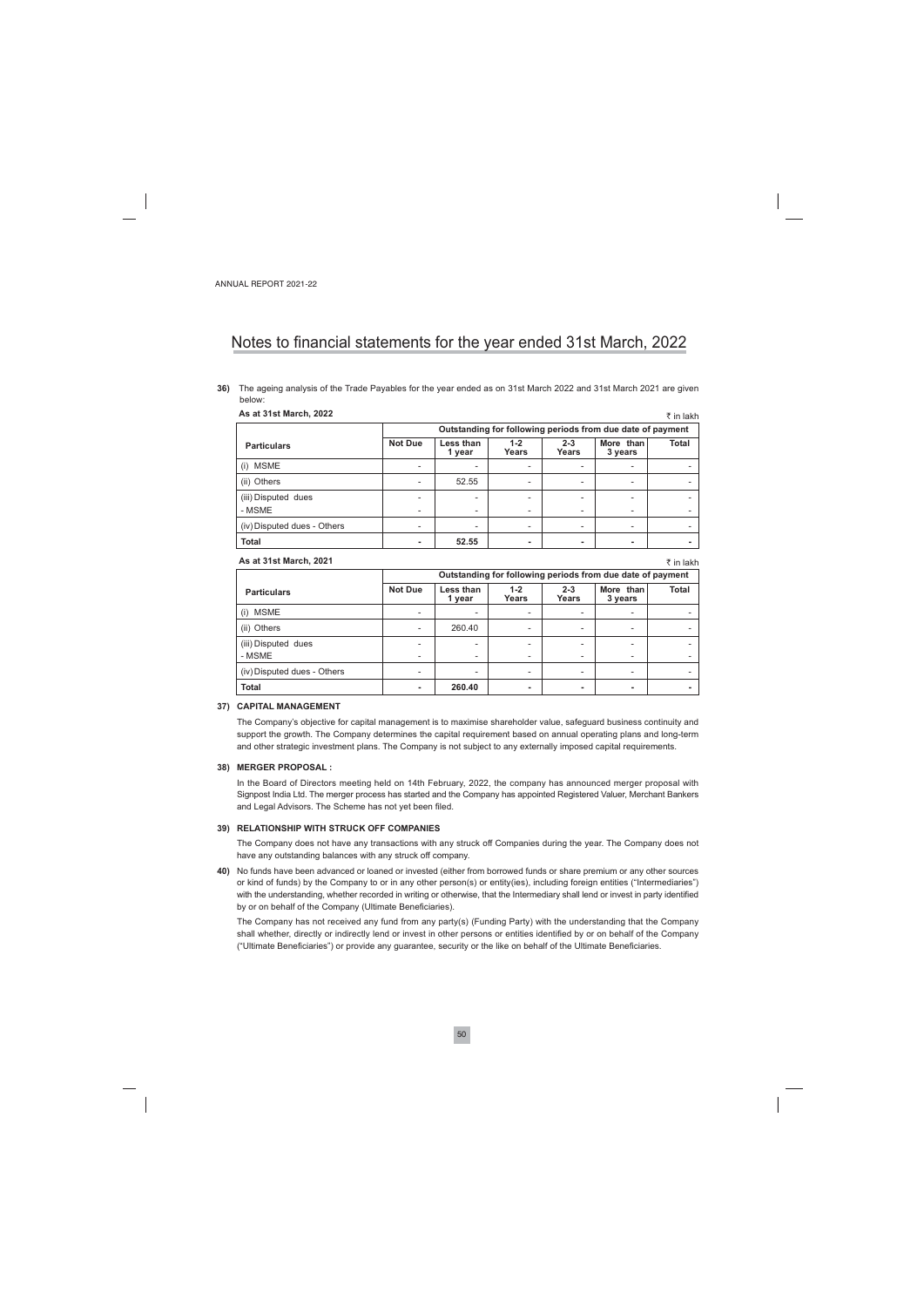#### 41) ADDITIONAL REGULATORY INFORMATION

**RATIOS** 

| <b>Particulars</b>                                          | <b>Numerator</b>                           | <b>Denominator</b>              | 2021-22 | 2020-21 | Variance  | Reason of<br>Variance<br>(if more than 25%)                                                                       |
|-------------------------------------------------------------|--------------------------------------------|---------------------------------|---------|---------|-----------|-------------------------------------------------------------------------------------------------------------------|
| Current ratio<br>(in times)                                 | <b>Current Assets</b>                      | <b>Current Liabilities</b>      | 11.54   | 9.60    | 20.25%    | Change less than<br>25%.                                                                                          |
| Return on Equity<br>(in %)                                  | Net Profit after<br>taxes                  | Average<br>Shareholder's Equity | 10.28%  | 13.79%  | $-25.49$  | Primarily due to<br>decrease in other<br>income                                                                   |
| Trade<br><b>Receivables</b><br>turnover ratio<br>(in times) | <b>Net Credit Sales</b>                    | Average Trade<br>Receivables    | 5.94    | 3.12    | 90.64%    | Primarily due to<br>better credit<br>management                                                                   |
| <b>Trade Payables</b><br>turnover ratio<br>(in times)       | <b>Net Credit</b><br>Purchases             | Average Trade<br>Payables       | 5.57    | 3.95    | 40.90%    | Primarily due to<br>better cash flows                                                                             |
| <b>Net Capital</b><br>turnover ratio<br>(in times)          | <b>Net Sales</b>                           | <b>Working Capital</b>          | 0.58    | 0.46    | 24.78%    | Change less than<br>$25%$ .                                                                                       |
| Net Profit Ratio<br>(in %)                                  | Net Profit after<br><b>Taxes</b>           | <b>Net Sales</b>                | 32.18%  | 33.57%  | $-4.15%$  | Change less than<br>25%.                                                                                          |
| Return on capital<br>employed (in %)                        | Earnings Before<br>Interest and taxes      | <b>Capital Employed</b>         | 11.95%  | 17.68%  | $-32.41%$ | Primarily due to<br>decrease in other<br>income                                                                   |
| Return On<br>Investments<br>(in %)                          | Income generated<br>from Invested<br>funds | Average<br>invested fund        | 5.76%   | 9.49%   | $-39.29%$ | Primarily due to<br>lower NAV of<br>mutual funds as at<br>31 March 2022<br>resulting in lower<br>Fair value gain. |

Note : Solvency Ratio i.e. Debt-Equity, Debt Service Coverage and Inventory Turnover Ratio are not applicable to the company.

#### **42) PREVIOUS YEAR FIGURES**

Previous year figures have been regrouped / reclassified, where necessary to conform to this year's classification.

| As per our report of even date                                 | For and on behalf of the Board of Directors                          |                                             |                                              |  |  |
|----------------------------------------------------------------|----------------------------------------------------------------------|---------------------------------------------|----------------------------------------------|--|--|
| for Mookherjee Biswas & Pathak<br><b>Chartered Accountants</b> |                                                                      |                                             |                                              |  |  |
| Firm's Registration No. 301138E                                | Dr Niren Suchanti<br>Chairman and Managing Director<br>DIN: 00909388 | Navin Suchanti<br>Director<br>DIN: 00273663 | Ajit Khandelwal<br>Director<br>DIN: 00416445 |  |  |
| Sudersan Mukherjee<br>Partner                                  |                                                                      |                                             |                                              |  |  |
| Membership No. 059159<br>Kolkata<br>May 05, 2022               | <b>B G Pasari</b><br><b>Chief Financial Officer</b>                  | Paulami Mukherjee<br>Company Secretary      |                                              |  |  |